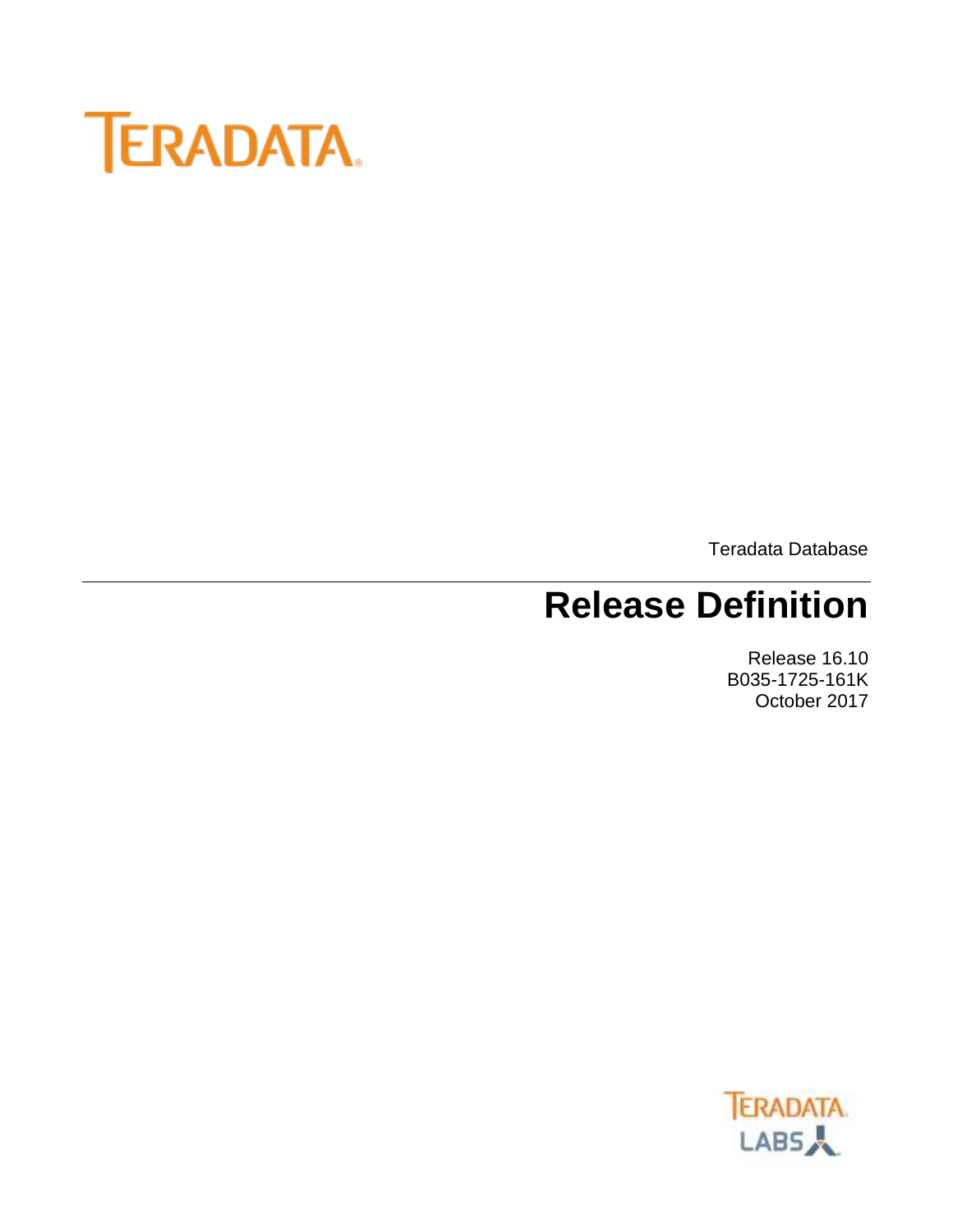The product or products described in this book are licensed products of Teradata Corporation or its affiliates.

Teradata, Aster, BYNET, Claraview, DecisionCast, IntelliBase, IntelliCloud, IntelliFlex, QueryGrid, SQL-MapReduce, Teradata Decision Experts, "Teradata Labs" logo, Teradata ServiceConnect, and Teradata Source Experts are trademarks or registered trademarks of Teradata Corporation or its affiliates in the United States and other countries.

Adaptec and SCSISelect are trademarks or registered trademarks of Adaptec, Inc.

Amazon Web Services, AWS, Amazon Elastic Compute Cloud, Amazon EC2, Amazon Simple Storage Service, Amazon S3, AWS CloudFormation, and AWS Marketplace are trademarks of Amazon.com, Inc. or its affiliates in the United States and/or other countries.

AMD Opteron and Opteron are trademarks of Advanced Micro Devices, Inc.

Apache, Apache Avro, Apache Hadoop, Apache Hive, Hadoop, and the yellow elephant logo are either registered trademarks or trademarks of the Apache Software Foundation in the United States and/or other countries.

Apple, Mac, and OS X all are registered trademarks of Apple Inc.

Axeda is a registered trademark of Axeda Corporation. Axeda Agents, Axeda Applications, Axeda Policy Manager, Axeda Enterprise, Axeda Access, Axeda Software Management, Axeda Service, Axeda ServiceLink, and Firewall-Friendly are trademarks and Maximum Results and Maximum Support are servicemarks of Axeda Corporation.

CENTOS is a trademark of Red Hat, Inc., registered in the U.S. and other countries.

Cloudera and CDH are trademarks or registered trademarks of Cloudera Inc. in the United States, and in jurisdictions throughout the world. Data Domain, EMC, PowerPath, SRDF, and Symmetrix are either registered trademarks or trademarks of EMC Corporation in the United States and/or other countries.

GoldenGate is a trademark of Oracle.

Hewlett-Packard and HP are registered trademarks of Hewlett-Packard Company.

Hortonworks, the Hortonworks logo and other Hortonworks trademarks are trademarks of Hortonworks Inc. in the United States and other countries. Intel, Pentium, and XEON are registered trademarks of Intel Corporation.

IBM, CICS, RACF, Tivoli, IBM Spectrum Protect, and z/OS are trademarks or registered trademarks of International Business Machines Corporation. Linux is a registered trademark of Linus Torvalds.

LSI is a registered trademark of LSI Corporation.

Microsoft, Active Directory, Windows, Windows NT, and Windows Server are registered trademarks of Microsoft Corporation in the United States and other countries.

NetVault is a trademark of Quest Software, Inc.

Novell and SUSE are registered trademarks of Novell, Inc., in the United States and other countries.

Oracle, Java, and Solaris are registered trademarks of Oracle and/or its affiliates.

QLogic and SANbox are trademarks or registered trademarks of QLogic Corporation.

Quantum and the Quantum logo are trademarks of Quantum Corporation, registered in the U.S.A. and other countries.

Red Hat is a trademark of Red Hat, Inc., registered in the U.S. and other countries. Used under license.

SAP is the trademark or registered trademark of SAP AG in Germany and in several other countries.

SAS and SAS/C are trademarks or registered trademarks of SAS Institute Inc.

Sentinel® is a registered trademark of SafeNet, Inc.

SPARC is a registered trademark of SPARC International, Inc.

Unicode is a registered trademark of Unicode, Inc. in the United States and other countries.

UNIX is a registered trademark of The Open Group in the United States and other countries.

Veritas, the Veritas Logo and NetBackup are trademarks or registered trademarks of Veritas Technologies LLC or its affiliates in the U.S. and other countries. Other product and company names mentioned herein may be the trademarks of their respective owners.

**THE INFORMATION CONTAINED IN THIS DOCUMENT IS PROVIDED ON AN "AS-IS" BASIS, WITHOUT WARRANTY OF ANY KIND, EITHER EXPRESS OR IMPLIED, INCLUDING THE IMPLIED WARRANTIES OF MERCHANTABILITY, FITNESS FOR A PARTICULAR PURPOSE, OR NON-INFRINGEMENT. SOME JURISDICTIONS DO NOT ALLOW THE EXCLUSION OF IMPLIED WARRANTIES, SO THE ABOVE EXCLUSION MAY NOT APPLY TO YOU.IN NO EVENT WILL TERADATA CORPORATION BE LIABLE FOR ANY INDIRECT, DIRECT, SPECIAL, INCIDENTAL, OR CONSEQUENTIAL DAMAGES, INCLUDING LOST PROFITS OR LOST SAVINGS, EVEN IF EXPRESSLY ADVISED OF THE POSSIBILITY OF SUCH DAMAGES.**

The information contained in this document may contain references or cross-references to features, functions, products, or services that are not announced or available in your country. Such references do not imply that Teradata Corporation intends to announce such features, functions, products, or services in your country. Please consult your local Teradata Corporation representative for those features, functions, products, or services available in your country. Information contained in this document may contain technical inaccuracies or typographical errors. Information may be changed or updated without notice. Teradata Corporation may also make improvements or changes in the products or services described in this information at any time without notice. To maintain the quality of our products and services, we would like your comments on the accuracy, clarity, organization, and value of this document. Please

email: teradata-books@lists.teradata.com.

Any comments or materials (collectively referred to as "Feedback") sent to Teradata Corporation will be deemed non-confidential. Teradata Corporation will have no obligation of any kind with respect to Feedback and will be free to use, reproduce, disclose, exhibit, display, transform, create derivative works of, and distribute the Feedback and derivative works thereof without limitation on a royalty-free basis. Further, Teradata Corporation will be free to use any

**Copyright © 2000 - 2017 by Teradata. All Rights Reserved.**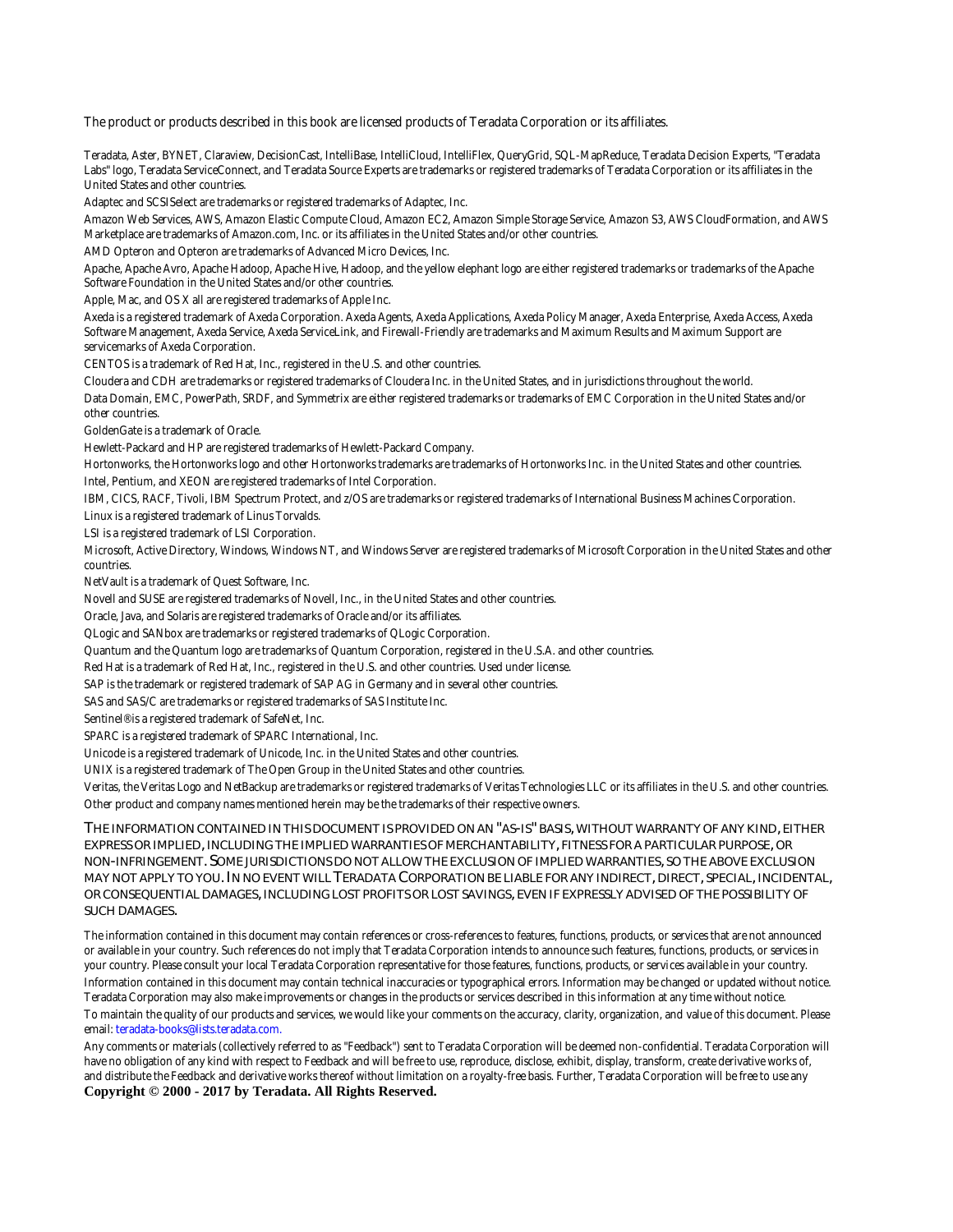### **Table of Contents**

| Data Stream Architecture (DSA) Characteristics Compared to Teradata Archive/Recovery Utility 18 |  |
|-------------------------------------------------------------------------------------------------|--|
|                                                                                                 |  |
|                                                                                                 |  |
|                                                                                                 |  |
|                                                                                                 |  |
|                                                                                                 |  |
|                                                                                                 |  |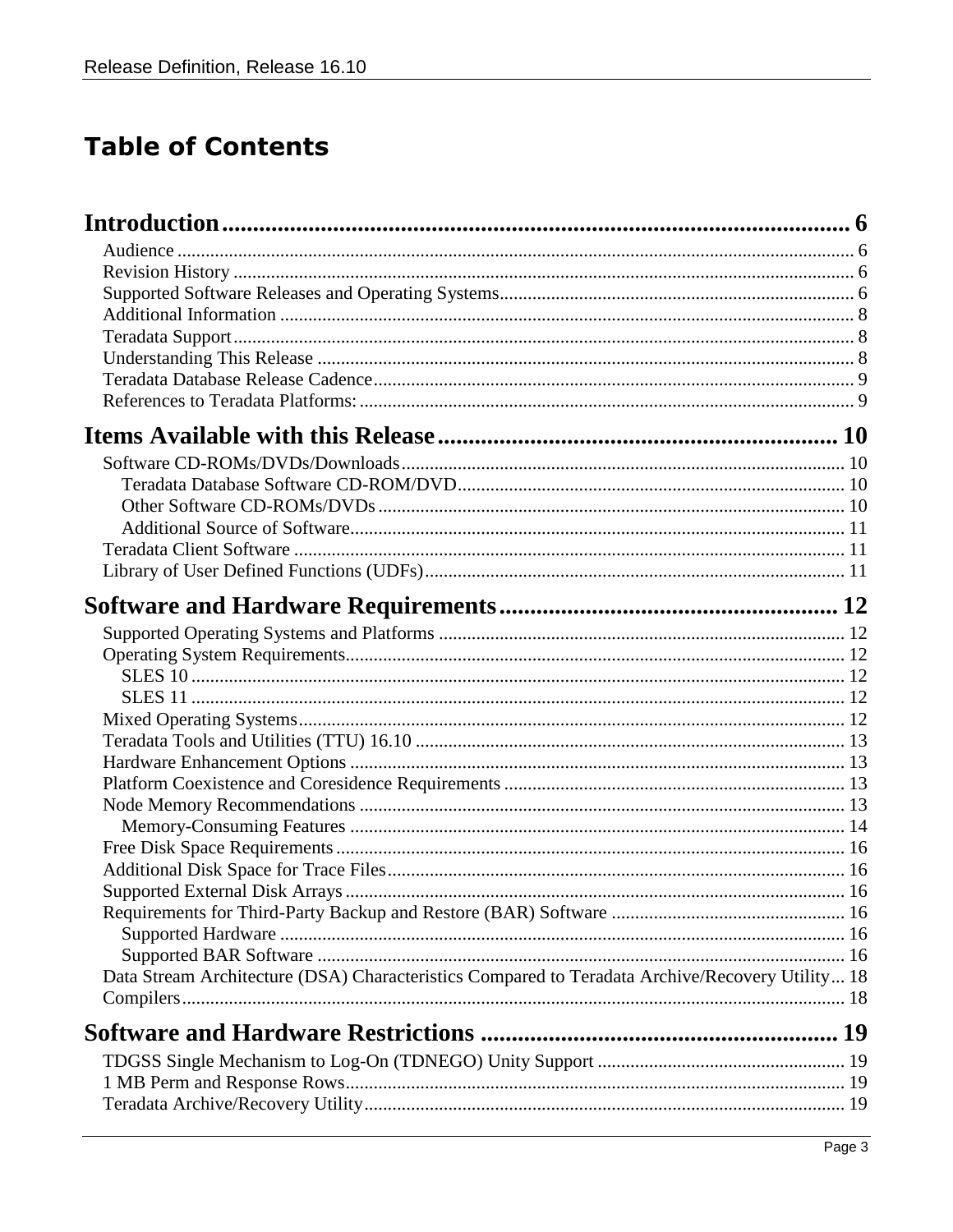| Obsolete and Unsupported Tools, Utilities, Options, Record Types, and Other Software  21 |  |
|------------------------------------------------------------------------------------------|--|
|                                                                                          |  |
|                                                                                          |  |
|                                                                                          |  |
|                                                                                          |  |
|                                                                                          |  |
|                                                                                          |  |
|                                                                                          |  |
|                                                                                          |  |
|                                                                                          |  |
|                                                                                          |  |
|                                                                                          |  |
|                                                                                          |  |
|                                                                                          |  |
|                                                                                          |  |
|                                                                                          |  |
|                                                                                          |  |
|                                                                                          |  |
|                                                                                          |  |
|                                                                                          |  |
|                                                                                          |  |
|                                                                                          |  |
|                                                                                          |  |
|                                                                                          |  |
|                                                                                          |  |
|                                                                                          |  |
|                                                                                          |  |
|                                                                                          |  |
| Installation, Upgrade, Migration, and Backdown (IUMB)  35                                |  |
|                                                                                          |  |
|                                                                                          |  |
|                                                                                          |  |
|                                                                                          |  |
|                                                                                          |  |
|                                                                                          |  |
|                                                                                          |  |
|                                                                                          |  |
|                                                                                          |  |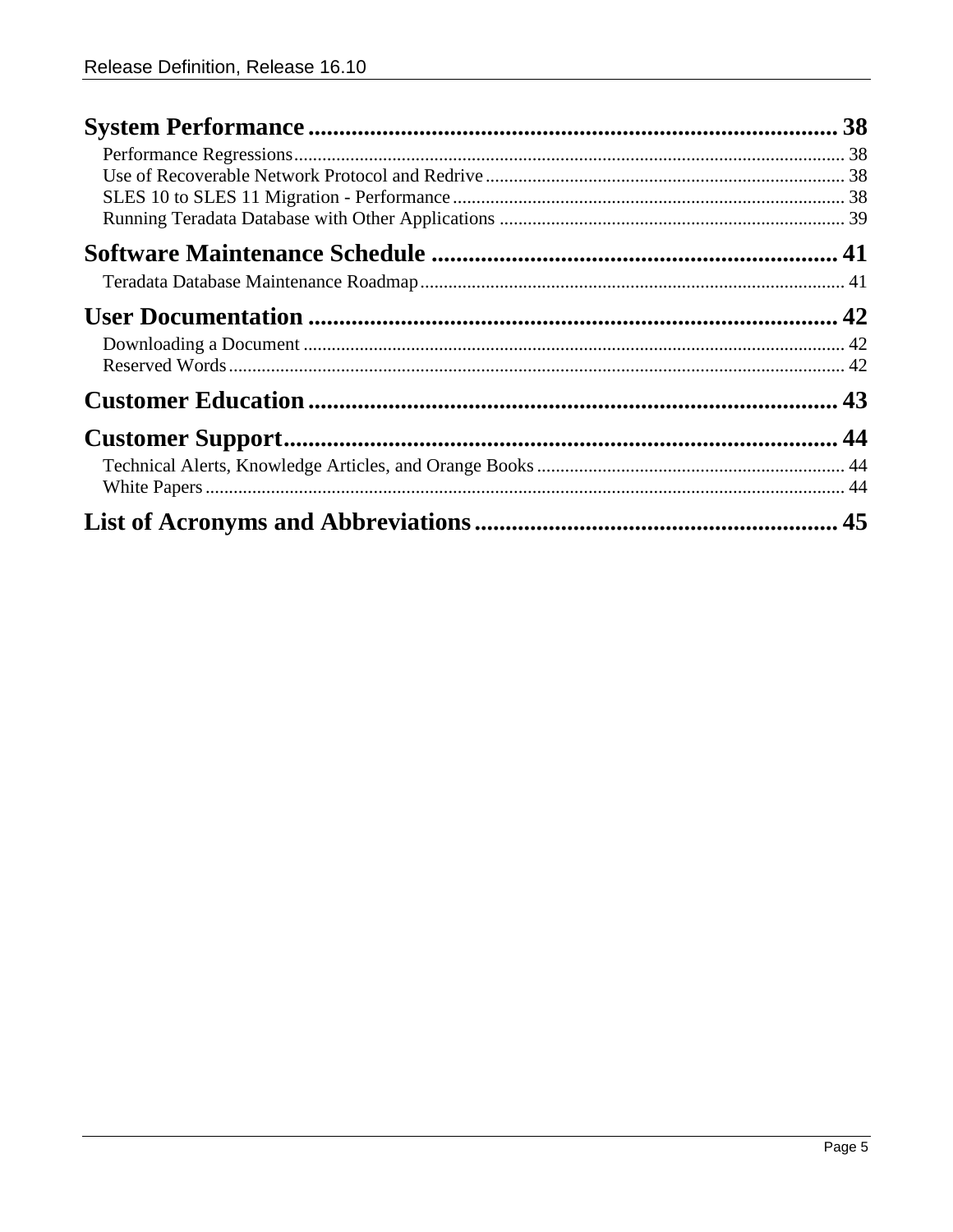# **Introduction**

# <span id="page-5-1"></span><span id="page-5-0"></span>*Audience*

This document is intended for Teradata customers, field engineers, and support staff.

# <span id="page-5-2"></span>*Revision History*

| <b>Date</b>   | <b>Release</b>          | <b>Description</b>                                           |
|---------------|-------------------------|--------------------------------------------------------------|
| October 2017  | Teradata Database 16.10 | Changed TaYS URL to https://access.teradata.com.<br>٠        |
|               |                         | Revised license tiers information in Default Feature Status  |
| June 2017     | Teradata Database 16.10 | Added information about Packageless TeraGSS.<br>$\bullet$    |
|               |                         | Updated Changes to the TeraGSS Configuration section.        |
|               |                         | Added information about the changes caused by the Teradata   |
|               |                         | Database MAPS architecture (MAPS).                           |
|               |                         | Legacy vs. Dedicated Fallback information for Teradata       |
|               |                         | Database MAPS architecture.                                  |
|               |                         | MAPS impact on Teradata Archive/Recovery Utility.            |
|               |                         | Teradata Unity now uses TDGSS instead of TeraGSS.<br>٠       |
|               |                         | Added TDWM.TDWMActiveWDS uses the non-protected buffer.<br>٠ |
| December 2016 | Teradata Database 16.00 | Initial release.                                             |

### <span id="page-5-3"></span>*Supported Software Releases and Operating Systems*

This book supports Teradata® Database 16.10.

Teradata Database 16.10 is supported on:

- SUSE Linux Enterprise Server (SLES) 11 SP1
- SUSE Linux Enterprise Server (SLES) 11 SP3

Teradata Database client applications run on many operating systems. For more information, see *Teradata Tools and Utilities 16.10 Supported Platforms and Product Versions* at: [http://www.info.teradata.com](http://www.info.teradata.com/)

**Note:** The following operating systems are not supported for running Teradata Database 16.10:

- MP-RAS
- Windows
- SLES 9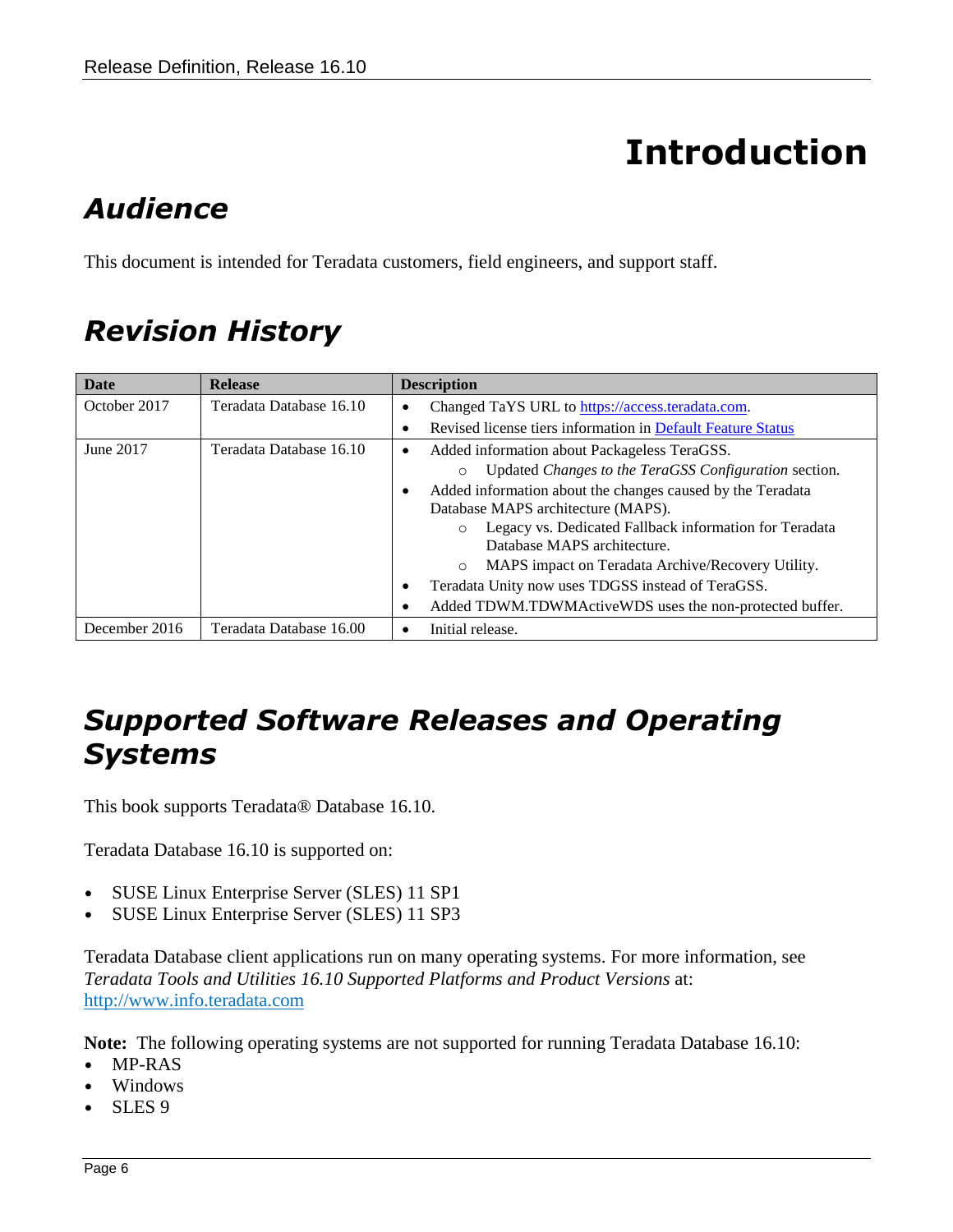• SLES 10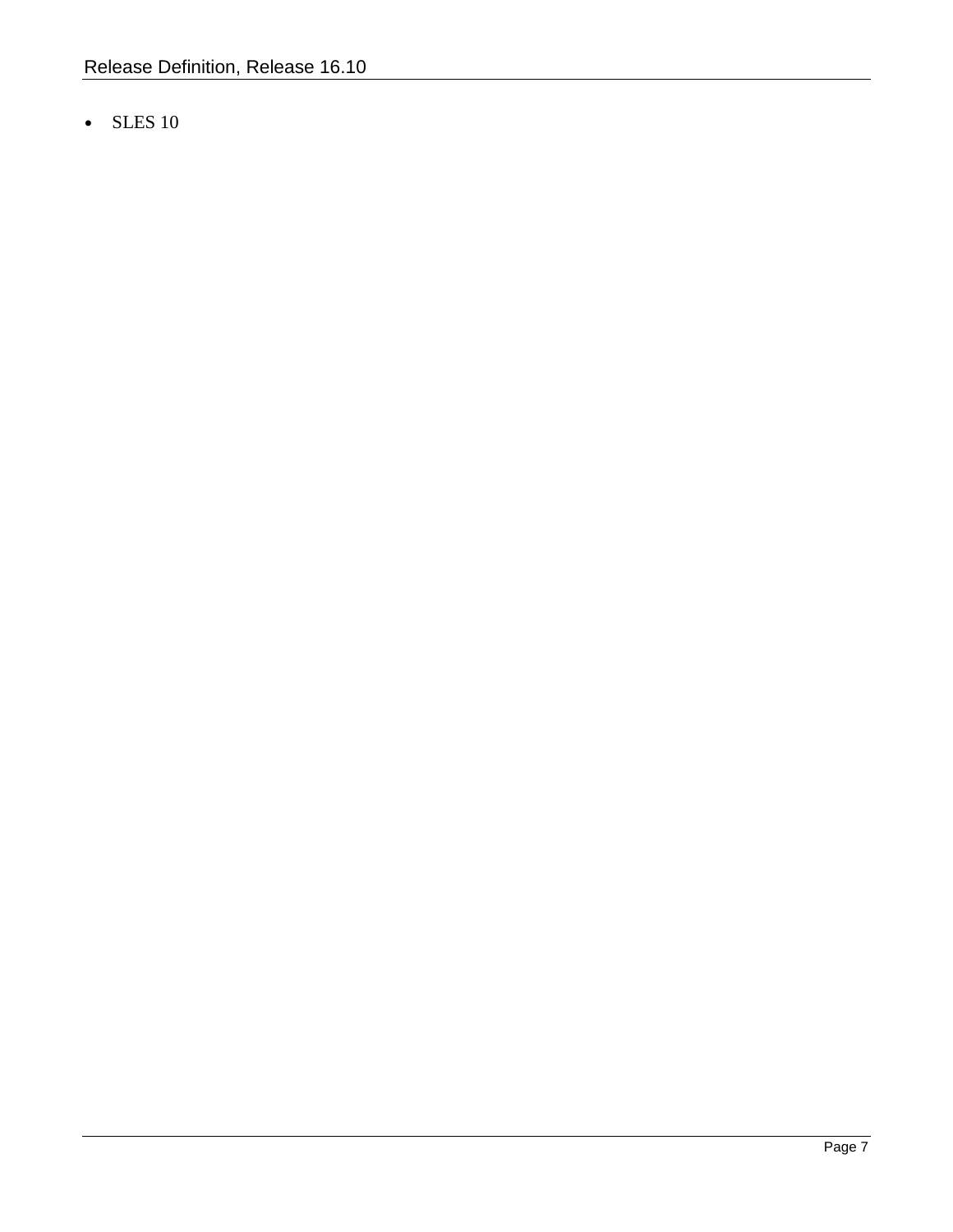## <span id="page-7-0"></span>*Additional Information*

| <b>URL</b>                                 | <b>Description</b>                                                                                                                                                                     |
|--------------------------------------------|----------------------------------------------------------------------------------------------------------------------------------------------------------------------------------------|
| http://www.info.teradata.com/              | Use the Teradata Information Products site to:                                                                                                                                         |
|                                            | View or download individual manuals:<br>$\bullet$                                                                                                                                      |
|                                            | Under Downloadable Publications, select General Search.                                                                                                                                |
|                                            | Enter your search criteria and click Search.                                                                                                                                           |
|                                            | Download the user documentation package:<br>$\bullet$                                                                                                                                  |
|                                            | Under Downloadable Publications, select General Search.                                                                                                                                |
|                                            | In the Publication Product ID field, enter B035-1909, and click<br>2.                                                                                                                  |
|                                            | Search.                                                                                                                                                                                |
| http://www.teradata.com                    | The Teradata home page provides links to numerous sources of information<br>about Teradata. Links include:                                                                             |
|                                            | Executive reports, case studies of customer experiences with Teradata,<br>$\bullet$<br>and thought leadership                                                                          |
|                                            | Technical information, solutions, and expert advice<br>٠                                                                                                                               |
|                                            | Press releases, mentions and media resources<br>$\bullet$                                                                                                                              |
| http://www.teradata.com/t/TEN/             | Teradata Customer Education designs, develops and delivers education that<br>builds skills and capabilities for our customers, enabling them to maximize<br>their Teradata investment. |
| https://access.teradata.com                | Use Teradata @ Your Service to access Orange Books, technical alerts, and<br>knowledge repositories, view and join forums, and download software<br>patches.                           |
| <b>Teradata Community - Developer Zone</b> | Provides new ideas and developer information.                                                                                                                                          |
| <b>Teradata Downloads</b>                  | Provides publicly-available downloads from Teradata.                                                                                                                                   |

To maintain the quality of our products and services, we would like your comments on the accuracy, clarity, organization, and value of this document. Please email [teradata-books@lists.teradata.com.](mailto:teradata-books@lists.teradata.com)

## <span id="page-7-1"></span>*Teradata Support*

Teradata customer support is located at [https://access.teradata.com.](https://access.teradata.com/)

### <span id="page-7-2"></span>*Understanding This Release*

Before you install or upgrade to this release of Teradata Database, you should read the following publications:

• *Release Definition* provides information about basic system requirements.

This revision of *Release Definition* is applicable to Teradata Database 16.10. It contains references to features, functions, and requirements that may not apply to releases prior to TD 16.10, and changes to existing features, that may affect the way you use Teradata Database.

**Note:** If you are upgrading from an older Teradata Database release, you should read the *Release Definition* for every intervening release.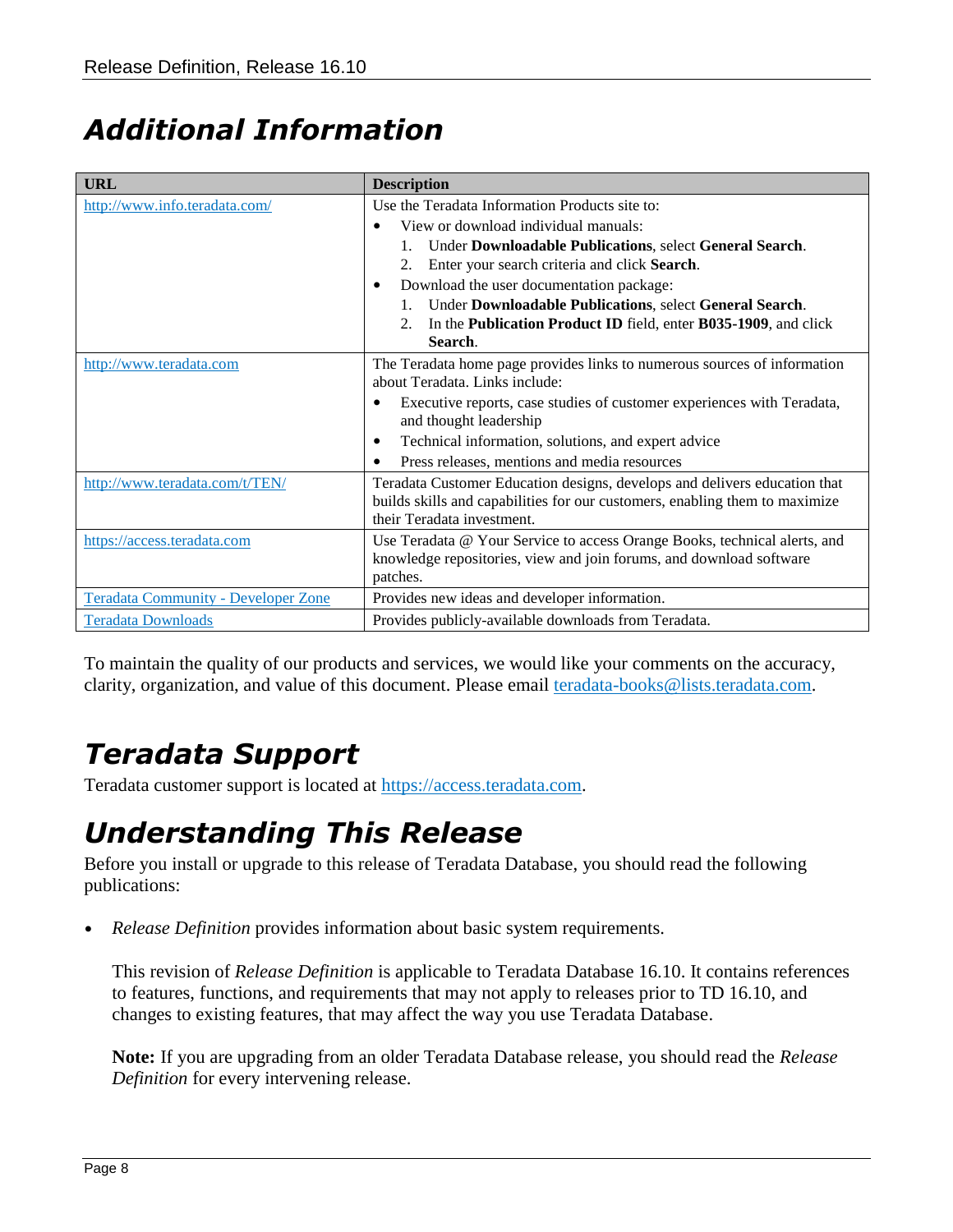- *Release Summary* describes new features for this release. If you are upgrading from an older release of Teradata Database, you should also read the *Release Summary* for every intervening release to understand how the features in Release 16.10 differ from your current version.
- If you are new to Teradata Database, you should read *Introduction to Teradata* for an overview of Teradata Database features, functions, and capabilities before implementing this release.

#### <span id="page-8-0"></span>*Teradata Database Release Cadence*

Please refer to the Teradata Support Policy document - [http://www.teradata.com/Teradata-Product-](http://www.teradata.com/Teradata-Product-Support-Policies/)[Support-Policies/,](http://www.teradata.com/Teradata-Product-Support-Policies/) section "Teradata Database Software Support Lifecycle" for details about the release cadence.

#### <span id="page-8-1"></span>*References to Teradata Platforms:*

| <b>Teradata Platform Name</b>                                                       | <b>Abbreviated Teradata Platform Name</b>             |
|-------------------------------------------------------------------------------------|-------------------------------------------------------|
| Teradata Data Mart Appliance 670/680                                                | Teradata Data Mart 670/680                            |
| Teradata Integrated Big Data Platform<br>1700T/1700E/1800T/1800E                    | Same as full name                                     |
| Teradata Data Warehouse Appliance<br>2690/2700/2750/2800/2850                       | Teradata DW Appliance 2690/2700/2750/2800/2850        |
| Teradata Active Enterprise Data Warehouse 5650                                      | Teradata Active EDW 5650                              |
| Teradata Active Enterprise Data Warehouse<br>6650/6650-SSD/6680/6690/6700/6750/6800 | Teradata Active EDW 6650/6650-SSD/6680/6690/6700/6750 |
| Teradata IntelliFlex <sup>™</sup> , Teradata IntelliBase™                           | IntelliFlex, IntelliBase                              |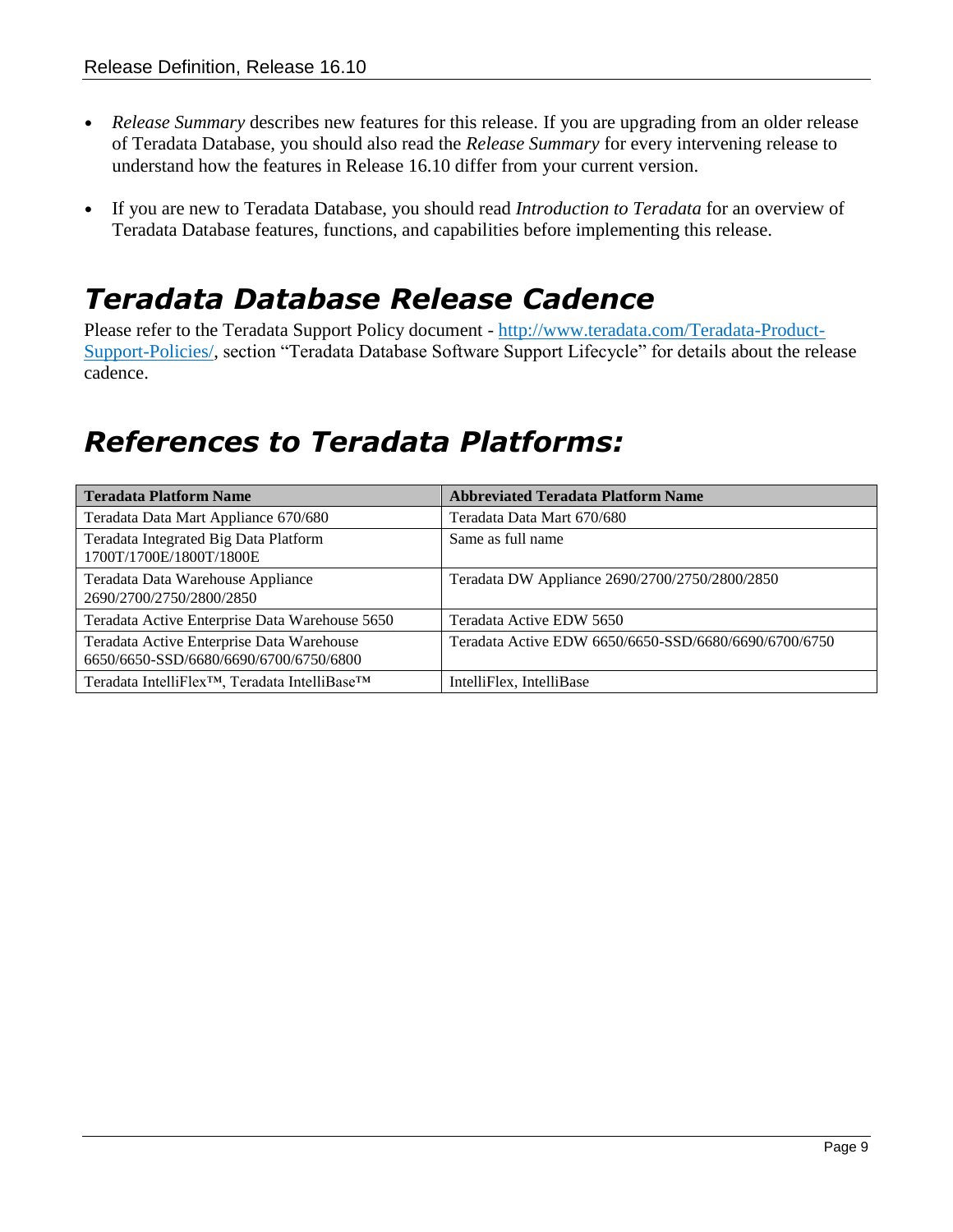# **Items Available with this Release**

### <span id="page-9-1"></span><span id="page-9-0"></span>*Software CD-ROMs/DVDs/Downloads*

#### <span id="page-9-2"></span>**Teradata Database Software CD-ROM/DVD**

You will receive a Teradata Database software CD-ROM/DVD that includes one of the following Teradata Database software variations based on your order:

- Teradata Database for SUSE Linux Enterprise Server 11 SP1
- <span id="page-9-3"></span>• Teradata Database for SUSE Linux Enterprise Server 11 SP3

#### **Other Software CD-ROMs/DVDs**

Based on your system requirements, other software CD-ROMs/DVDs may accompany your order, including:

- Two operating system software DVDs that contain the Teradata Database for SLES operating system, service packs, and third-party software (not supplied for non-Teradata SMPs).
- Optional Teradata Tools and Utilities software: One or more CD-ROMs depending on software purchased.
- Teradata 16xx, 26xx, 27xx, 56xx, 66xx, 67xx, 68xx, Teradata IntelliFlex™, and Teradata IntelliBase™ platforms use SMWeb and a Service Workstation (SWS).

Software for SWS is available from Teradata @ Your Service at: [https://access.teradata.com.](https://access.teradata.com/)

| <b>NodeType</b>         | <b>Supported OS</b>                                                                     | <b>Required Software</b>                                 | <b>Supported Platforms</b>                                                                                                    |
|-------------------------|-----------------------------------------------------------------------------------------|----------------------------------------------------------|-------------------------------------------------------------------------------------------------------------------------------|
| <b>SWS</b><br>Managed   | <b>SLES</b> 11 <b>SP1</b> 64-bit<br>SLES 11 SP3 64-bit<br>$\bullet$                     | Software available from:<br>https://access.teradata.com. | Teradata Active EDW 5650 and<br>higher                                                                                        |
| <b>SWS</b><br>Unmanaged | Windows Server 32-<br>bit SP2 (for<br>migrations from<br>AWS on Windows<br>32-bit only) | Software available from:<br>https://access.teradata.com. | Teradata Extreme Data Appliance<br>1xxx<br>Teradata DW Appliance 26xx and<br>higher<br>Teradata Active EDW 5650 and<br>higher |

**Note:** SWS/SMWeb is required for all MPP systems.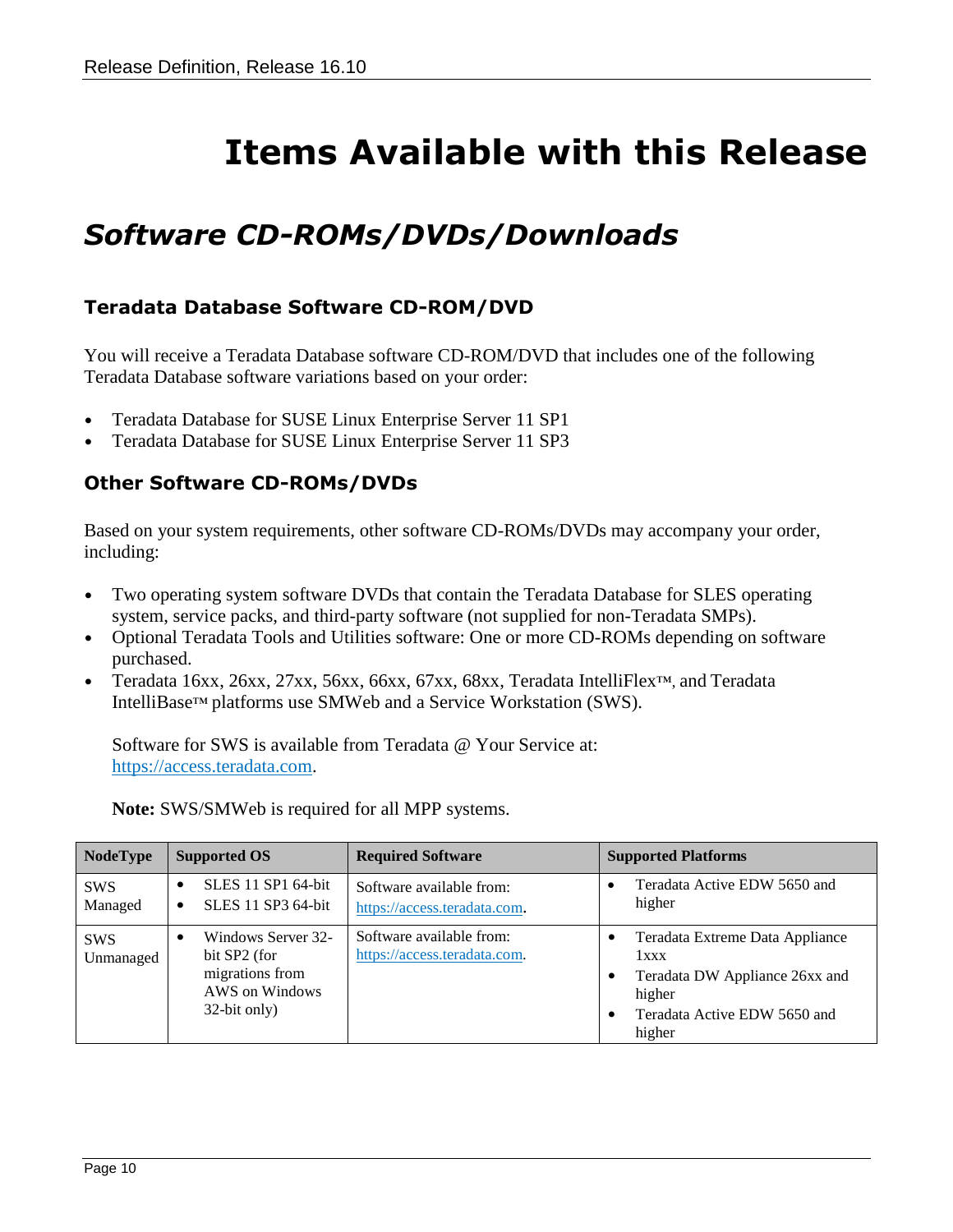#### <span id="page-10-0"></span>**Additional Source of Software**

You can find additional software and software updates (e-fixes) on Teradata @Your Service: [https://access.teradata.com.](https://access.teradata.com/)

#### <span id="page-10-1"></span>*Teradata Client Software*

Customers with active Service Agreements can find information on Teradata Database and Teradata Tools and Utilities release and client product compatibility in Product Roadmaps on Teradata @ Your Service [\(https://access.teradata.com\)](https://access.teradata.com/).

Customers without support agreements should contact their sales or support team.

**Note**: For detailed BAR compatibility information, see the BAR application software compatibility matrix located at [https://access.teradata.com.](https://access.teradata.com/)

For detailed information on the full range of tools and utilities, and the individual Teradata client product versions compatible with Teradata Database 16.10, see *Teradata Tools and Utilities Supported Platforms and Product Versions* at: [http://www.info.teradata.com.](http://www.info.teradata.com/)

### <span id="page-10-2"></span>*Library of User Defined Functions (UDFs)*

A library of UDFs is available at [Teradata Downloads.](http://developer.teradata.com/)

The terms under which these UDFs are available ("as is" with no support) are described on the website.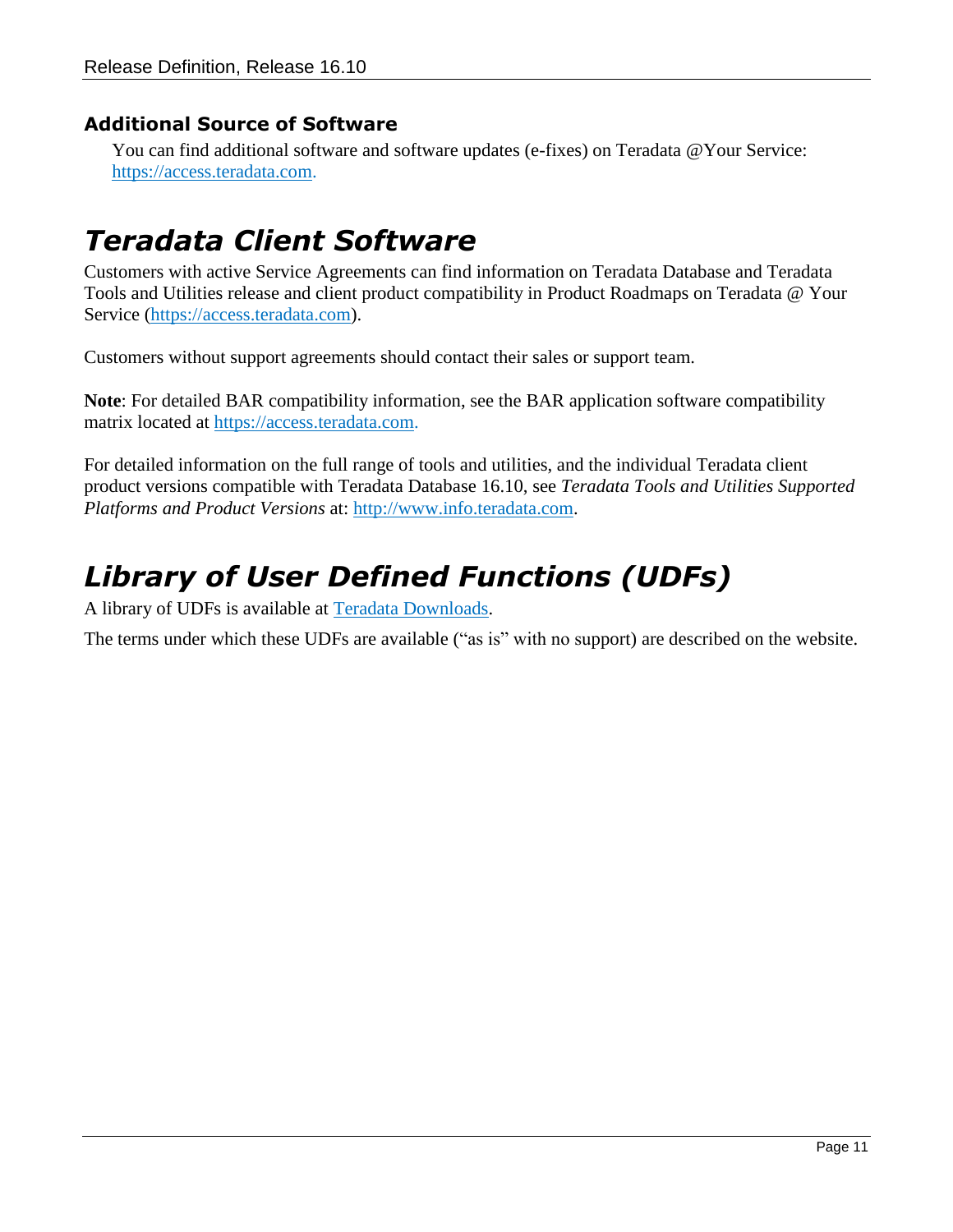# <span id="page-11-0"></span>**Software and Hardware Requirements**

### <span id="page-11-1"></span>*Supported Operating Systems and Platforms*

The platforms listed in the following Knowledge Article are certified with Teradata Database Release 16.10, regardless of future platform discontinuation notices. For information on platform discontinuation, see the Knowledge Base Tech Note entitled "Teradata Hardware Discontinuation Roadmap" (available to Teradata personnel only).

See Knowledge Article KAP1B3136, "Teradata Platform and Minimum Database Version Compatibility Matrix", for the minimum database/PDE version supported on a particular platform for specific operating systems. The Knowledge Article is accessed through [https://access.teradata.com.](https://access.teradata.com/)

## <span id="page-11-2"></span>*Operating System Requirements*

#### <span id="page-11-3"></span>**SLES 10**

Discontinued in Release 16.00.

#### <span id="page-11-4"></span>**SLES 11**

Teradata Database 16.10 runs on SLES 11 SP1 and SLES 11 SP3.

## <span id="page-11-5"></span>*Mixed Operating Systems*

A mixed operating system includes both Trusted Parallel Application (TPA) nodes and non-TPA nodes.

Following are the basic system requirements for mixed operating systems:

- All TPA nodes must run the same operating system, but you can mix non-TPA nodes in any combination of the allowable operating systems.
- TPA nodes need not run on the same operating system as non-TPA nodes.
- Mixed OS allows two consecutive generations of nodes/storage across TPA and/or non-TPA nodes.
- The same version of BYNET must be deployed across the system.

Allowable platform combinations are the same as allowed for coexistence and coresidence systems.

For details on the platform, database, and operating system compatibility matrix see Knowledge Article KAP1B3136, accessed through [https://access.teradata.com.](https://access.teradata.com/)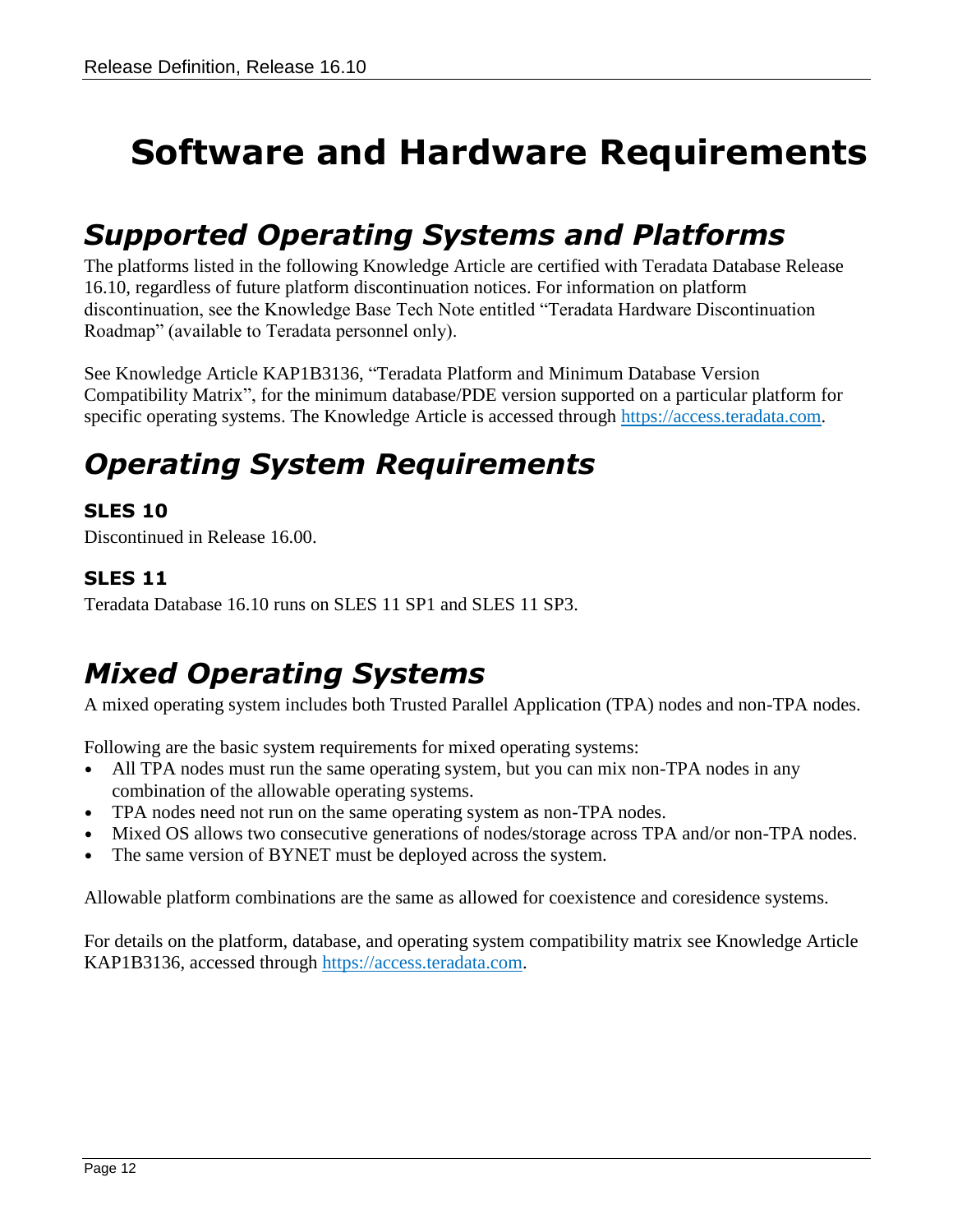# <span id="page-12-0"></span>*Teradata Tools and Utilities (TTU) 16.10*

TTU 16.10 is the new version of Teradata Tools and Utilities released with Teradata Database 16.10.

TTU 16.10 supports Teradata Database 16.10 and two major-minor database releases forward and four major-minor releases backwards.

Current documentation about TTU and Database compatibility can be found in *Teradata Tools and Utilities Supported Platforms and Product Versions* at [http://www.info.teradata.com.](http://www.info.teradata.com/)

# <span id="page-12-1"></span>*Hardware Enhancement Options*

You can upgrade Teradata system nodes, or add new nodes to a system, to enhance system capacity or performance. Teradata offers the following system enhancements, which are subject to some limitations by platform type:

- **Coexistence** allows you to combine existing system nodes with certain newer, more powerful node models, while assigning an unbalanced number of AMPs per node to optimize the usage of both current and new platform resources.
- **Coresidence** allows you to combine existing system nodes with certain newer, more powerful node models, while assigning a fixed number of AMPs per node, which may limit the usage of newer platform resources.
- **Upgrade** allows you to replace processors in an existing node to make it functionally equivalent to a more powerful node model.

### <span id="page-12-2"></span>*Platform Coexistence and Coresidence Requirements*

Determining whether a Teradata node can coexist or coreside with other node models depends on the platform type, performance class, the operating system, and the installed BYNET version of each node.

Coexistence and coresidence requirements are not part of the standard user documentation set, and are only available to Teradata personnel. For more information, contact Teradata Support Center.

# <span id="page-12-3"></span>*Node Memory Recommendations*

For best performance, Teradata recommends that each node has at least the minimum recommended RAM shown in Knowledge Article KAP1B3136 and at least 2.0 GB per Vproc (AMP, PE, TVS, GTW), but 4.0 GB is recommended per Vproc. Knowledge Article KAP1B3136 is accessed through [https://access.teradata.com.](https://access.teradata.com/)

When upgrading to Release 16.10, several factors (including 1 MB Perm Row, In-memory Enhancements, AVRO DATSET, Multiple Count Distinct, and Queryable Column Information on Views) can cause some systems, especially large ones, to require additional memory.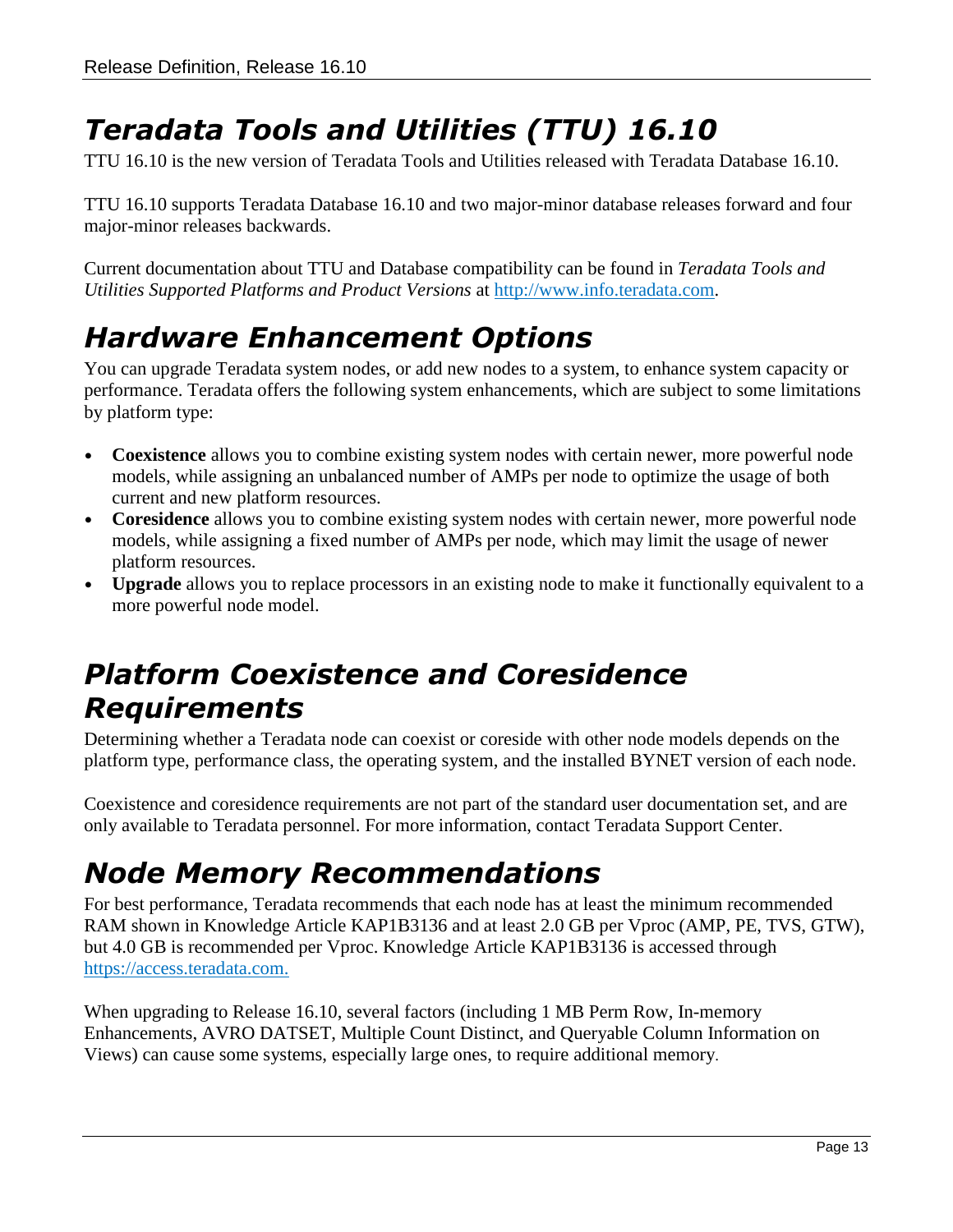The general guidelines for memory follow; however, memory requirements are workload dependent, so your system's actual memory requirements may differ.

#### **General Guidelines**:

- Memory requirements are unchanged from Teradata Database 15.10
	- 2.0 GB memory per Vproc (AMP, PE, TVS, GTW) is required
	- Teradata In-Memory optimizations require 512 GB memory per node
- It is recommended to have a minimum of 4.0 GB memory per Vproc to get the most value and performance out of the Teradata Database 16.10
- Additional memory consumed will be based on size of system, AMPs per node, AWT and feature usage

See Knowledge Article KAP1B3136 (accessed through [https://access.teradata.com\)](https://access.teradata.com/) for node memory recommendations, including the default installed RAM per node, recommended minimum RAM per node, and recommended maximum RAM per node.

**Note:** The maximum amount of memory allowed per node may be increased between database releases. Always double check what the maximum memory amount is for your platform.

Release 16.10 can run on a system with the recommended minimum RAM, but performance may not be optimal, depending on the system configuration and the Teradata Database features you use. You should also factor in the following to determine the optimal memory configuration:

- Workload
- Memory-consuming features
- Performance requirements
- Cost of memory

#### <span id="page-13-0"></span>**Memory-Consuming Features**

These features may require more memory for optimum system performance:

| <b>Release First Available</b> | <b>Memory Consuming Features</b>                               |
|--------------------------------|----------------------------------------------------------------|
| <b>Pre-14.0</b>                | PPI and multi-value compression                                |
|                                | Join index, hash-join, stored procedures, and 128K data blocks |
|                                | Cylinder read                                                  |
|                                | LOBs and UDFs                                                  |
|                                | 1 MB response buffer                                           |
|                                | Larger than 1 MB plan cache                                    |
|                                | External stored procedures                                     |
|                                | Table functions                                                |
|                                | <b>Array INSERT</b>                                            |
|                                | Java stored procedures                                         |
|                                | Online archive memory enhancements                             |
|                                | More than 80 AWTs per AMP                                      |
|                                | Expanded table header                                          |
|                                | Geospatial data type                                           |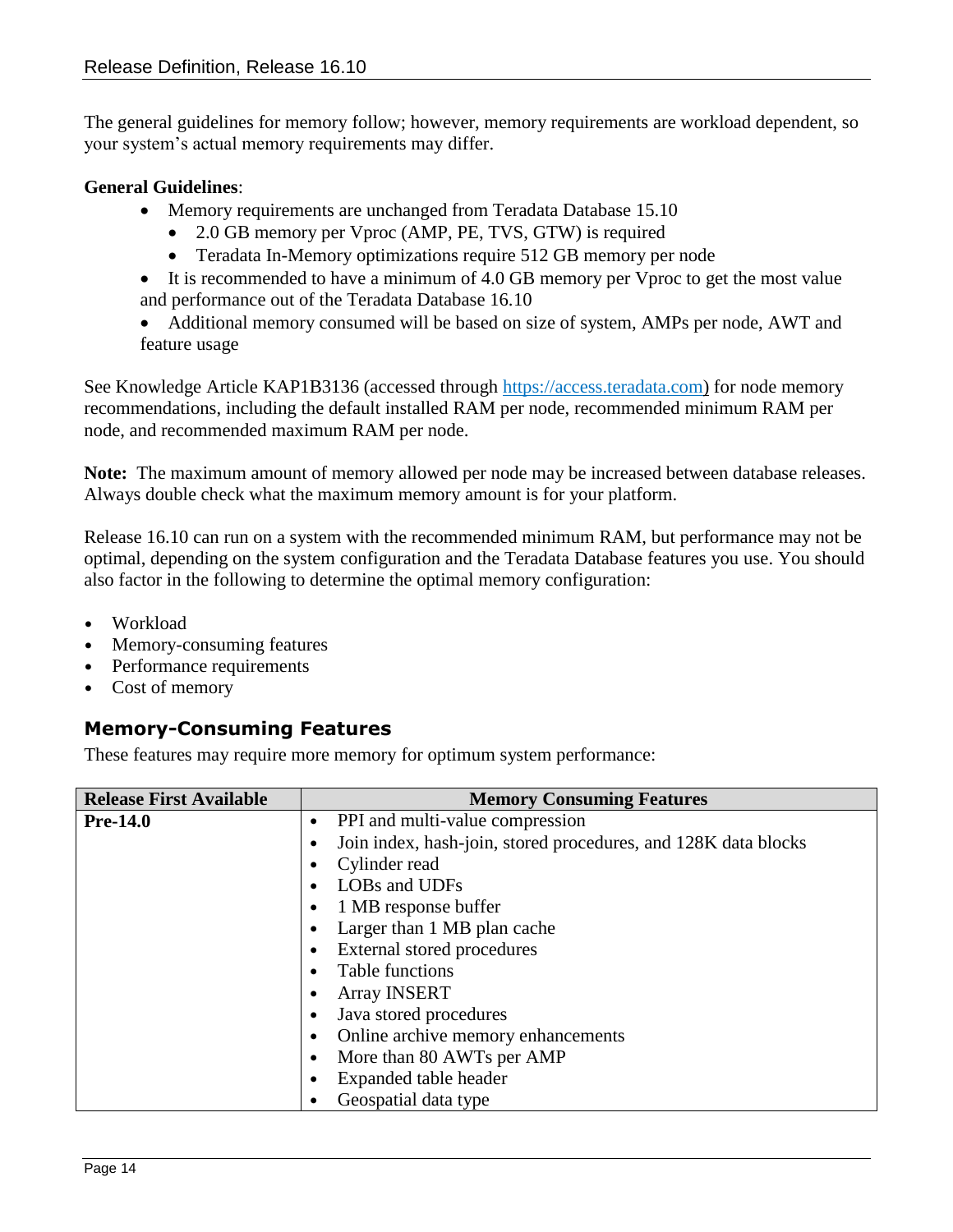| <b>Release First Available</b> | <b>Memory Consuming Features</b>                                 |
|--------------------------------|------------------------------------------------------------------|
|                                | Increased join/subquery limits<br>$\bullet$                      |
|                                | <b>Teradata Virtual Storage</b><br>$\bullet$                     |
|                                | Tunable UDF memory limit<br>$\bullet$                            |
|                                | Algorithmic compression and block level compression<br>$\bullet$ |
|                                | <b>XML DBQL logging</b><br>$\bullet$                             |
|                                | Global and Persistent Data (GLOP)<br>$\bullet$                   |
|                                | Large cylinder with cylinder read<br>$\bullet$                   |
|                                | More than 20 AMPs/Vprocs per node (all releases)<br>$\bullet$    |
|                                | <b>Temporal DBS</b> support<br>$\bullet$                         |
| 14.0                           | Teradata Columnar<br>$\bullet$                                   |
|                                | Partial Online Reconfiguration<br>$\bullet$                      |
|                                | SLES 11 (first available in Release 14.0.2)<br>$\bullet$         |
| 14.10                          | <b>Auto Stats Enhancements</b><br>$\bullet$                      |
|                                | Data Stream Architecture<br>$\bullet$                            |
|                                | Extended object naming<br>$\bullet$                              |
|                                | Geospatial indexing<br>$\bullet$                                 |
|                                | Incremental planning and execution<br>$\bullet$                  |
|                                | <b>Teradata Intelligent Memory</b><br>$\bullet$                  |
|                                | Teradata XML<br>$\bullet$                                        |
|                                | 1 MB data block<br>$\bullet$                                     |
|                                | 1 MB spool row<br>$\bullet$                                      |
|                                | 128K parser tree segments<br>$\bullet$                           |
| 15.0                           | <b>JSON</b> data type<br>$\bullet$                               |
|                                | 3D Geospatial<br>$\bullet$                                       |
|                                | Scripting and Language support<br>$\bullet$                      |
|                                | <b>DBQL</b> - Show Parameters<br>$\bullet$                       |
|                                | 1 MB Phase 2<br>$\bullet$                                        |
|                                | <b>Script Table Operators</b><br>$\bullet$                       |
|                                | QueryGrid: Teradata Database-to-Hadoop<br>$\bullet$              |
| 15.10                          | XSLT SHRED BATCH<br>$\bullet$                                    |
|                                | In-memory optimizations<br>$\bullet$                             |
|                                | <b>BSON</b> and <b>UBSON</b><br>$\bullet$                        |
|                                | Columnar Primary AMP/Primary Index                               |
|                                | <b>SQL Interface for Ferret SHOWBLOCKS</b><br>$\bullet$          |
|                                | Parameterized Query Logging<br>$\bullet$                         |
| 16.00                          | 1 MB Perm and Response Rows<br>$\bullet$                         |
|                                | <b>In-memory Enhancements</b><br>$\bullet$                       |
|                                | <b>AVRO DATASET</b><br>$\bullet$                                 |
|                                | <b>Multiple Count Distinct Performance</b><br>$\bullet$          |
|                                | Queryable Column Information on Views<br>$\bullet$               |
| 16.10                          | None<br>$\bullet$                                                |

For further information on memory requirements refer to the "Performance Management" appendix in the *Database Administration* book at [http://www.info.teradata.com/.](http://www.info.teradata.com/)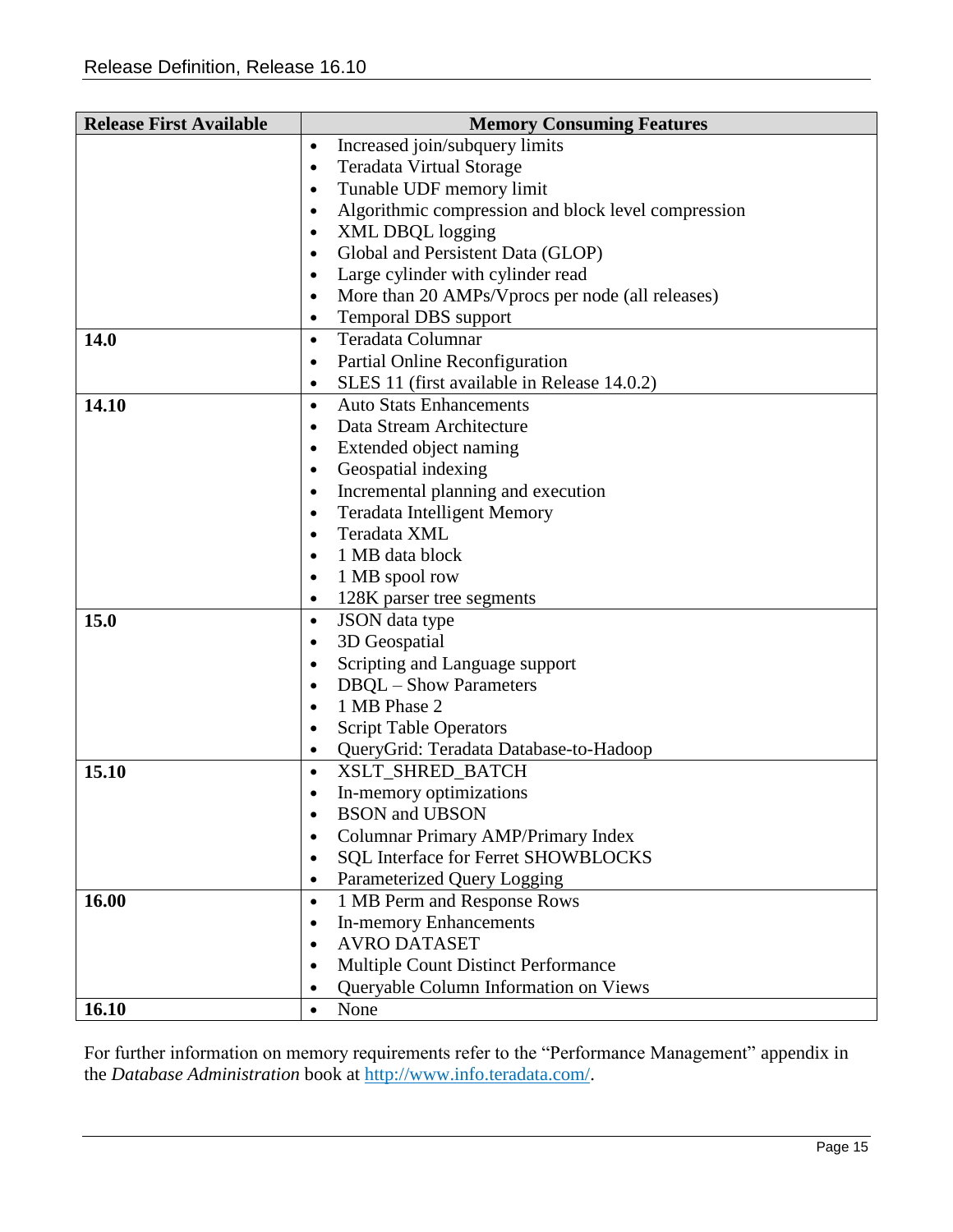## <span id="page-15-0"></span>*Free Disk Space Requirements*

For information on the amount of free disk space required on each Teradata Database node to upgrade to this release, see Knowledge Article IDA00108C82 accessed through [https://access.teradata.com.](https://access.teradata.com/)

# <span id="page-15-1"></span>*Additional Disk Space for Trace Files*

The Write Ahead Logging (WAL) feature requires 5 MB per AMP of disk space for File System trace files. For example, if there are 10 AMPs per node, then trace files would require 50 MB per node of additional disk space, located in /var/opt/teradata/tdtemp.

# <span id="page-15-2"></span>*Supported External Disk Arrays*

For information about supported disk arrays, see the Product and Site Preparation Guide for your platform. The guides can be accessed through [https://access.teradata.com.](https://access.teradata.com/)

## <span id="page-15-3"></span>*Requirements for Third-Party Backup and Restore (BAR) Software*

#### <span id="page-15-4"></span>**Supported Hardware**

- 9200 Oracle/Sun/Storagetek SL500  $*$
- 9208 Oracle/Sun/Storagetek SL3000 \*
- 9209 Oracle/Sun/Storagetek Oracle Key Manager for Tape Encryption  $*$
- TMS, BAR Server, Model 457 Dell R710 \*
- Teradata Managed Server (TMS) for BAR Model 655 and 855, Dell R720 \*
- Teradata Multipurpose Server for BAR Model 8-51A/8-51D, Dell R730
- Teradata Managed Storage Server (TMSS), Dell R720XD \*
- Teradata Multipurpose Storage Server for Appliance Backup Utility (ABU) and Data Stream Utility (DSU), Dell R730XD
- EMC Data Domain DD890 \*
- Dell/EMC Data Domain DD4200
- Dell/EMC Data Domain DD7200
- Quantum i80, i500, and i6000 Tape Libraries
- Quantum Scalar Key Manager Server

\* This hardware is no longer sold, but is still supported for Teradata Database Release 16.10.

#### <span id="page-15-5"></span>**Supported BAR Software**

<span id="page-15-6"></span>For information on backup and restore software product versions (IBM Tivoli, Symantec NetBackup, and Dell NetVault), see the BAR release matrix accessed through [https://access.teradata.com.](https://access.teradata.com/)

For more information on backup and restore software products, see the following documents on [http://www.info.teradata.com:](http://www.info.teradata.com/)

| For more information on | See the following documents                                            |
|-------------------------|------------------------------------------------------------------------|
| Supported software      | Teradata BAR Backup Application Software Release Definition, B035-3114 |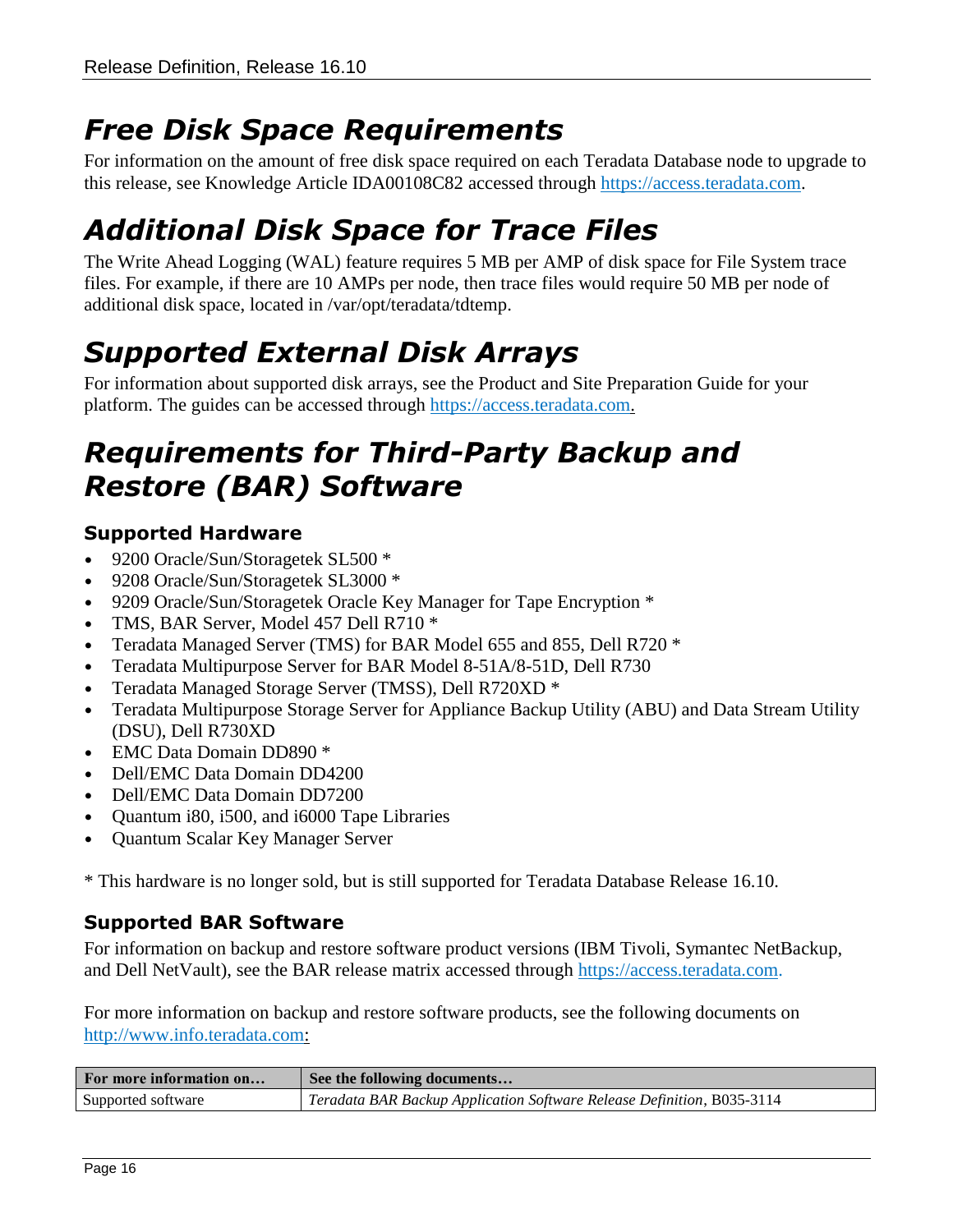| For more information on                    | See the following documents                                                                                                                                                                                                                                                                   |
|--------------------------------------------|-----------------------------------------------------------------------------------------------------------------------------------------------------------------------------------------------------------------------------------------------------------------------------------------------|
| <b>Symantec NetBackup</b>                  | Teradata Extension for NetBackup Administrator Guide, B035-2400                                                                                                                                                                                                                               |
| <b>IBM</b> Tivoli                          | Teradata Extension for Tivoli Storage Manager Administrator Guide, B035-2444                                                                                                                                                                                                                  |
| Teradata Archive/Recovery<br>Utility (ARC) | Teradata Archive/Recovery Utility Reference, B035-2412<br>$\bullet$<br>For information on ARC versions compatible with this release, see Teradata Tools<br>٠<br>and Utilities Release Definition, B035-2029<br>Note: This utility is not compatible with Teradata Database MAPS architecture. |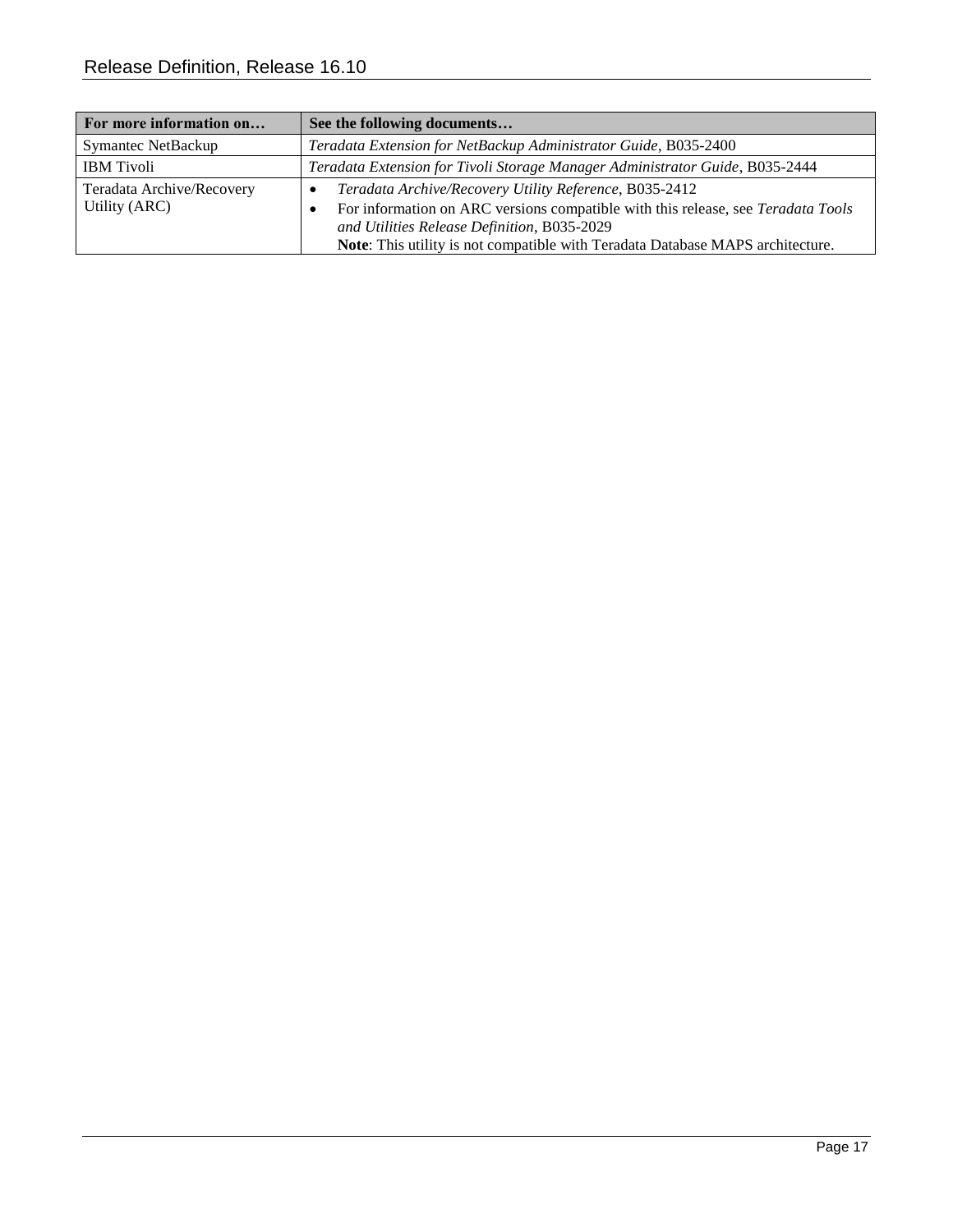### <span id="page-17-0"></span>*Data Stream Architecture (DSA) Characteristics Compared to Teradata Archive/Recovery Utility*

In addition to Teradata Archive/Recovery Utility (ARC) and third-party BAR solutions, Teradata offers Data Stream Architecture to meet customer BAR needs. DSA support differs from ARC. For example:

- DSA restore processes index builds in parallel for a table. This shortens the time to complete the restore but uses more resources. For this reason, DSA allows the customer to use Teradata dynamic workload management software to control the number of parallel DSA jobs that can be run at one time.
- Unlike legacy BAR, DSA establishes a consistency point for offline archive. DSA locks all tables at the beginning of the archive. There is a 100,000 database lock limit on the system.
- Actions automatically performed by DSA that required special action in legacy BAR applications:
	- o Compile UDFs and stored procedures
	- o Alter PPI tables
	- o Revalidate indexes
	- o Run post\_dbc\_restore
- DSA has no restart capability.
- DSA removes HUT locks after ABORT but ARC does not.
- DSA does not archive or restore PJ tables.
- DSA does not do PPI partition-level archive or restore.
- DSA does not do cluster dump and restore.

Note: The Teradata Archive/Recovery Utility is not supported if MAPS is enabled.

## <span id="page-17-1"></span>*Compilers*

Installation of a C++ compiler is required on at least one database node configured with a PE VPROC. C++ compilers are included with each Teradata Database release as part of the operating system software disks.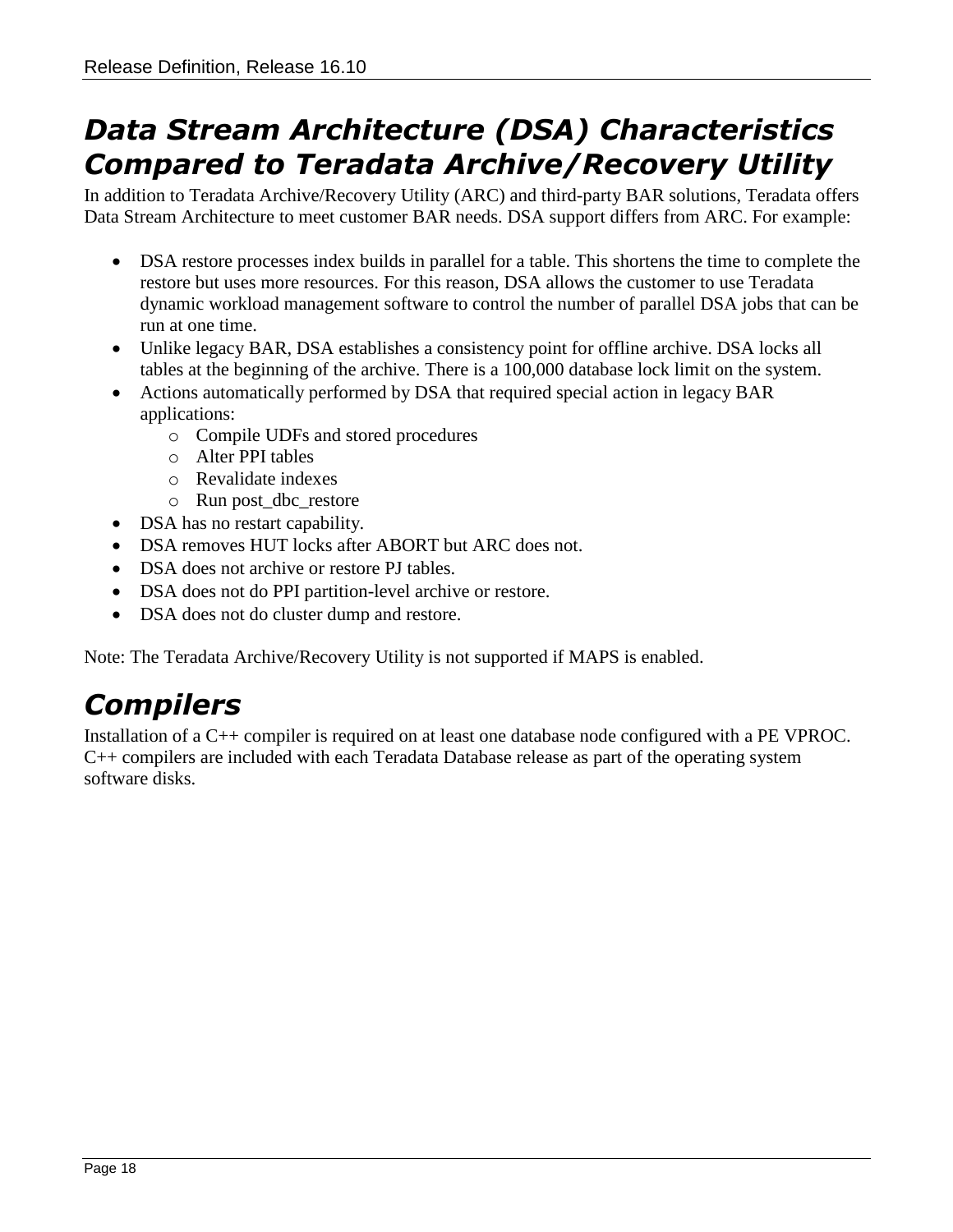# <span id="page-18-0"></span>**Software and Hardware Restrictions**

#### <span id="page-18-1"></span>*TDGSS Single Mechanism to Log-On (TDNEGO) Unity Support*

Unity for Teradata Database 15.10 and later does not support TDNEGO. Teradata recommends disabling TDNEGO on Unity servers when the Unity version for Release 15.10 or later is installed. For more information, see *Security Administration*.

#### <span id="page-18-2"></span>*1 MB Perm and Response Rows*

This feature is not supported on Small Cylinder systems (such as systems using a maximum cylinder size of 3872 sectors or approximately 1.9MB).

# <span id="page-18-3"></span>*Teradata Archive/Recovery Utility*

This utility is not compatible with Teradata Database MAPS architecture. If MAPS is enabled, use DSA for archive/recovery operations. For more information about DSA, see *Teradata Data Stream Architecture (DSA) User Guide*, B035-3150.

## <span id="page-18-4"></span>*Deprecated Kanji1 Character Set*

As of Release 14.0 and later, Kanji1 support is deprecated and planned for discontinuation. Although many Kanji1 queries and applications may continue to operate, you should prepare to convert Kanji1 data to another character set as soon as possible.

During an upgrade to Teradata Database from a pre-14.0 release, the system automatically replaces DEFAULT CHARACTER SET KANJI1 with DEFAULT CHARACTER SET UNICODE in existing user definitions.

#### <span id="page-18-5"></span>**Kanji1 Restrictions**

As part of the plans for discontinuing Kanji1 support, creation of new Kanji1 objects is highly restricted. For example, inclusion of the phrase CHARACTER SET KANJI1 in the following statements returns a syntax error:

- CREATE USER/MODIFY USER
- CREATE TABLE/ALTER TABLE
- **CREATE FUNCTION/REPLACE FUNCTION**
- CREATE TYPE/ALTER TYPE
- **CREATE PROCEDURE/REPLACE PROCEDURE**
- **CREATE MACRO/REPLACE MACRO**
- CREATE VIEW/REPLACE VIEW
- CAST function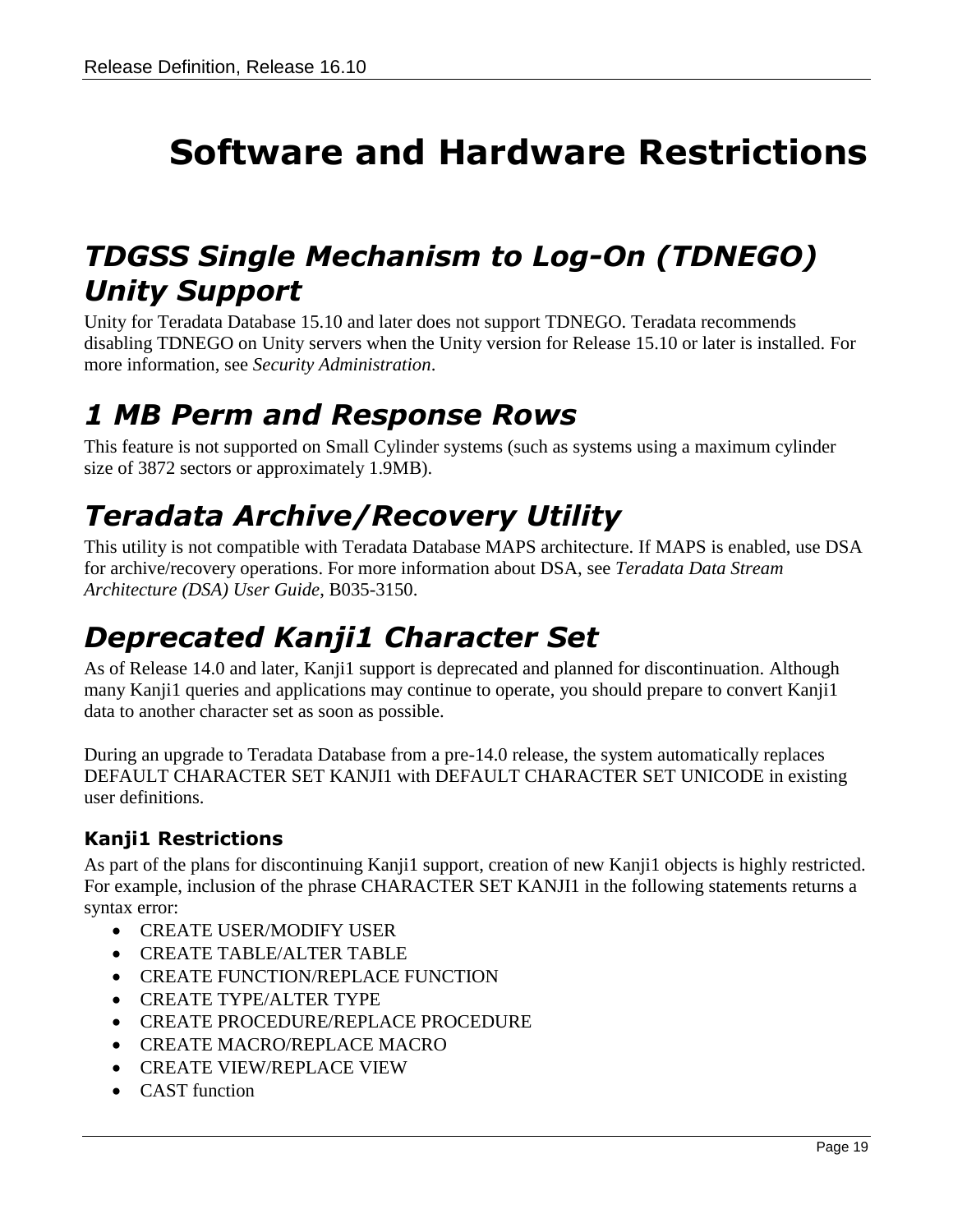Use the TRANSLATE function to convert existing Kanji1 data to Unicode or another supported server character set. For more information, see "TRANSLATE" in *SQL Functions, Operators, Expressions, and Predicates*.

## <span id="page-19-0"></span>*Compatibility Views*

Compatibility views convert the native variable length Unicode object names into 30 bytes of either Latin or Kanji1.This can cause loss of information by truncation or inability to convert object names longer than 30 characters into Latin or Kanji1. Characters that cannot be converted are replaced by the substitution character, which is 0x1A for both Latin and Kanji1.

As with all character data, when object names are returned to the user they are converted to the session character set. This conversion can produce loss of information if the characters in the object name cannot be converted to the session character set or exceed the export width for the character data.

Teradata recommends using Unicode views. For more information, see *Data Dictionary*.

## <span id="page-19-1"></span>*Security-Related Restrictions*

#### <span id="page-19-2"></span>**Custom Authentication Mechanisms**

Development and deployment of a custom authentication mechanism for use with this release can only be achieved by purchasing the Teradata Security Software Developer Kit.

Note that development and deployment of a custom authentication mechanism results in the creation of a custom encryption software product. Distribution of a custom encryption product outside the U.S. and Canada is regulated by the U.S. Department of Commerce (DOC). An export authorization must be filed for and obtained from DOC in order to export such custom products. For information on obtaining an export authorization, please see the DOC website at [BIS Website.](http://www.bis.doc.gov/)

If additional information is required, customers should contact their Teradata representative. Teradata representatives requiring help should contact Teradata Corporate Export Compliance in the Law Department of WHQ.

**Note**: A custom authentication mechanism is a user authentication mechanism that is above and beyond the mechanisms that are provided with Teradata Database:

- 1. Teradata Method 2
- 2. KRB5 (Kerberos authentication)
- 3. LDAP
- 4. SPNEGO (used for Kerberos authentication for logons from Windows .NET clients)
- 5. TDNEGO

### <span id="page-19-3"></span>*System-Level Software Restrictions*

• JRE 1.8 must be installed on the database server prior to installing Teradata Database 16.10.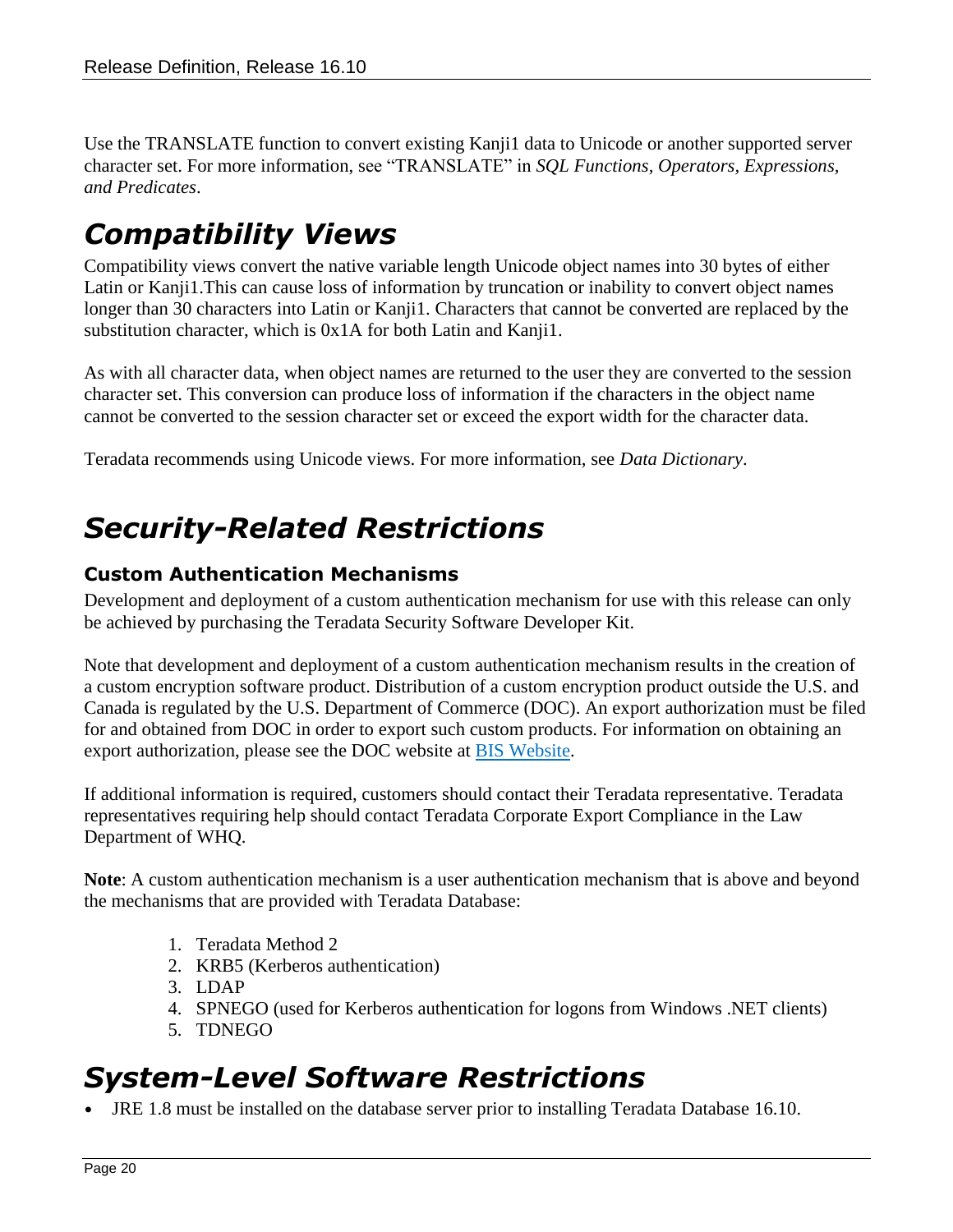- Only one instance of the Teradata Database is supported on a system.
- Teradata Tools and Utilities, including utilities running on mainframes, must be installed at or upgraded to Teradata Tools and Utilities 16.10 to take advantage of all Teradata Database 16.10 features and functions.
- For coexistence and coresidence systems, all nodes within a single MPP system must run the same version of the operating system and the Teradata Database software.
- For additional restrictions, dependencies, and performance considerations when running the Teradata Database applications, see [Running Teradata Database with Other Applications.](#page-38-0)
- Backup and restore management utilities are not provided as part of Teradata Database but are available as separate products. For more information, see [Supported BAR Software.](#page-15-6)
- A maximum of 1200 concurrent LAN-connected sessions are allowed per node.
- The maximum number of sessions for mainframe clients is 120 x the number of configured Parsing Engines (PEs) for each TDP (Logical Host ID).

## <span id="page-20-0"></span>*Obsolete and Unsupported Tools, Utilities, Options, Record Types, and Other Software*

| <b>Utility</b>                 | <b>Description</b>                                                                                                                                                       |  |
|--------------------------------|--------------------------------------------------------------------------------------------------------------------------------------------------------------------------|--|
| dbscontrol                     | Priority scheduler functions must be controlled through Viewpoint.                                                                                                       |  |
|                                | The ObjectUseCountCollectRate option is obsolete. Use the DBQL USECOUNT                                                                                                  |  |
|                                | option.                                                                                                                                                                  |  |
|                                | Other obsolete DBS Control fields in Release 16:00:                                                                                                                      |  |
|                                | DisplacementOnOverlap<br>$\circ$                                                                                                                                         |  |
|                                | MDS Is Enabled (see Meta Data Services below)<br>$\Omega$                                                                                                                |  |
| dbscsp                         | The dbscsp tool, used only on MP-RAS systems, is no longer supported. The executable<br>/usr/ntos/bin/dbgcsp now links to fdlcsp instead of dbscsp.                      |  |
| Filer                          | CSA WAL log record type is not supported.                                                                                                                                |  |
|                                | /V option of the FIB command is not supported.                                                                                                                           |  |
| <b>Teradata Multitool</b>      | Discontinued in Release $14.0$ – use Teradata Database command line utilities.                                                                                           |  |
| <b>PMON</b>                    | Discontinued in Release 14.0 - use Teradata Viewpoint.                                                                                                                   |  |
| Teradata Dynamic               | Discontinued in Release $14.0$ – the last release that contained this product was Release 13.0.                                                                          |  |
| Workload Manager               | Use Teradata Viewpoint.                                                                                                                                                  |  |
| <b>Teradata Manager</b>        | Discontinued in Release $14.0$ – the last release that contained this product was Release 13.0.                                                                          |  |
|                                | Use Teradata Viewpoint.                                                                                                                                                  |  |
| <b>Teradata Query Director</b> | Discontinued in Release 14.0 - the last release that contained this product was Release 13.10<br>Use Teradata Unity.                                                     |  |
| gdoviewer                      | Utility is no longer supported.                                                                                                                                          |  |
| gtwcontrol                     | Removed -b option. Deprecated logons are no longer allowed.                                                                                                              |  |
| rcvmanager                     | F7 help is not available.                                                                                                                                                |  |
| rssmon                         | The rssmon utility (Resource Sampling System Monitor) was only usable on MP-RAS systems,<br>and is obsolete now that Teradata Database is no longer supported on MP-RAS. |  |
| tdgsspkgrm                     | Discontinued in Release 15.10.01.                                                                                                                                        |  |
| tdssearch                      | Due to limited functionality tdssearch has been replaced by Idapsearch, which is included with<br>Teradata Database 13.10 and up.                                        |  |
| xschmon                        | No longer supported.                                                                                                                                                     |  |
| vpacd                          | Mostly for older hardware; rarely used. May be ported to open-PDE (Linux).                                                                                               |  |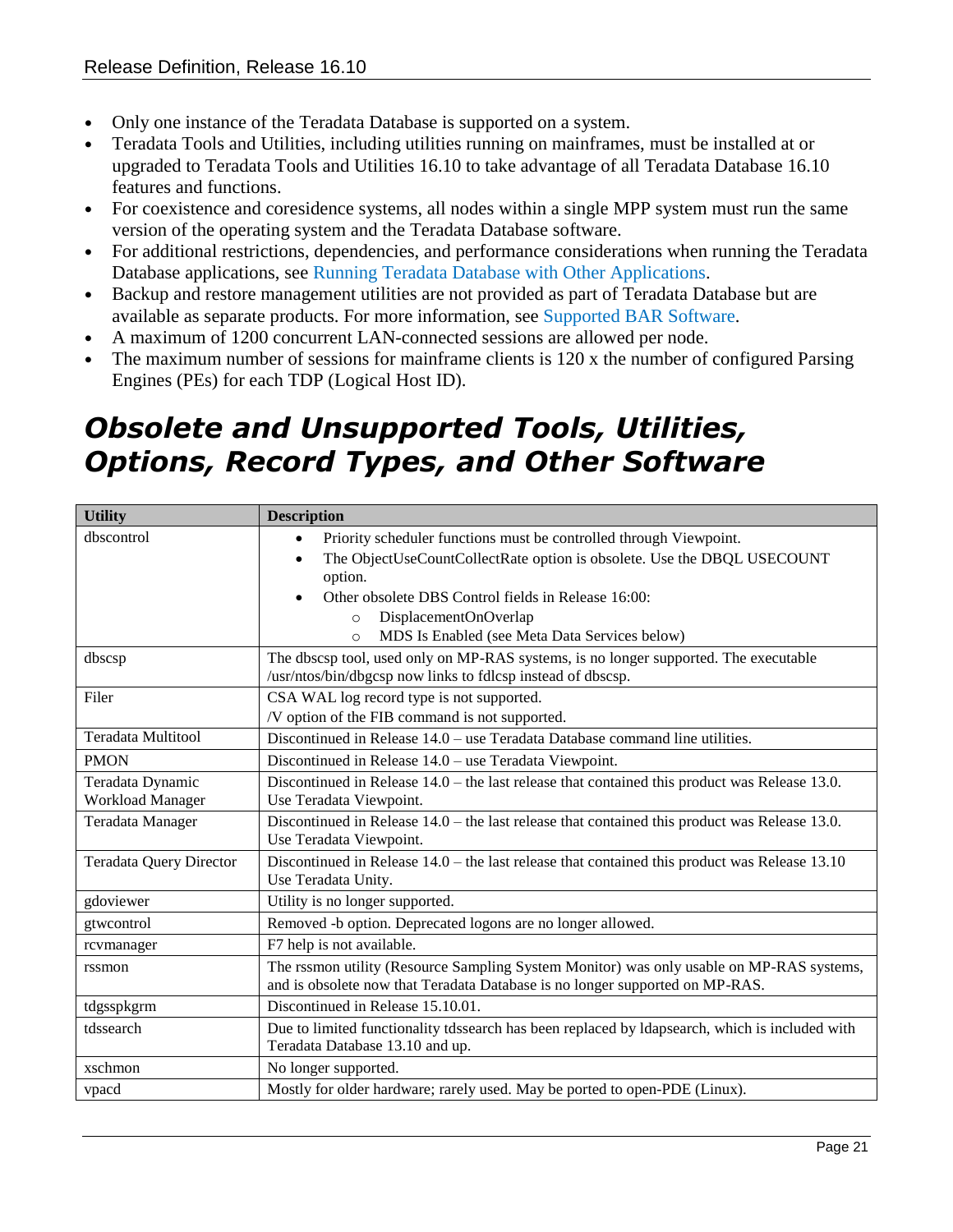| <b>Utility</b>                                                                      | <b>Description</b>                                                                                                                                                                                                                                                                                                                                                                                                                                                                                                                                                                                                          |
|-------------------------------------------------------------------------------------|-----------------------------------------------------------------------------------------------------------------------------------------------------------------------------------------------------------------------------------------------------------------------------------------------------------------------------------------------------------------------------------------------------------------------------------------------------------------------------------------------------------------------------------------------------------------------------------------------------------------------------|
| <b>Replication Services</b>                                                         | TRS (Teradata to Teradata replication) was discontinued for new sales as of August 2011.<br>Aligned with that discontinuation, no further enhancements have been made since the TRS<br>13.10 release. TRS 13.10 has been certified with Teradata DB 14.00 and 14.10 versions but<br>with no new feature support and for existing customers only. The Unity product portfolio is<br>positioned as the replacement for TRS, either through a Unity / Loader implementation or<br>possibly Data Mover dependent on latency tolerance.<br>Note: Replication from third-party solutions to Teradata is still supported by Oracle |
| <b>Teradata Statistics Wizard</b>                                                   | GoldenGate.<br>Discontinued in Release $15.0$ – the last release that contained this product was TTU 14.10.                                                                                                                                                                                                                                                                                                                                                                                                                                                                                                                 |
| (TSWIZ)                                                                             | Replaced by Teradata Viewpoint Stats Manager.                                                                                                                                                                                                                                                                                                                                                                                                                                                                                                                                                                               |
| OLE DB Provider for<br>Teradata                                                     | Discontinued in Release 15.10 – the last release that contained this product was TTU 15.0. Use<br>Microsoft's OLE DB Provider for ODBC and Teradata ODBC Driver products together as the<br>replacement.                                                                                                                                                                                                                                                                                                                                                                                                                    |
| Transparency<br>Series/Application<br>Programming Interface<br>(TS/API) (mainframe) | Discontinued in Release $15.10$ – the last release that contained this product was TTU 15.0.<br>Capped at supporting Query Management Facility (QMF) 9.1. Use an SQL query tool, such as<br>Teradata Studio, as a replacement.                                                                                                                                                                                                                                                                                                                                                                                              |
| <b>Teradata Monitor</b>                                                             | Discontinued in Release 15.10 – the last release that contained this product was TTU 15.0.<br>Replaced with a set of Teradata table functions embedded in the Teradata Database.                                                                                                                                                                                                                                                                                                                                                                                                                                            |
| Teradata Data Mart<br>Edition                                                       | Discontinued in Release $15.10$ – the last release that supported this product was Teradata<br>Database 15.0. Teradata Database is no longer natively supported on $3rd$ party SMP computers<br>running specific versions of SUSE Linux. The replacement product is Teradata Virtual Machine<br>Edition (TVME). Please refer to the separately published Order and Configuration Information<br>document for TVME.                                                                                                                                                                                                          |
| DBS Check tool (dbschk)                                                             | Discontinued in Release 15.10 – the last release that contained this product was Release 15.0.<br>Replaced by the Mailbox Check (mboxchk) tool. See the man page for information.                                                                                                                                                                                                                                                                                                                                                                                                                                           |
| Meta Data Services<br>(MDS)                                                         | Discontinued in Release $15.10$ – the last release that contained this product was Release 15.0.                                                                                                                                                                                                                                                                                                                                                                                                                                                                                                                            |
| ITEQ, HUT CNS                                                                       | Discontinued in Release 15.10 – the last release that contained this product was Release 15.10.                                                                                                                                                                                                                                                                                                                                                                                                                                                                                                                             |
| Teradata Query Scheduler<br>(TQS)                                                   | Discontinued in Release $16.00 -$ the last release that contained this product was Release 16.20.                                                                                                                                                                                                                                                                                                                                                                                                                                                                                                                           |
| Teradata Administrator                                                              | Discontinued in Release $15.10$ – the last release that contained this product is TTU 15.10.<br>Note: Teradata Administrator was not enhanced for Release 15.10, so there is no new feature<br>support in this product for Release 15.10. Replaced by Teradata Studio.                                                                                                                                                                                                                                                                                                                                                      |
| <b>SQL</b> Assistant                                                                | Discontinued in Release 16.00 – the last release that contains this product is Release 16.20.<br>Replaced by Teradata Studio and Teradata Studio Express.                                                                                                                                                                                                                                                                                                                                                                                                                                                                   |
| <b>DULTAPE</b>                                                                      | Discontinued in Release $16.10$ – the last release that contains this product is Release 16.00.<br>Can continue to use DUL.                                                                                                                                                                                                                                                                                                                                                                                                                                                                                                 |
| Teradata Visual Explain<br>(VEComp)                                                 | Discontinued in Release $16.00$ – Release $16.20$ is the last release to contain this product.                                                                                                                                                                                                                                                                                                                                                                                                                                                                                                                              |
| <b>SLES 10</b>                                                                      | Discontinued in Release 16.00– the last release that contained this product was Release 15.10.                                                                                                                                                                                                                                                                                                                                                                                                                                                                                                                              |
| Teradata Method 1 (TD1),<br>NTLM, NTLMC, and<br>KRB5C                               | Discontinued in Release $16.10$ – Release $16.00$ is the last release to offer these authentication<br>mechanisms. They must be manually enabled to use them in Release 16.00.                                                                                                                                                                                                                                                                                                                                                                                                                                              |
| tdgssversion                                                                        | Discontinued in Release $16.10$ – the last release that contained this product was Release 16.00.                                                                                                                                                                                                                                                                                                                                                                                                                                                                                                                           |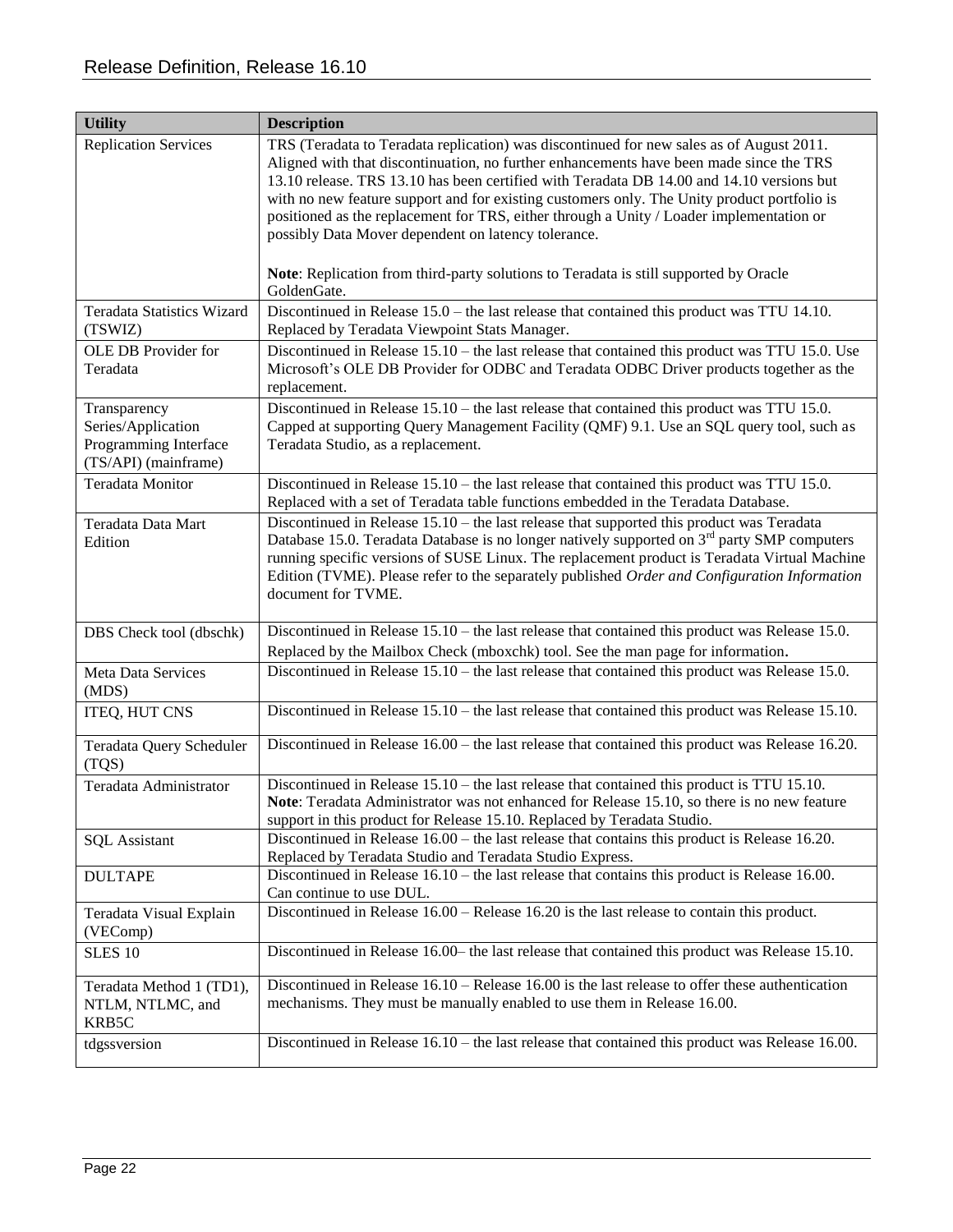# **Changes in System Behavior**

#### <span id="page-22-1"></span><span id="page-22-0"></span>*Default Feature Status*

In previous releases, some features were activated by default and others were manually activated, depending on whether the Teradata Database system had a fresh installation (sysinit) or an upgrade.

Release 16.00 and later features do not require a sysinit to be enabled. Features in earlier releases that required a sysinit still require a sysinit (see TD 15.10 *Release Definition* for details).

| <b>Feature</b>                                                  | <b>License Tiers</b>                                                                                                                        | <b>Upgrade</b><br><b>Sysinit</b>                                                                    | <b>Effects and Comments</b>                                                                                                                                                                                                                                                                                       |
|-----------------------------------------------------------------|---------------------------------------------------------------------------------------------------------------------------------------------|-----------------------------------------------------------------------------------------------------|-------------------------------------------------------------------------------------------------------------------------------------------------------------------------------------------------------------------------------------------------------------------------------------------------------------------|
| In-Memory<br>Optimization                                       | <b>Developer:</b> Not Applicable<br><b>Base:</b> Not Applicable<br><b>Advanced:</b> Not offered<br>Enterprise: Included                     | <b>Upgrade:</b><br>Disabled<br>Sysinit:<br>Disabled                                                 | To enable, contact Teradata Support Center.                                                                                                                                                                                                                                                                       |
| <b>Columnar Primary</b><br><b>AMP</b> Index or Primary<br>Index | Developer: Included<br><b>Base:</b> Included<br><b>Advanced:</b> Included<br>Enterprise: Included                                           | <b>Upgrade:</b><br>Disabled<br>Sysinit:<br>Disabled                                                 | Columnar must be enabled and NoDot0backdown=true to<br>get full functionality.<br>To enable, contact Teradata Support Center.                                                                                                                                                                                     |
| Temporal                                                        | Developer: Included<br><b>Base:</b> Included<br><b>Advanced:</b> Included<br>Enterprise: Included                                           | <b>Upgrade:</b><br>Disabled<br>Sysinit:<br>Disabled                                                 | To enable, contact Teradata Support Center.<br>Note: After Temporal is enabled, it cannot be disabled.                                                                                                                                                                                                            |
| <b>Teradata Secure Zones</b>                                    | Developer: Included<br><b>Base:</b> Included<br><b>Advanced:</b> Included<br>Enterprise: Included                                           | <b>Upgrade:</b><br>Disabled<br>Sysinit:<br>Disabled                                                 | Teradata Secure Zones must be enabled and<br>NoDot0backdown=true to get full functionality.<br>To enable, contact Teradata Support Center.                                                                                                                                                                        |
| Teradata Database<br>MAPS architecture<br>(MAPS)                | Developer: Included<br><b>Base:</b> Included<br><b>Advanced:</b> Included<br>Enterprise: Included                                           | <b>Upgrade:</b><br>Disabled<br><b>Sysinit:</b><br>Enabled                                           | In Release 16.10 this feature is:<br>Enabled for new installations.<br>Disabled by default on upgraded systems.<br>To enable, contact Teradata Support Center. After this<br>feature is enabled Backdown is not supported.<br>Note: The Teradata Archive/Recovery Utility is not<br>supported if MAPS is enabled. |
| <b>Adaptive Optimization</b>                                    | Developer: Includes IPE<br><b>Base:</b> Includes IPE<br><b>Advanced:</b> Includes IPE<br><b>Enterprise:</b> Includes<br><b>Enhanced IPE</b> | <b>Upgrade:</b><br>Enabled for<br>Enterprise<br><b>Sysinit:</b><br><b>Enabled</b> for<br>Enterprise | Enhanced IPE provides:<br>Noncorrelated subqueries with small results set<br>$\bullet$<br>Single-row query blocks<br>$\bullet$<br>Derived table or view produces zero rows or a<br>$\bullet$<br>single row<br>Spooled subqueries with smaller result sets<br>Advanced rewrites based on results feedback          |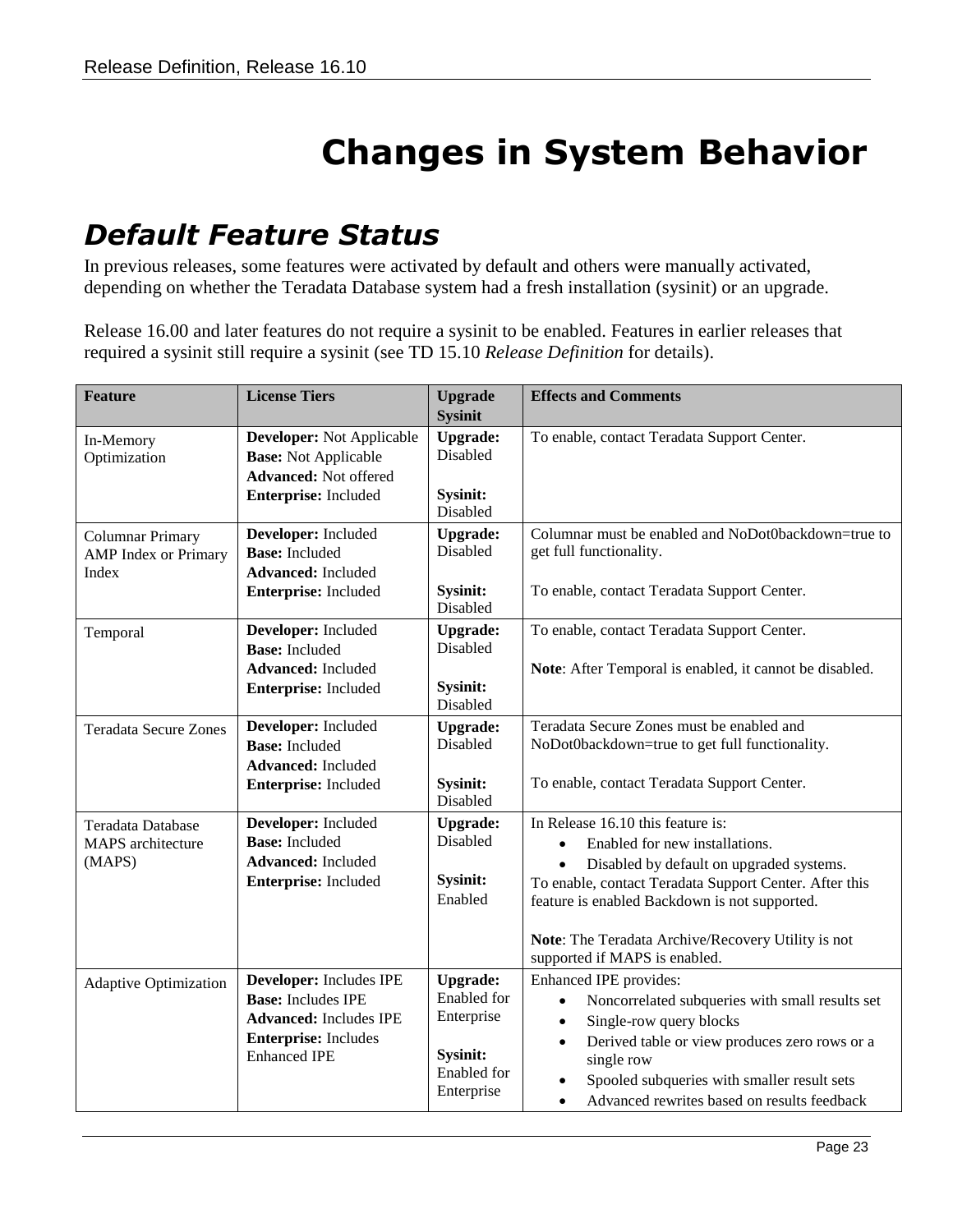| <b>Feature</b>                                                                                 | <b>License Tiers</b>                                                                                                 | <b>Upgrade</b><br><b>Sysinit</b>                    | <b>Effects and Comments</b>                                                                                                                                            |
|------------------------------------------------------------------------------------------------|----------------------------------------------------------------------------------------------------------------------|-----------------------------------------------------|------------------------------------------------------------------------------------------------------------------------------------------------------------------------|
|                                                                                                |                                                                                                                      |                                                     |                                                                                                                                                                        |
| <b>Block loads between</b><br>Row Level Security<br>(RLS) tables and non-<br><b>RLS</b> tables | Developer: Included<br><b>Base:</b> Included<br><b>Advanced:</b> Included<br>Enterprise: Included                    | <b>Upgrade:</b><br>Disabled<br>Sysinit:<br>Disabled | To enable, contact Teradata Support Center.                                                                                                                            |
| <b>IN-list Rewrite</b>                                                                         | Developer: Included<br><b>Base:</b> Included<br><b>Advanced:</b> Included<br>Enterprise: Included                    | <b>Upgrade:</b><br>Enabled<br>Sysinit:<br>Enabled   | To disable this feature, use DBS Control fields. For more<br>information, see <i>Utilities</i> , B035-1102.                                                            |
| TASM I/O Usage<br>Event                                                                        | Developer: Not Applicable<br><b>Base:</b> Not Applicable<br><b>Advanced:</b> Not Applicable<br>Enterprise: Included  | <b>Upgrade:</b><br>Disabled<br>Sysinit:<br>Disabled | To enable, contact Teradata Support Center.<br>For more information, see Workload Management User<br>Guide, B035-1197, or Teradata Viewpoint User Guide,<br>B035-2206. |
| Workload<br>Management                                                                         | Developer: Not Applicable<br><b>Base:</b> Not Applicable<br><b>Advanced: TIWM</b><br><b>Enterprise: TASM</b>         | <b>Upgrade:</b><br>Disabled<br>Sysinit:<br>Disabled | To enable, contact Teradata Support Center.<br>The appropriate license must be purchased first.                                                                        |
| <b>Intelligent Memory</b><br>(TIM)                                                             | <b>Developer:</b> Not Applicable<br><b>Base:</b> Not Applicable<br><b>Advanced:</b> Included<br>Enterprise: Included | <b>Upgrade:</b><br>Disabled<br>Sysinit:<br>Disabled | TIM is enabled when the appropriate license and memory<br>are purchased.<br>To enable, contact Teradata Support Center.                                                |
| TVS (Hybrid Storage)                                                                           | Developer: Not Applicable<br><b>Base:</b> Not Applicable<br><b>Advanced: Not Offered</b><br>Enterprise: Included     | <b>Upgrade:</b><br>Enabled<br>Sysinit:<br>Enabled   | TVS (Hybrid Storage) is enabled by default when using<br>the hybrid storage system.                                                                                    |
| <b>Concurrent Query</b><br>Limit                                                               | Developer: 2<br><b>Base: 15</b><br><b>Advanced:</b> None<br><b>Enterprise: None</b>                                  | <b>Upgrade:</b><br>Enabled<br>Sysinit:<br>Enabled   | Appropriate license must be purchased first.                                                                                                                           |

Default activation may cause changes in system behavior compared to previous releases. Even after activation, some features may require additional configuration.

Features in prior releases that required the DBS Control NoDot0Backdown flag no longer check the flag because you cannot back down from Release 16.10. If enabling a feature required a special method, then that method must still be followed for that feature.

# <span id="page-23-0"></span>*1 MB Response Rows*

In prior releases, client-server response messages were limited to 1 MB. In Release 16.00 and later, Teradata Database supports client-server response messages of up to 16 MB. Applications designed for Teradata Database Release 16.00 and later can take advantage of this larger message size.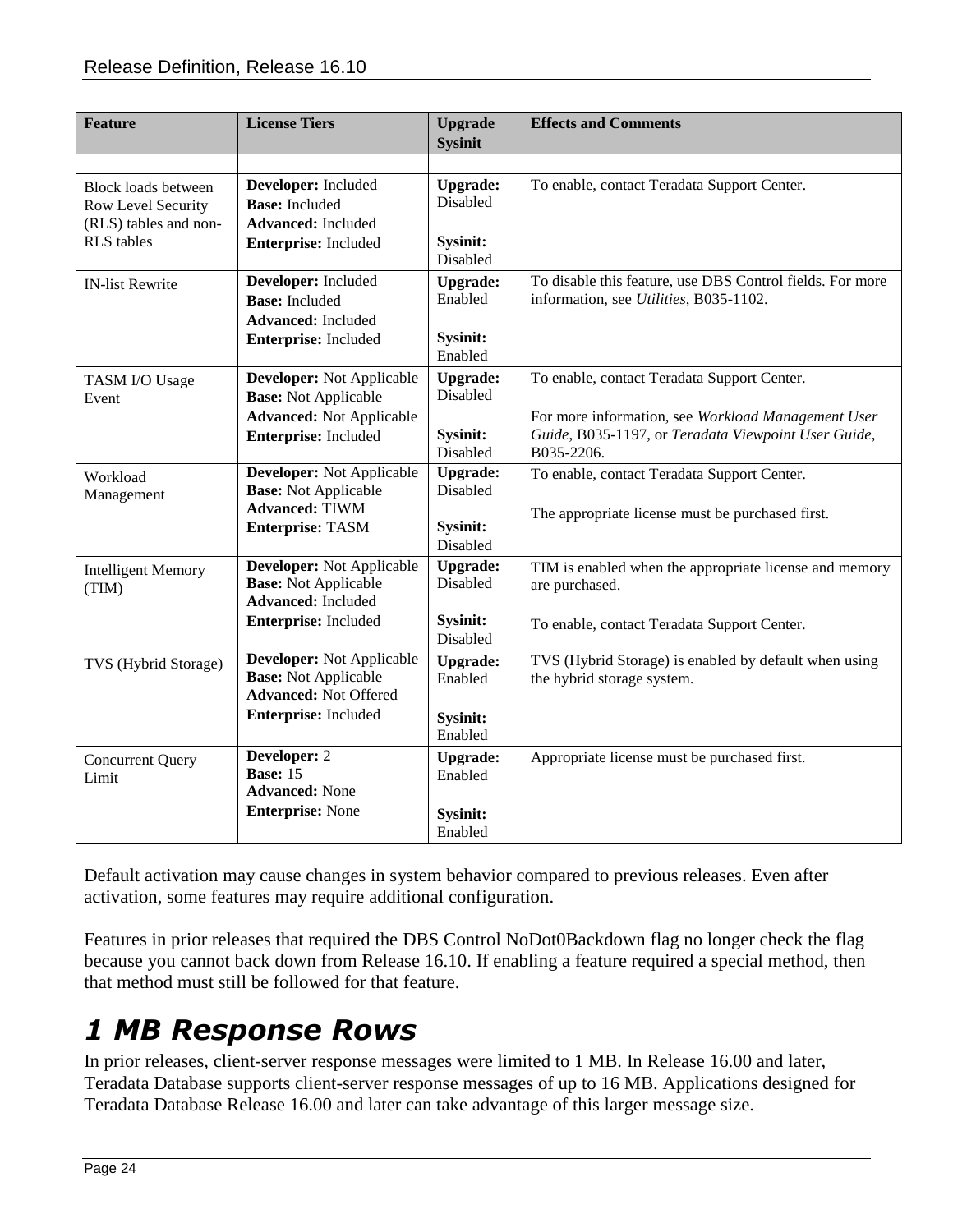## <span id="page-24-0"></span>*1 MB Maximum Request Bytes*

In prior releases, client-server requests were limited to 1 MB. In Release 16.00 and later, Teradata Database supports client-server SQL requests of up to 7 MB.

### <span id="page-24-1"></span>*DBS Control Changes*

The default value of the MaxParseTreeSegs field is increased to 3,000 in Release 16.0 and later. The value is automatically increased on upgrade if the current value is less than the new default.

The following DBS Control fields are obsolete in Release 16.00 and later:

- DisplacementOnOverlap
- MDS Is Enabled

In previous releases the ROUND and TRUNC functions returned a DATE type if they were passed a TIMESTAMP type. In release 16.10, a new DBS Control General field, TruncRoundReturnTimestamp, can be set to TRUE to have these functions return TIMESTAMP values in this situation.

### <span id="page-24-2"></span>*Execute SCRIPT Table Operator with a Specific Authorization/OS User*

You can grant the EXECUTE privilege on an authorization object. Granting EXECUTE on an authorization object allows the grantee to execute the SCRIPT table operator using the credentials provided by the authorization object. This mechanism essentially binds the execution of a script by a database user to a valid operating system user. You can create your own authorization objects or use the default authorization, SYSUIF.DEFAULT\_AUTH. If a database user has the EXECUTE privilege WITH GRANT OPTION on an authorization object, they can grant EXECUTE on that authorization object to another user.

# <span id="page-24-3"></span>*Fallback and Clustering*

When a table has FALLBACK protection, Teradata Database stores two copies of every row in the table, a primary copy and a fallback copy. The fallback copy is stored on a different AMP than the primary copy. This protects against failure of the AMP storing the primary copy. AMPs are assigned to clusters, in which the AMPs provide fallback protection for each other. A cluster must consist of at least two AMPs and is limited to at most eight AMPs.

### <span id="page-24-4"></span>*Legacy versus Dedicated Fallback*

The Teradata MAPS feature introduces a new *dedicated fallback* scheme. In this scheme, one AMP in the cluster stores all fallback rows for one other AMP in the cluster. For example, consider a four-AMP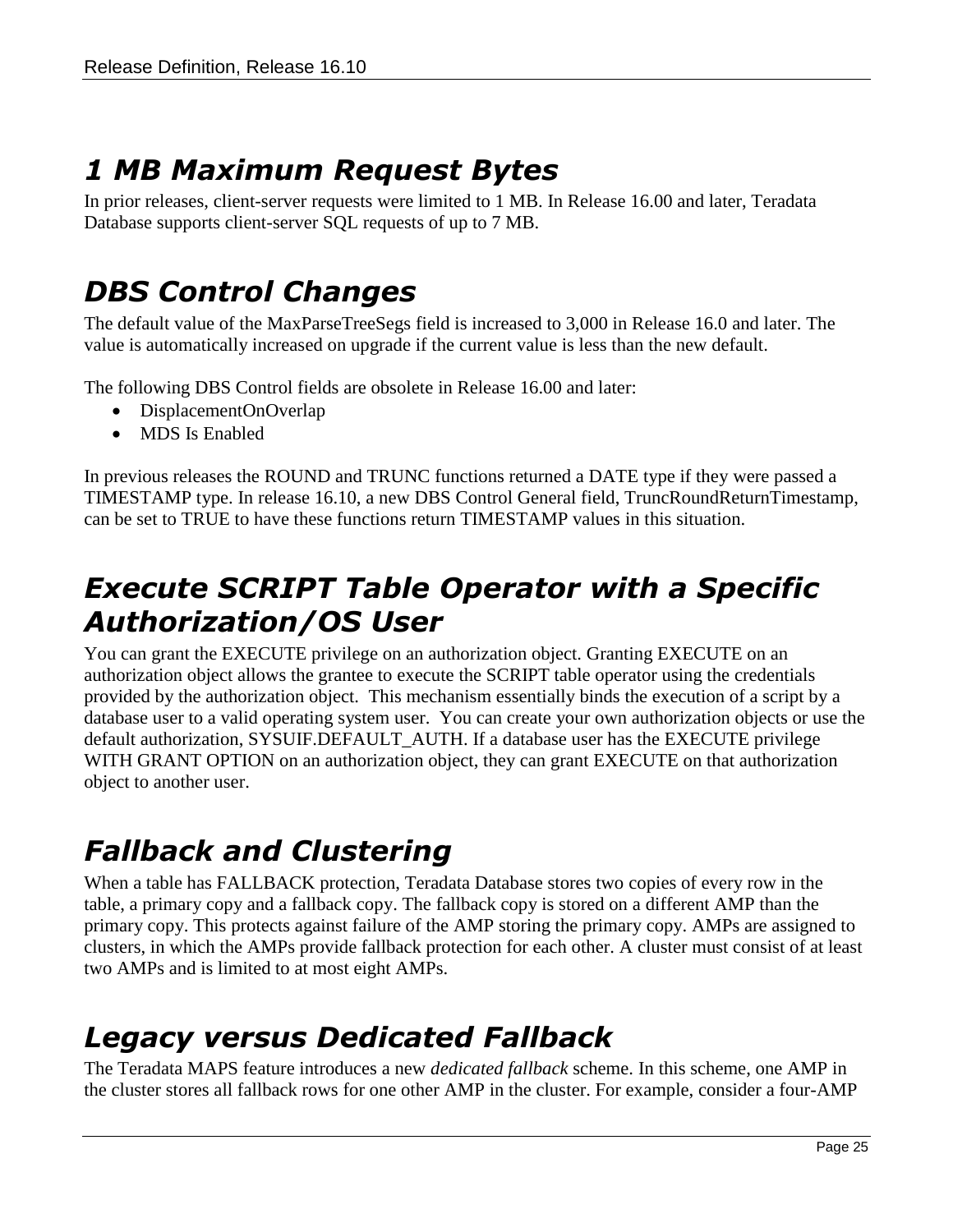cluster (AMPs 0, 1, 2, and 3). If AMP 0 has nine rows, AMP 1 has all nine fallback rows for AMP 0; AMPs 2 and 3 do not have any fallback rows for AMP 0. Similarly, AMP 2 provides fallback protection for AMP 1, AMP 3 for AMP 2, and AMP 0 for AMP 3.

In prior versions of Teradata Database, *legacy fallback* was used. In this scheme, each AMP in a cluster contains fallback copies of primary data from all the other AMPs in the cluster. For example, consider a four-AMP cluster (AMPs 0, 1, 2, and 3). If AMP 0 contains nine rows of primary data, the fallback copies of those rows are spread among AMPs 1, 2, and 3.

New maps created on systems upgraded to Teradata Database 16.10 from prior versions use dedicated fallback; however, tables that still use existing maps from releases prior to 16.10 use legacy fallback. For systems that use two-AMP clusters, dedicated and legacy fallback operate identically.

## <span id="page-25-0"></span>*Heatmap Table Function Integration and Enhancements*

If you installed the td1410\_heatmap function, this older version will be deleted from the system when you upgrade to Teradata Database 16.00. If you have scripts that reference td1410 heatmap, you must rewrite them to use the new function name, tdheatmap.

**Note**: Users cannot install the heatmap function from Developer Zone after upgrading to Release 16.00 and later.

# <span id="page-25-1"></span>*Java Runtime Environment (JRE 1.8)*

Java 8.0 is required before installing Teradata Database 15.10.01 or later. Users can now run Java UDFs and external stored procedures compiled with JDK 8.0 on Teradata JRE 1.8

# <span id="page-25-2"></span>*Link-local IP Address Restrictions*

In Teradata Database 16.00 or later, IPv4 and IPv6 link-local IP addresses (169.254.0.0/16 for IPv4 and fe80::/10 for IPv6) are blocked from connecting to the database. Once the link-local restrictions are configured (by upgrading or installing Release 16.00 and later), backing down will not remove the restrictions. If link-local IP addresses are needed, they must be manually allowed.

If the upgrade or installation detects the Teradata Database system is currently using ipfilters, the linklocal restriction will not be imposed and a warning message will advise adding the link-local restriction manually.

For instructions on modifying the link-local IP address configuration, see *Security Administration*.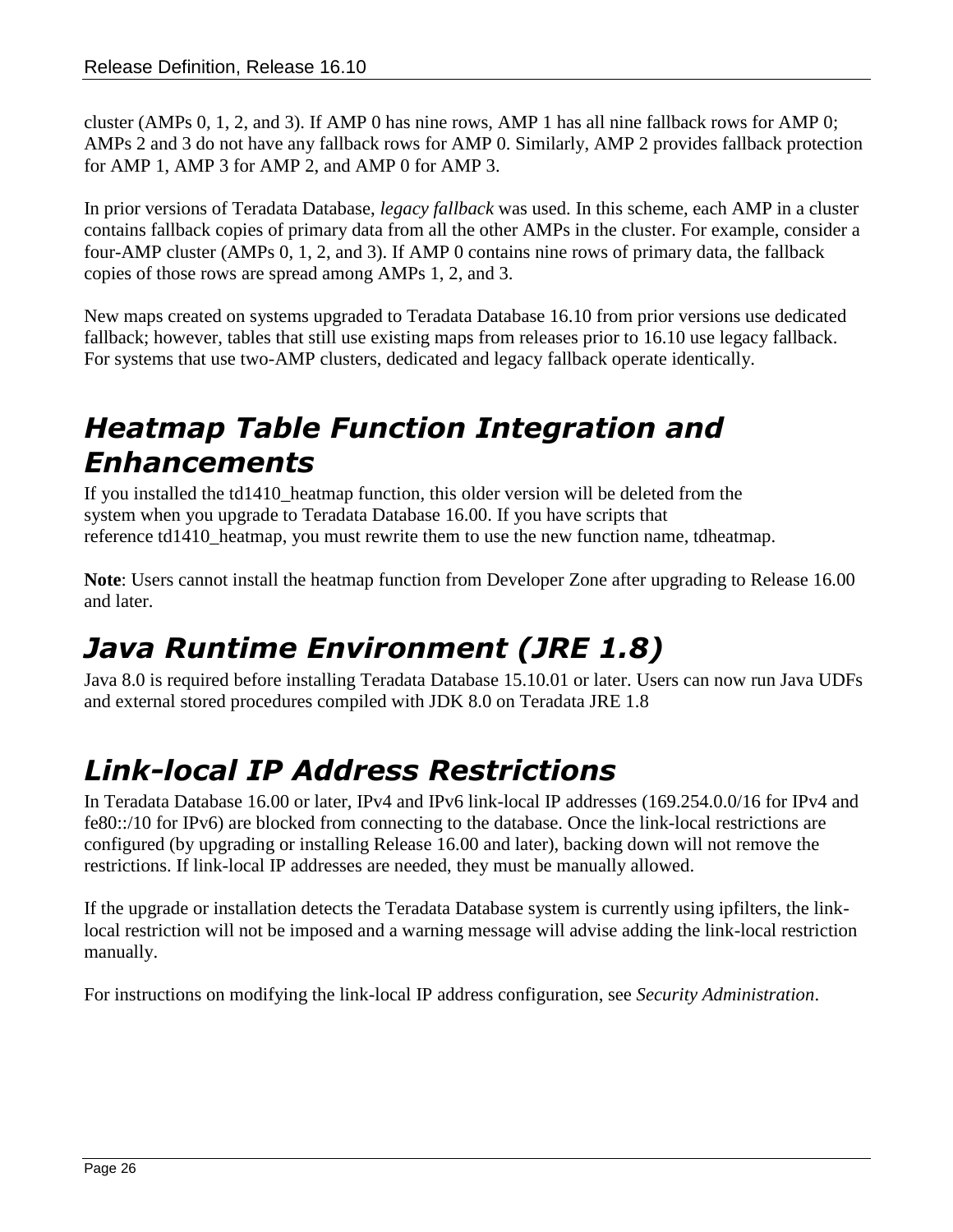### <span id="page-26-0"></span>*Packageless TeraGSS*

TeraGSS is now embedded in client drivers eliminating TeraGSS installation and configuration. If there is a need to configure TeraGSS on a client, see the appendix regarding Teradata GSS Administrative Package in *Security Administration* (note, Teradata recommends not configuring TeraGSS).

The tdgssversion tool has been removed.

Unity uses TDGSS instead of TeraGSS. For information about Unity, see *Teradata Unity Installation, Configuration, and Upgrade Guide for Customers* (B035-2523) and *Teradata Unity User Guide* (B035- 2520).

### <span id="page-26-1"></span>*Resource Usage Macros*

Some ResUsage macros use Node ID as an input parameter to select the data for the desired node or nodes, and display the Node ID in the macro execution. For these macros, the Node ID parameter type is extended from CHAR(6) to CHAR(9) (from 'CCC-MM' to 'CCCC-MMMM') to accommodate the new node id format of 4-digit cabinet number and 4-digit module number. The affected macros are:

- ResCPUByAMP
- ResCPUByAMPOneNode
- ResCPUByNode
- ResCPUByPE
- ResCPUByPEOneNode
- ResCPUOneNode
- ResHostByLink
- ResHostOneNode
- ResLdvByNodem
- ResLdvOneNode
- ResMemMgmtByNode
- ResMemMgmtOneNode
- ResNetByNode
- ResNetOneNode
- ResOneNode
- ResPdskByNode
- ResPdskOneNode
- ResVdskByNode
- ResVdskOneNode
- ResPsByGroup
- ResPsByNode
- ResAWTByNode

# <span id="page-26-2"></span>*SHOW QUERY LOGGING FeatureUsage Field*

The SHOW QUERY LOGGING statement output now includes the FeatureUsage field to indicate whether Feature Use logging is in effect. Feature Use logging is specified using the WITH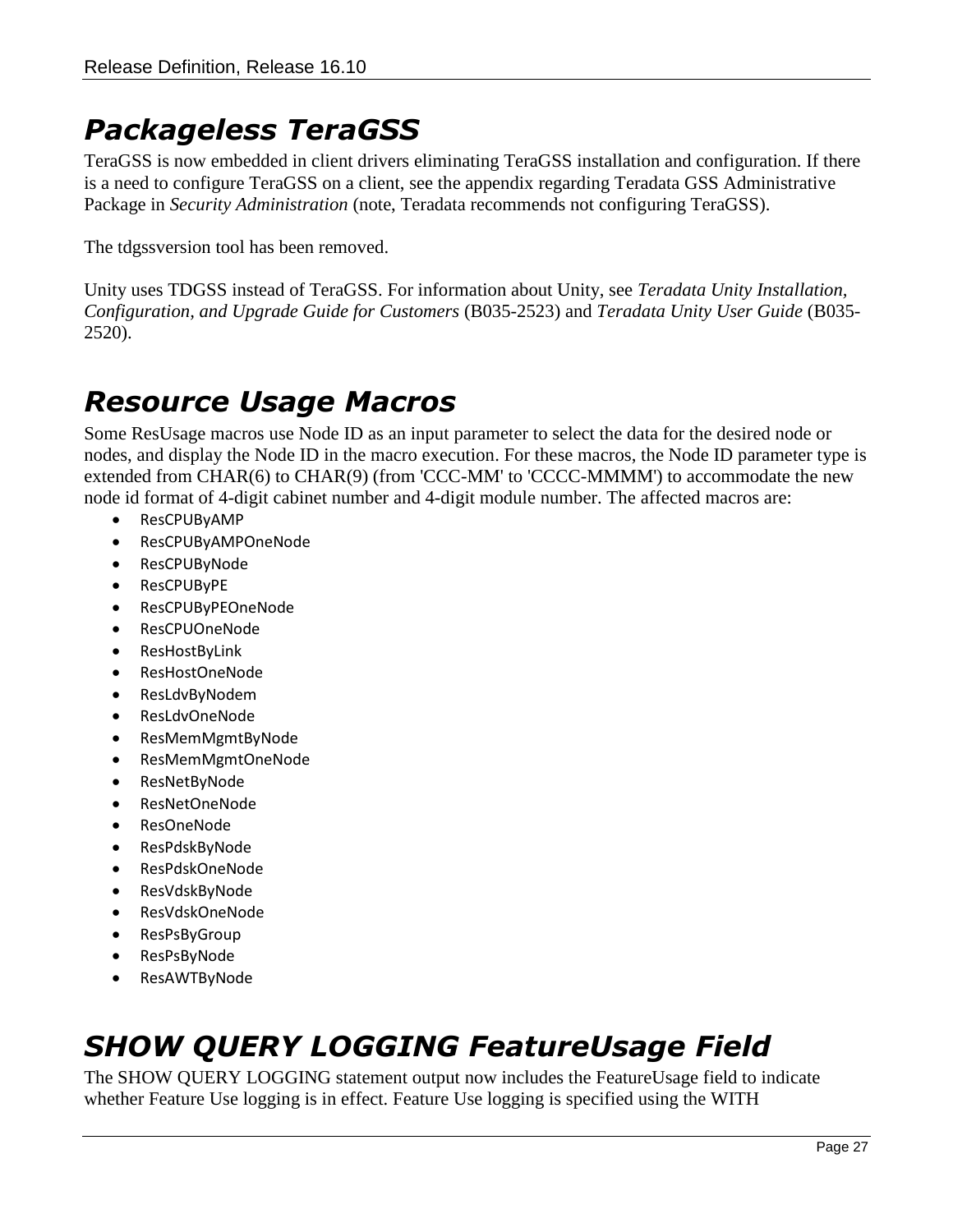FEATUREINFO option of the BEGIN QUERY LOGGING and REPLACE QUERY LOGGING statements. For more information, see BEGIN QUERY LOGGING, REPLACE QUERY LOGGING, and SHOW QUERY LOGGING in *SQL Data Definition Language – Syntax and Examples*.

## <span id="page-27-0"></span>*Teradata Database MAPS architecture*

The Teradata Database MAPS architecture changes what customers see in Teradata Database when compared with previous releases, whether or not the feature is enabled.

MAPS impacts the following:

- There are new dictionary tables and changes to existing dictionary tables to support maps.
- User tables are defined to use TD\_Map1, which includes all the AMPs in the system. Initially, it is the system-default map.
- Data Dictionary tables are defined to use TD\_DataDictionaryMap, except for nonhashed tables in database DBC, which are defined to use TD\_GlobalMap.
- The Teradata Archive/Recovery Utility (ARC) is not compatible with the Teradata MAPS feature. If MAPS is enabled, use Teradata Data Stream Architecture (DSA) for archive/recovery operations. For more information about DSA, see *Teradata Data Stream Architecture (DSA) User Guide*, B035-3150.

If MAPS is enabled, you cannot backdown.

For more information, see *Database Administration*.

# <span id="page-27-1"></span>*TDGSS Single Mechanism to Log-On Client Support*

TDNEGO now supports the following clients, in addition to the CLI and ODBC clients:

- JDBC
- Windows .NET

For more information, see *Security Administration*.

# <span id="page-27-2"></span>*TDWM UDF GDO Size*

The GDO for TDWM.TDWMActiveWDS exceeds the size of the protected buffer, so this function has been updated to use the non-protected buffer. Note, this means the function is not protected.

## <span id="page-27-3"></span>*Trigger Enhancement for Row Level Security Tables*

This enhancement allows triggers to reference RLS-protected tables. Triggers on non-protected tables can update a protected table and triggers on protected tables can update a non-protected table. Referenced tables in the triggers must have identical constraints.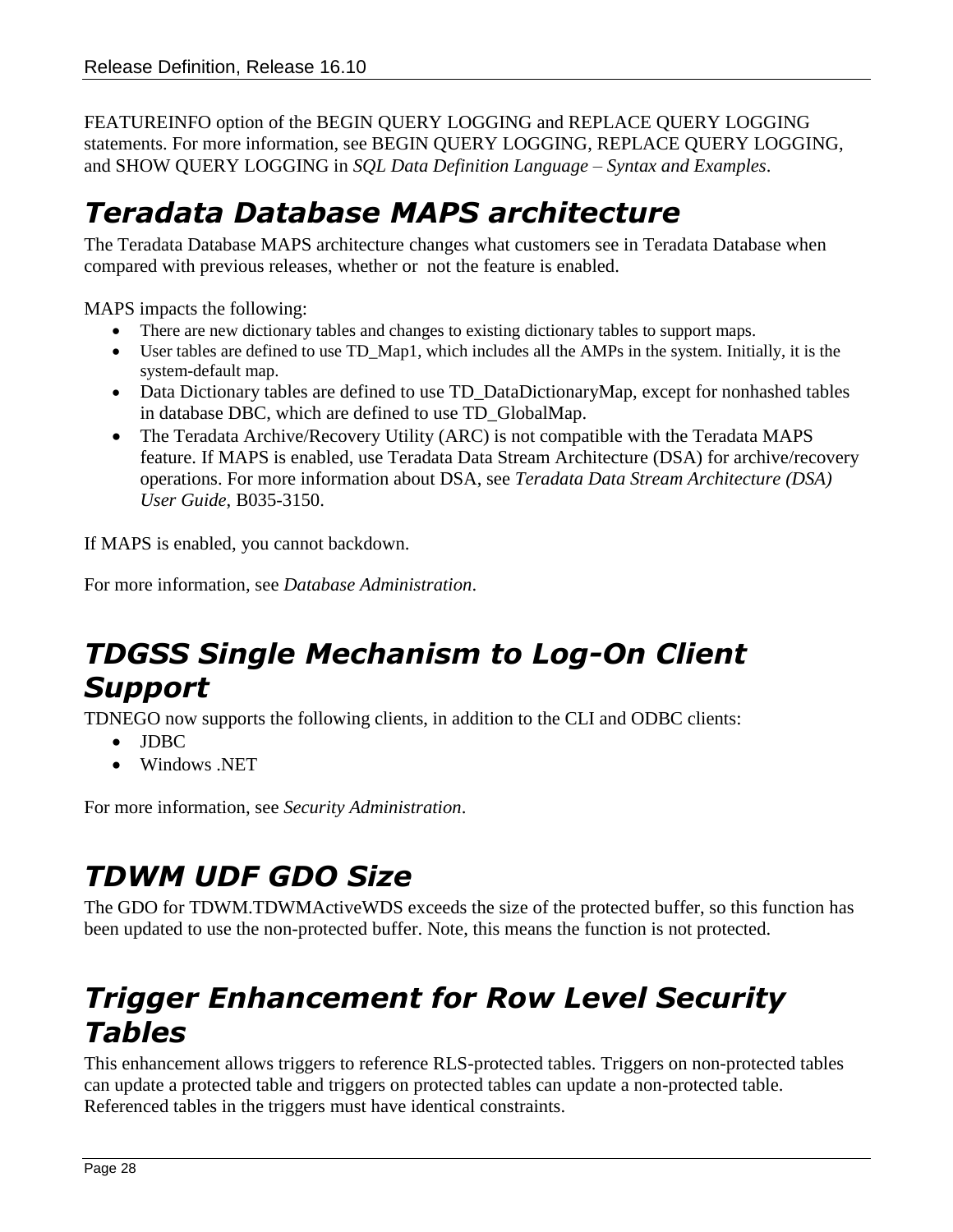# <span id="page-28-0"></span>*Trusted Session Support in X Views*

X Views are enhanced to return results based on the current authorized user. Previously, results were not returned for proxy users granted access through Queryband. Now X views return results for the proxy user, if the current authorized user is set to a Trusted Sessions proxy user. If the user is not a proxy user, the results returned are based on the current user and the current user's access rights. For more information, see *Data Dictionary*.

# <span id="page-28-1"></span>*Unicode Pass Through*

Customers can now store and retrieve unsupported Unicode characters, including Emoji and other ideographs. If enabled for a session, Unicode Pass Through (UPT) allows users to pass through Teradata unsupported Unicode characters and unassigned Unicode characters to the Teradata Database. Pass through characters include:

- BMP from Unicode versions 6.1.0 to 9.0.0, which Teradata does not support, including emoji
- SMP from all Unicode versions, which Teradata does not support
- Unassigned characters
- Private use characters

**Note**: Although the Pass Through Characters (PTCs) can be stored in the Teradata Database, they are not fully supported. For example, collation, case sensitivity, and object name support are not included with this feature.

Noncharacter exceptions and invalid character encoding form (ill-formed code unit sequence) exceptions will not occur for a Pass Through Session when importing from UTF8 or UTF16 sessions to the UNICODE server character set. They are changed to one or more replacement character(s), (U+FFFD), without consuming valid successor bytes as described in the Unicode Standard (see [http://www.unicode.org/versions/Unicode8.0.0\)](http://www.unicode.org/versions/Unicode8.0.0).

UPT is not supported with FastLoad, MultiLoad, Teradata Parallel Data Pump (TPump), FastExport, and OLE DB Provider for Teradata. Use Teradata Parallel Transporter (TPT), BTEQ, or the Teradata JDBC Diver to load and unload PTC data. If you do not specify Unicode Pass Through for a session, the default is OFF.

Because the internal representation of PTCs is UTF-16, a supplementary character is represented in the UNICODE server character set as two 16-bit UTF-16 code units, or 4 bytes. So VARCHAR(2), or CHAR(2), are the minimum sizes required in order to store a PTC.

#### <span id="page-28-2"></span>**Cleansing and Loading Data with Unicode Pass Through**

You may have existing processes in place to cleanse Unicode data before loading it into Teradata Database, such as access modules and UDFs. To take full advantage of Unicode Pass Through, you must change or eliminate prior methods of cleansing Unicode data before loading. See the TPT documentation for details on configuring how TPT uses access modules. For details about configuring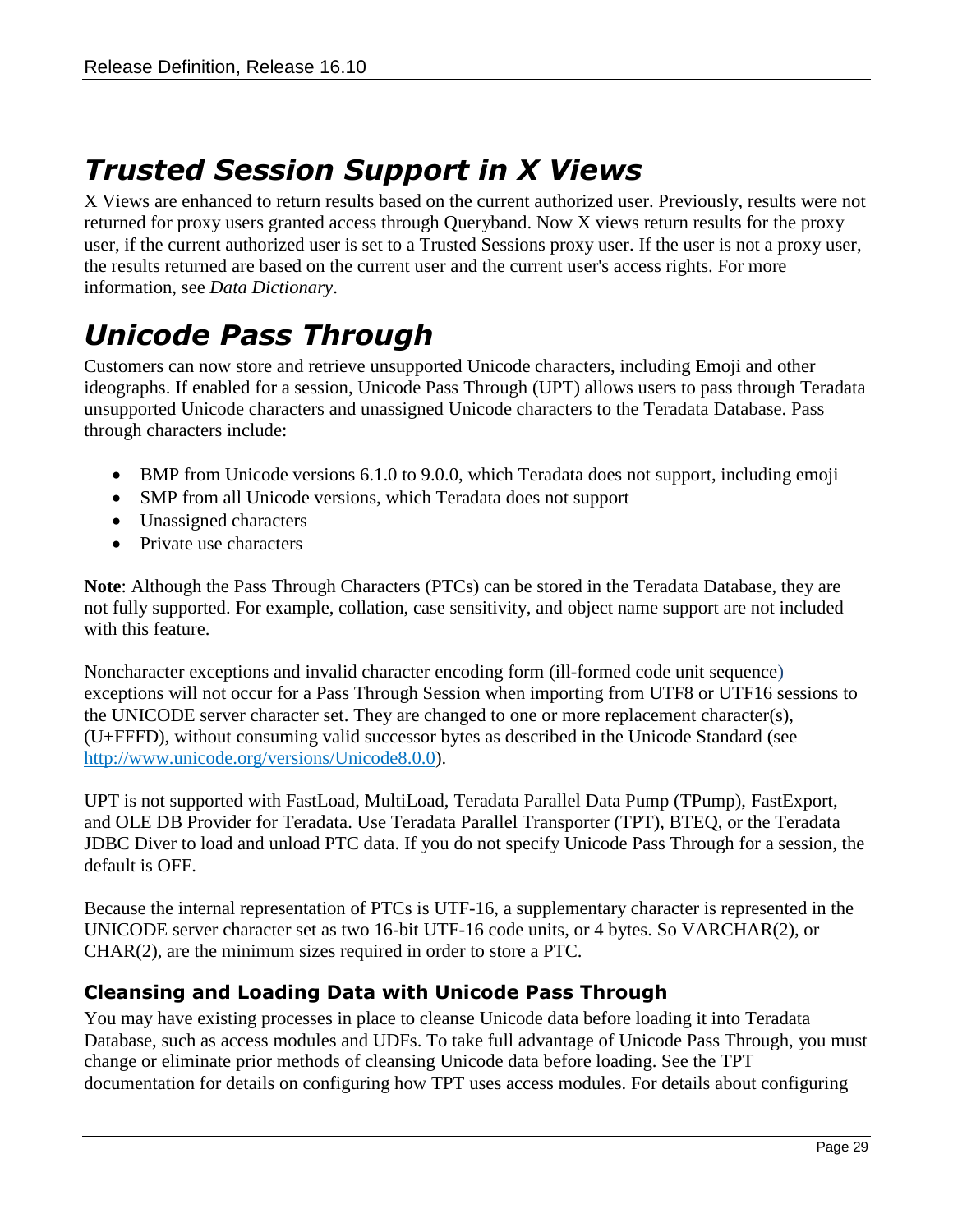access modules to allow pass through characters, see *Teradata Tools and Utilities Access Module Reference*, particularly the sections regarding automatic character conversions.

For more information about Unicode Pass Through, see:

- SET SESSION in *SQL Data Definition Language – Syntax and Examples*
- *Release Summary*
- *International Character Set Support*

# <span id="page-29-0"></span>*Changes to the TeraGSS Configuration in TTU*

Installation of Teradata Tools and Utilities (TTU) client software includes installation of the TeraGSS security module. For 14.00.xx and previous versions of TTU software, the install process sometimes failed during the creation of the tdgssconfig.bin file.

Beginning with TTU 14.10 the TTU install process only creates a tdgssconfig.bin file when required. Because of the install procedure, additional action may be required on some clients to avoid:

- Causing the system to ignore any custom configuration settings in the TdgssUserConfigFile.xml.
- Possible future upgrade failures related to the tdgssconfig.bin file.

The effects of the TTU 14.10.xx install process and further required action vary with the TTU/TeraGSS pre-upgrade and post-upgrade versions, and whether the TdgssUserConfigFile.xml has custom settings.

**Note:** Actions shown in the table below are required whenever you install one of the listed post-upgrade TTU versions on a client that is currently running a listed pre-upgrade version.

| Pre-Upgrade         | Post-Upgrade        | <b>Status of Tdgss</b> | <b>Required Action</b>                                                   |
|---------------------|---------------------|------------------------|--------------------------------------------------------------------------|
| <b>TTU Version</b>  | <b>TTU Version</b>  | UserConfigFile         |                                                                          |
| <b>TTU 14.00.xx</b> | <b>TTU 14.10.00</b> | Without custom         | No action required.                                                      |
| and earlier         | through             | settings               |                                                                          |
|                     | 14.10.02            | With custom            | No action required.                                                      |
|                     | (TeraGSS)           | settings               |                                                                          |
|                     | 14.10.00.00         |                        |                                                                          |
| <b>TTU 14.00.xx</b> | TTU 14.10.03        | Without custom         | No action required.                                                      |
| and earlier         | and up              | settings               |                                                                          |
|                     | (TeraGSS)           | With custom            | Execute the "run_tdgssconfig" script manually after the TTU upgrade,     |
|                     | 14.10.00.01         | settings               | to automatically create tdgssconfig.bin files on future upgrades. If you |
|                     | and up)             |                        | do not run the script, custom settings in TdgssUserConfigFile.xml are    |
|                     |                     |                        | no longer in effect.                                                     |
| <b>TTU 14.10.00</b> | <b>TTU 14.10.03</b> | Without custom         | After completing the upgrade to the new TTU version, remove the          |
| through             | and up              | settings               | tdgssconfig.bin file, if present. For more information, see Deleting     |
| TTU 14.10.02        | (TeraGSS)           |                        | tdgssconfig.bin Files on Teradata Clients.                               |
| (TeraGSS)           | 14.10.00.01         |                        |                                                                          |
| 14.10.00.00)        | through             |                        | Removing the file avoids creating a tdgssconfig.bin file (not needed if  |
|                     | 15.10.00)           |                        | there are no custom settings) which could cause problems in future       |
|                     |                     |                        | TTU upgrades.                                                            |
|                     |                     | With custom            | Execute the "run_tdgssconfig" script manually after the TTU upgrade,     |
|                     |                     | settings               | to automatically create tdgssconfig.bin files on future upgrades. If you |
|                     |                     |                        | do not run the script, custom settings in TdgssUserConfigFile.xml are    |
|                     |                     |                        | no longer in effect.                                                     |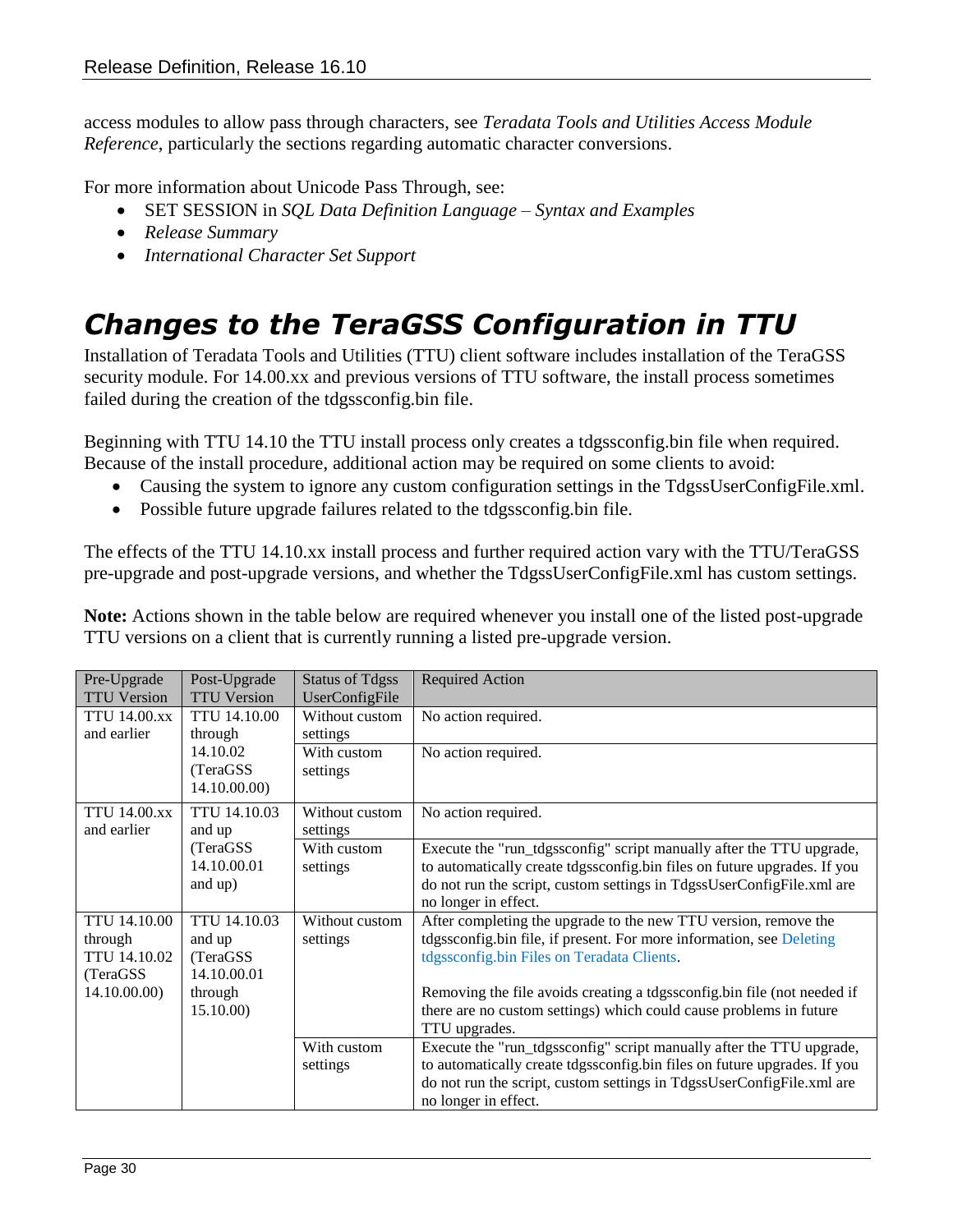| TTU 14.00.00<br>through<br>15.10.03            | TTU 15.10.04<br>(TeraGSS)<br>15.10.01) | Without custom<br>settings | Remove the old version of TeraGSS.<br>$\bullet$<br>Install the new version of TeraGSS (version 15.10.01 or later) in a<br>$\bullet$<br>user selected directory.                                                                                                                                                                                                                                                                                                                                                                                                                                                                                                                                                                                                                                                                                                       |
|------------------------------------------------|----------------------------------------|----------------------------|-----------------------------------------------------------------------------------------------------------------------------------------------------------------------------------------------------------------------------------------------------------------------------------------------------------------------------------------------------------------------------------------------------------------------------------------------------------------------------------------------------------------------------------------------------------------------------------------------------------------------------------------------------------------------------------------------------------------------------------------------------------------------------------------------------------------------------------------------------------------------|
| (TeraGSS<br>14.00.00<br>through<br>15.10.00)   |                                        | With custom<br>settings    | Save the custom configuration file (TdgssUserConfigFile.xml).<br>$\bullet$<br>Remove the old version of TeraGSS.<br>$\bullet$<br>Install the new version of TeraGSS (version 15.10.01 or later) in a<br>$\bullet$<br>user selected directory or in the default directory.<br>Create the client/etc/site directory in the new installation by<br>$\bullet$<br>running client/version/bin/run_tdgssconfig.<br>Copy the saved custom configuration file to the site directory.<br>$\bullet$<br>Execute run_tdgssconfig to initialize the custom configuration.<br>$\bullet$                                                                                                                                                                                                                                                                                              |
| TTU 15.10.04<br>and up<br>(TeraGSS<br>15.10.01 | <b>TTU 16.00</b><br>(TeraGSS<br>16.00  | Without custom<br>settings | No action required.<br>$\bullet$                                                                                                                                                                                                                                                                                                                                                                                                                                                                                                                                                                                                                                                                                                                                                                                                                                      |
|                                                |                                        | With custom<br>settings    | Execute the "run_tdgssconfig" script manually after the TTU upgrade,<br>to automatically create tdgssconfig.bin files on future upgrades. If you<br>do not run the script, custom settings in TdgssUserConfigFile.xml are<br>no longer in effect.                                                                                                                                                                                                                                                                                                                                                                                                                                                                                                                                                                                                                     |
| TTU all<br>versions                            | <b>TTU 16.10</b><br>and up             | Without custom<br>settings | No action required.<br>$\bullet$                                                                                                                                                                                                                                                                                                                                                                                                                                                                                                                                                                                                                                                                                                                                                                                                                                      |
|                                                |                                        | With custom<br>settings    | If configuration is required, an optional Teradata GSS Administrative<br>Package may be installed on the client and configuration may be<br>performed. Note, Teradata recommends not configuring or customizing<br>the clients.<br>• Save the custom configuration file (TdgssUserConfigFile.xml).<br>• Remove the old version of TeraGSS.<br>• Install the new version of Teradata GSS Administrative Package<br>(version 16.10 or later) in a user selected directory or in the default<br>directory.<br>• Create the client/etc/site directory in the new installation by<br>running client/version/bin/run_tdgssconfig.<br>• Copy the saved custom configuration file to the site directory.<br>• Execute run tdgssconfig to initialize the custom configuration.<br>For more information, see Teradata GSS Administrative Package in<br>Security Administration. |

For more information on run\_tdgssconfig, see "Changing the TDGSS Configuration" in *Security Administration*. For installation information, see the Teradata Tools and Utilities installation guide for your operating system at [http://www.info.teradata.com.](http://www.info.teradata.com/)

#### <span id="page-30-0"></span>**Deleting tdgssconfig.bin Files on Teradata Clients**

After completing the upgrade to the new TTU version, if required by the rules in [Changes to the](#page-29-0)  TeraGSS [Configuration](#page-29-0) in TTU, remove the tdgssconfig.bin file, if present in the following locations.

**Note:** The <*version*> to be removed is always 14.10.00.01 or higher.

Affected 64-bit Teradata clients contain both 32-bit and 64-bit tdgssconfig.bin files. You must remove both the 32-bit and 64-bit files.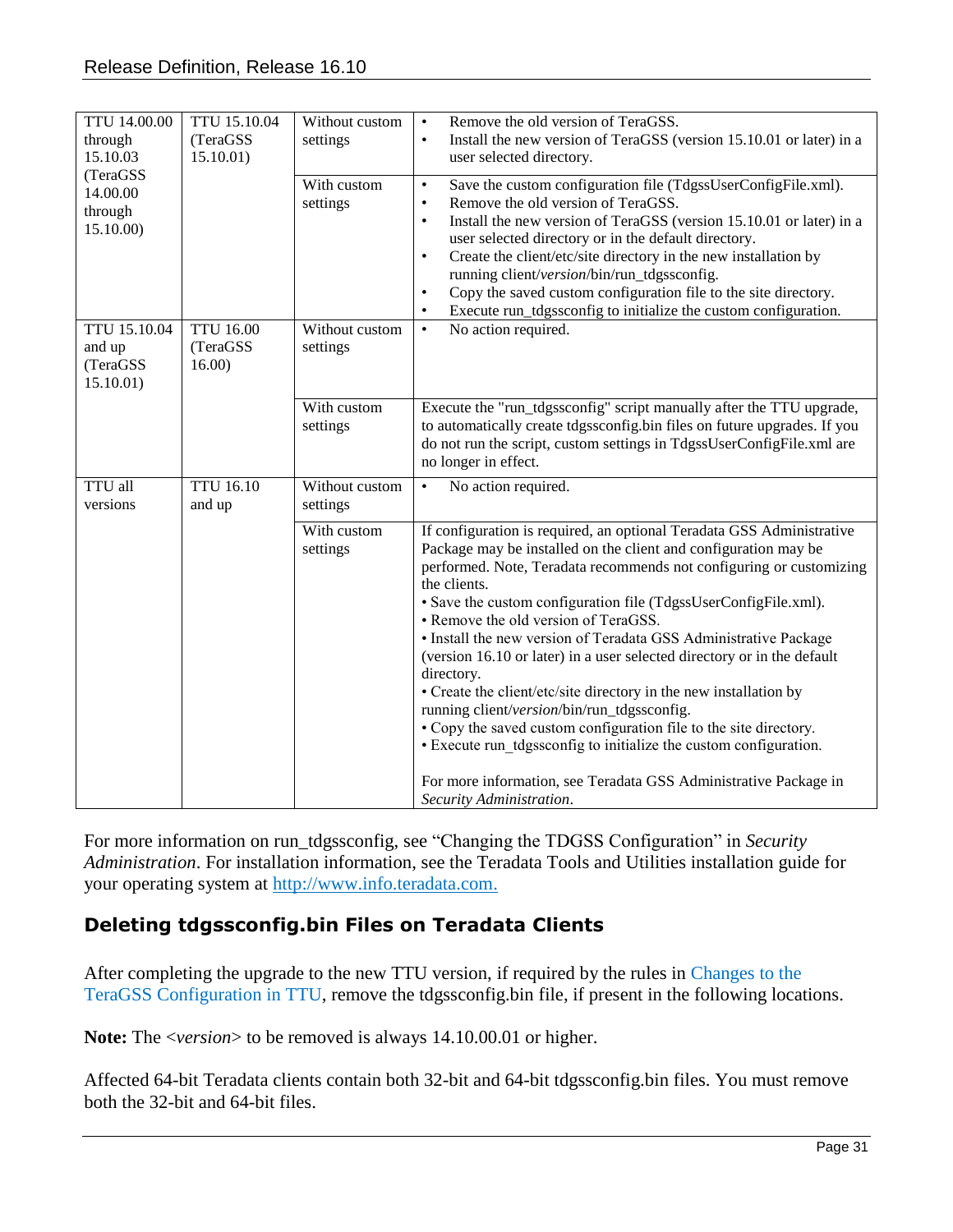**Note:** For upgrades to TeraGSS 15.10.01, the older version is removed entirely as part of the installation, which includes removing the tdgssconfig.bin file, so the following does not apply.

For upgrades to TeraGSS 15.10.00 and before, remove the tdgssconfig.bin file from the following locations depending on your operating system:

| <b>Client Operating System</b> | File to Be Removed                                                                                                                                                           |  |  |  |
|--------------------------------|------------------------------------------------------------------------------------------------------------------------------------------------------------------------------|--|--|--|
| Windows 32-bit                 | \Program Files\Teradata\Teradata GSS\Site\nt-i386\ <version>\<br/><math display="inline">\bullet</math></version>                                                            |  |  |  |
| $(nt-i386)$                    | tdgssconfig.bin                                                                                                                                                              |  |  |  |
| Windows 64-bit                 | 32-bit file: \Program Files\Teradata\Teradata GSS\Site\nt-i386\ <version>\<br/><math display="inline">\bullet</math></version>                                               |  |  |  |
| $(nt-x8664)$                   | tdgssconfig.bin                                                                                                                                                              |  |  |  |
|                                | 64-bit file: \Program Files\Teradata\Teradata GSS\Site\nt-x8664\ <version>\<br/><math display="inline">\bullet</math></version>                                              |  |  |  |
|                                | tdgssconfig.bin                                                                                                                                                              |  |  |  |
| UNIX 32-bit                    | Linux:/opt/teradata/teragss/site/ <operating_system-cpu_type>/<version>/<br/><math display="inline">\bullet</math><br/>tdgssconfig.bin</version></operating_system-cpu_type> |  |  |  |
|                                | HP-UX and AIX: /usr/teragss/site/ <operating_system-cpu_type>/<version>/<br/>tdgssconfig.bin</version></operating_system-cpu_type>                                           |  |  |  |
|                                | Solaris: Path is similar to either Linux or HP-UX/AIX, depending on file options used.<br>$\bullet$                                                                          |  |  |  |
|                                | Where the <i><operating_system-cpu_type></operating_system-cpu_type></i> can be: linux-i386, aix-power.32, hpux-ia64.32, hpux-                                               |  |  |  |
|                                | pa.32, solaris-sparc.32, solaris-i386, or linux-390.32.                                                                                                                      |  |  |  |
| UNIX 64-bit                    | 32-bit files:                                                                                                                                                                |  |  |  |
|                                | Linux:/opt/teradata/teragss/site/ <operating_system-cpu_type>/<version>/<br/><math display="inline">\bullet</math></version></operating_system-cpu_type>                     |  |  |  |
|                                | tdgssconfig.bin                                                                                                                                                              |  |  |  |
|                                | HP-UX and AIX: /usr/teragss/site/ <operating_system-cpu_type>/<version>/<br/><math display="inline">\bullet</math></version></operating_system-cpu_type>                     |  |  |  |
|                                | tdgssconfig.bin                                                                                                                                                              |  |  |  |
|                                | Path is similar to either Linux or HP-UX/AIX, depending on file options used.                                                                                                |  |  |  |
|                                | Where <operating_system-cpu_type> can be: linux-i386, aix-power.32, hpux-ia64.32, hpux-</operating_system-cpu_type>                                                          |  |  |  |
|                                | pa.32, solaris-sparc.32, solaris-i386, or linux-390.32.                                                                                                                      |  |  |  |
|                                |                                                                                                                                                                              |  |  |  |
|                                | 64-bit files:                                                                                                                                                                |  |  |  |
|                                | Linux:/opt/teradata/teragss/site/ <operating_system-cpu_type>/<version>/<br/>tdgssconfig.bin</version></operating_system-cpu_type>                                           |  |  |  |
|                                | HP-UX and AIX: /usr/teragss/site/ <operating_system-cpu_type>/<version>/<br/><math display="inline">\bullet</math></version></operating_system-cpu_type>                     |  |  |  |
|                                | tdgssconfig.bin                                                                                                                                                              |  |  |  |
|                                | Path is similar to either Linux or HP-UX/AIX, depending on file options used.                                                                                                |  |  |  |
|                                | Where $\langle \text{operating\_system-cpu\_type} \rangle$ can be: linux-x8664, aix-power, hpux-ia, hpux-pa, solaris-                                                        |  |  |  |
|                                | sparc, solaris-x8664, or linux-390.                                                                                                                                          |  |  |  |
| Mac OS                         | /Library/Application Support/teradata/teragss/ <version>/etc/tdgssconfig.bin</version>                                                                                       |  |  |  |

#### <span id="page-31-0"></span>*System Views*

Some Teradata Database releases make changes to system views. See "Revision History" in *Data Dictionary* for a list of changes to system views for this release.

Compatibility Views are deprecated. For more information, see [Compatibility Views.](#page-19-0)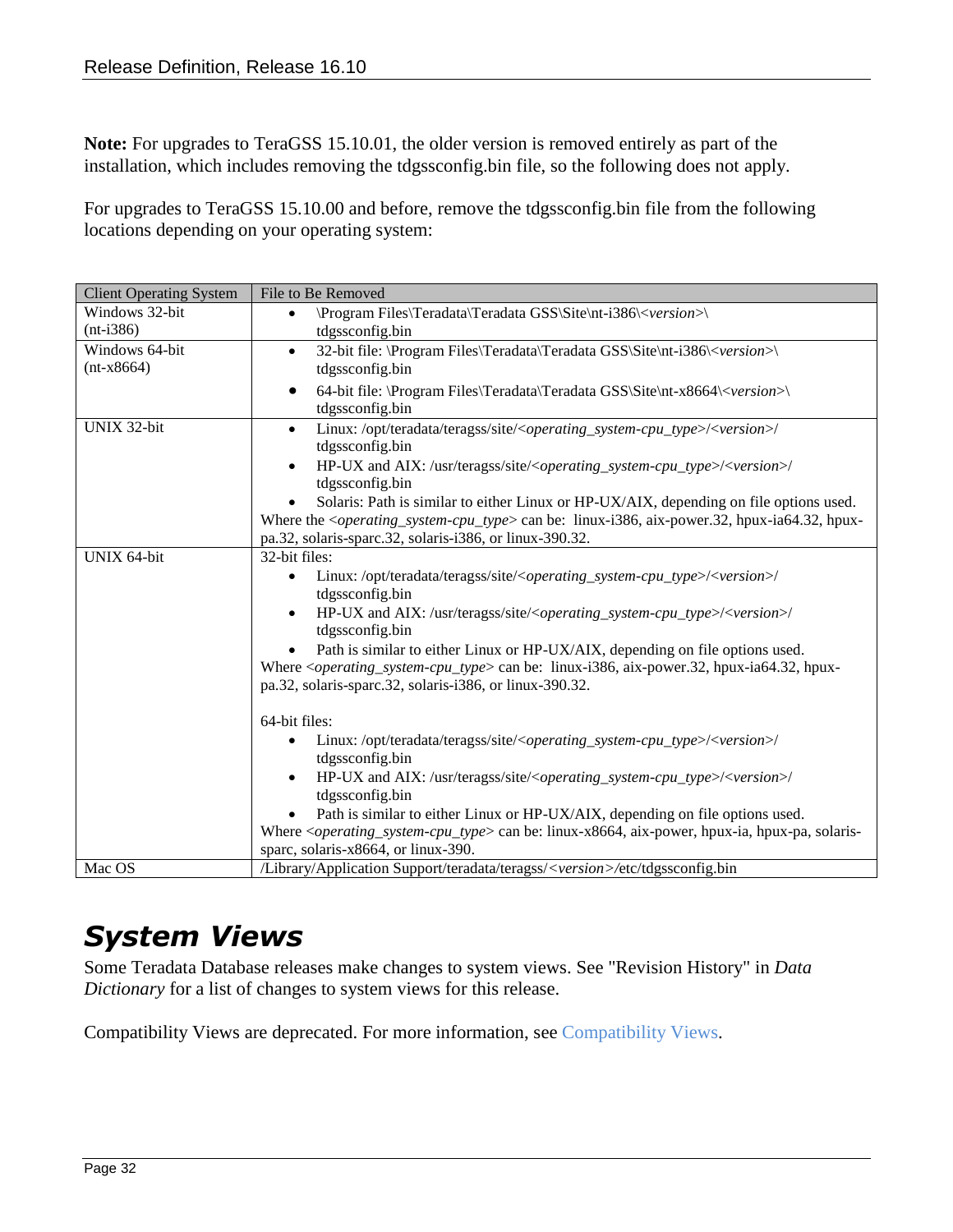### <span id="page-32-0"></span>*Recompiling Stored Procedures*

When you upgrade to or across a major Teradata Database release, for example, when upgrading or migrating to Release 16.10 from any previous release, including 15.10, you must recompile stored procedures. If PUT is used, it automatically recompiles stored procedures if the source is available on the system. It also generates a report of stored procedures without source (such as stored procedures originally compiled with the NOSPL option) that must be recreated. For more information, see *Teradata Database Node Software Upgrade Guide: Major/Minor*, B035-5943.

## <span id="page-32-1"></span>*Teradata Unity 16.00*

Unity 16.00 supports Teradata Database 14.00 through Teradata Database 16.00.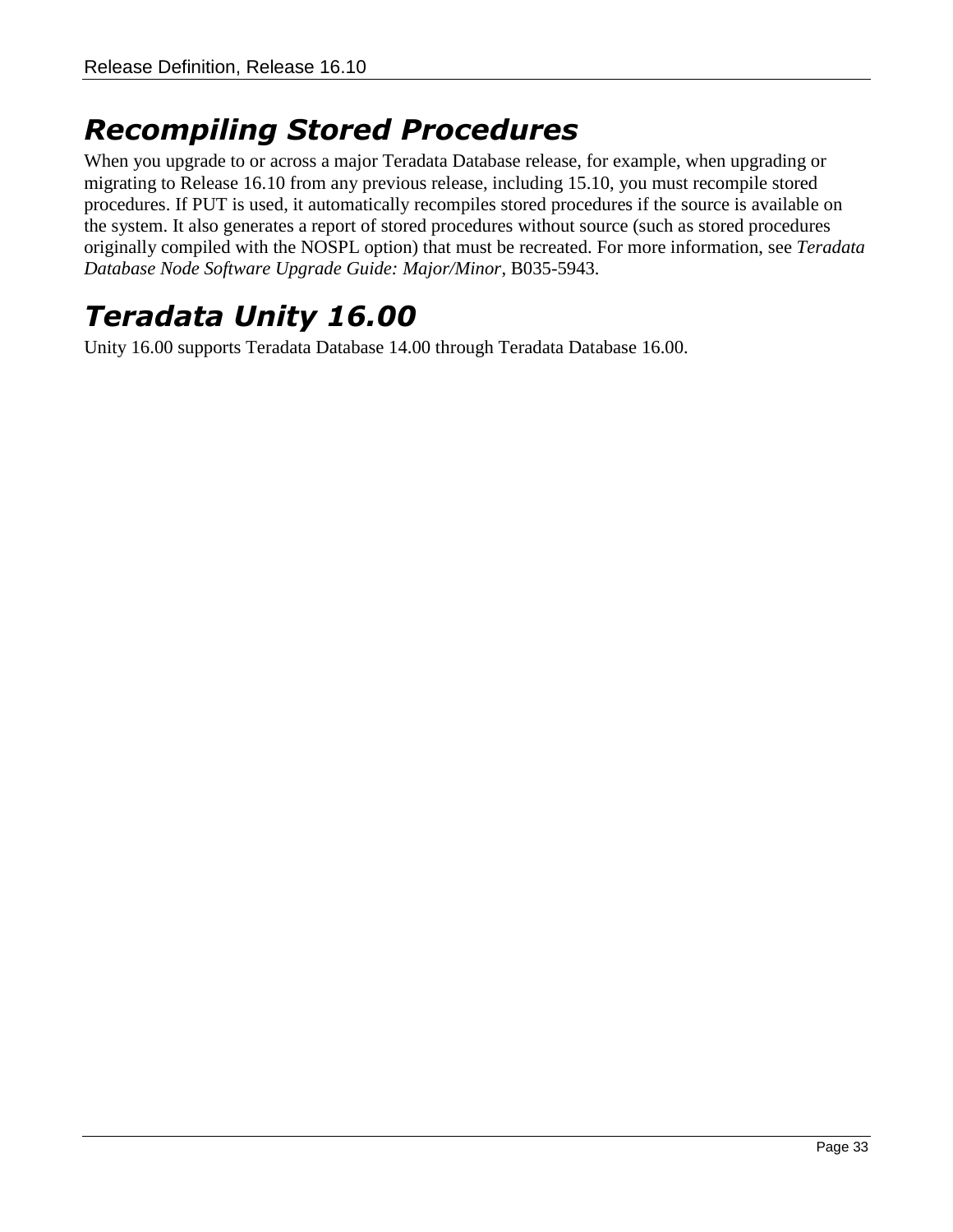# **Documentation Changes**

<span id="page-33-0"></span>This section lists additions and changes to the released user documentation, until the documentation is updated to include the changes. This section also includes changes that happened from the previous release to the current release.

No new user documents were added with this release.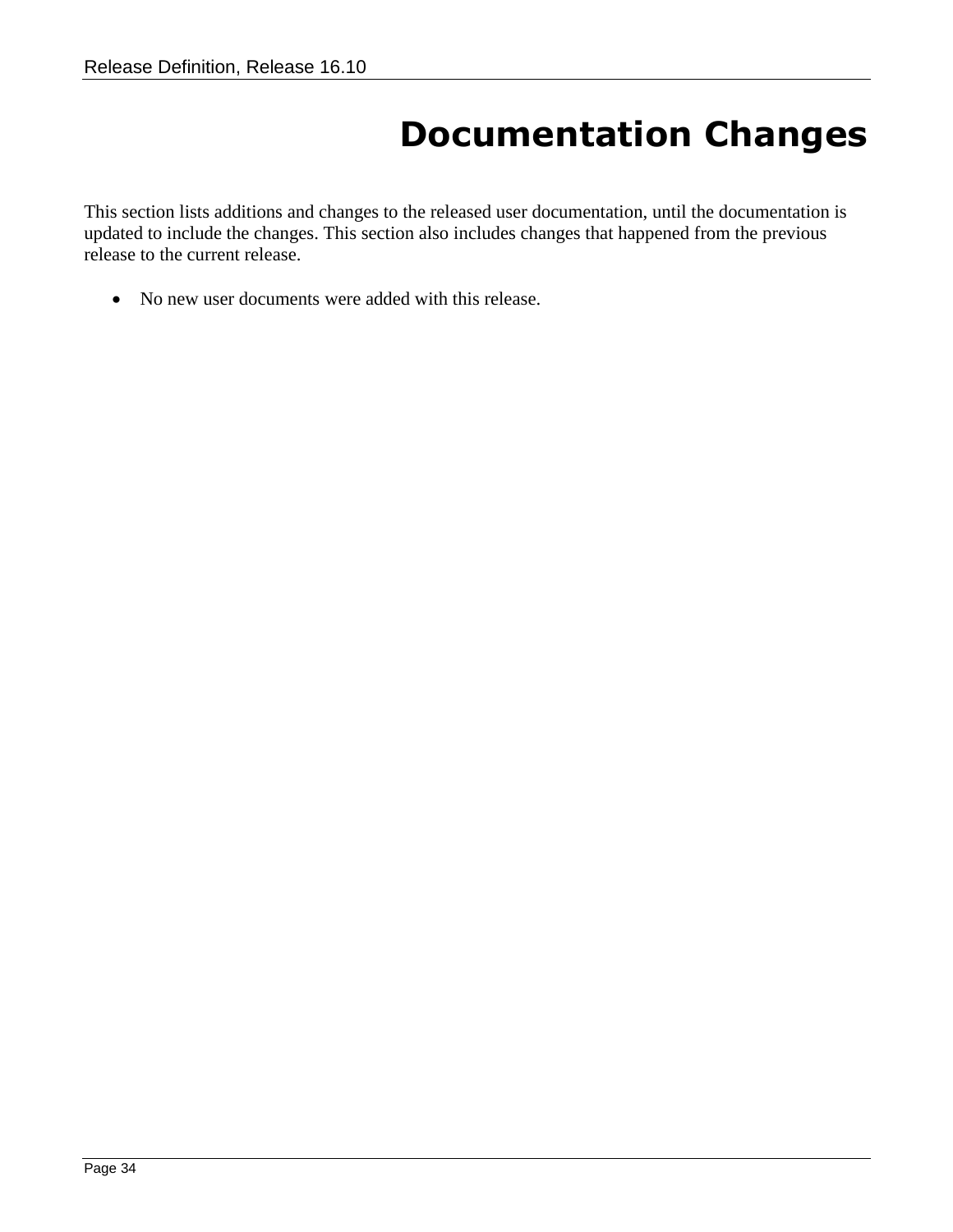# <span id="page-34-0"></span>**Installation, Upgrade, Migration, and Backdown (IUMB)**

Teradata supports customer-performed maintenance and patch upgrades. Contact your sales or customer support representative (CSR) for questions.

For changes in behavior that impact upgrade or migration, see [Changes in System Behavior.](#page-22-0)

# <span id="page-34-1"></span>*Supported IUMB Operations*

Teradata Database 16.10 supports the following IUMB operations:

- Installation of Teradata Database 16.10 on all supported platforms and operating systems.
- Upgrade to Teradata Database 16.10 from the releases shown in Knowledge Article IDA00108C82, available from Teradata @ Your Service [\(https://access.teradata.com\)](https://access.teradata.com/). If your current Teradata Database version is not listed as an approved upgrade starting version, you must first upgrade to an approved starting version before upgrading to this release. Contact the Teradata Support Center for details.

For information on upgrades from older releases, see [Upgrading from Older Releases.](#page-36-1)

 Migration from Teradata Database 14.00 and later. Migrations from previous releases require an intermediate migration.

# <span id="page-34-2"></span>*IUMB Planning*

- Upgrade scripts and the upgrade estimator tool are available in the PUTTools package. Always get the latest version. For all IUMB Change Controls obtain PUTTools from [https://access.teradata.com.](https://access.teradata.com/)
- Teradata @ Your Service [\(https://access.teradata.com\)](https://access.teradata.com/) provides access to copies of other items required for IUMB procedures such as:
	- o The Certified List of software packages for each supported Teradata Database version, including recently updated versions of software packages.
	- o Required application and operating system software patches, firmware, drivers, service packs and hotfixes.
- You must upgrade your Teradata Client software to at least the minimum supported release before or at the same time as you upgrade to this release.
- Some features are enabled by default during a sysinit when upgrading or migrating and may affect system behavior. To see if the current release is affected, see [Default Feature Status.](#page-22-1)

#### <span id="page-34-3"></span>**Upgrading Teradata Temporal Tables**

Teradata originally introduced support for creating and manipulating temporal tables before an ANSI/ISO standard had been developed. Consequently, the original Teradata Temporal Tables and SQL syntax do not conform to the ANSI standard. If you upgrade from a Teradata Database release prior to 15.0, and you were using Teradata Temporal Tables, you can choose to either continue using them or convert to using ANSI standard temporal tables and syntax.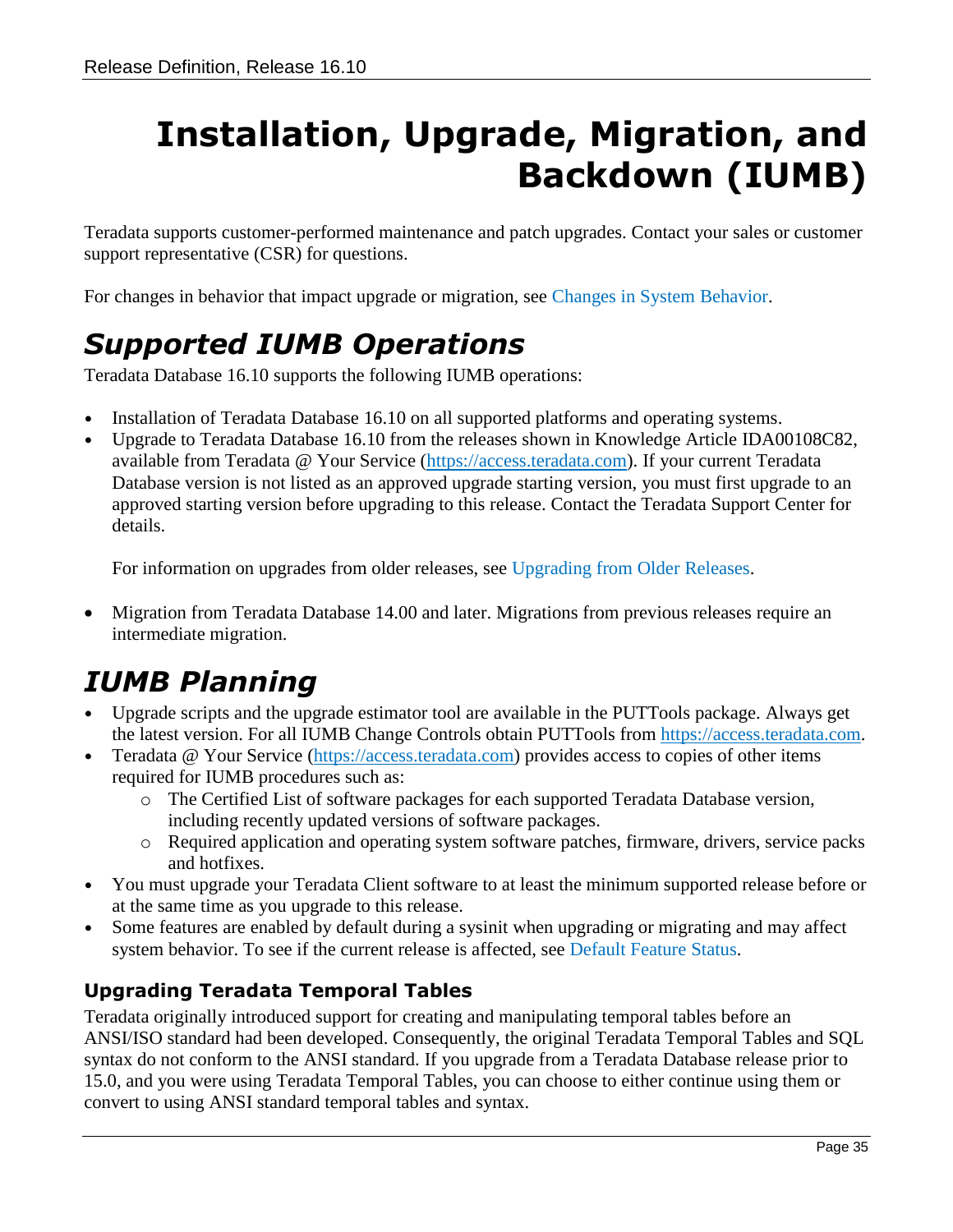For more information on the differences and ramifications, see the *Utilities* manual, **DBS Control** chapter description of the Temporal Behavior DBS Control field, and read the **ANSI Temporal Tables** appendix in the *Temporal Table Support* manual.

#### <span id="page-35-0"></span>**Parallel Upgrade Utility (PUT)**

Use PUT to install or upgrade Teradata Database and other software, as well as install and configure the Teradata Database.

PUT is provided with each copy of this release, but you should download the latest version of PUT from [https://access.teradata.com.](https://access.teradata.com/)

You can download the document *Parallel Upgrade Tool (PUT) Reference* from [http://www.info.teradata.com/.](http://www.info.teradata.com/)

#### <span id="page-35-1"></span>**Unicode Pass Through (UPT) IUMB**

#### **Upward Compatibility**

When using this feature, users who rely on the Teradata Database to screen out unsupported characters or the REPLACEMENT CHARACTER (U+FFFD) can no longer rely on Teradata to do so.

The hash function has been enhanced to handle Pass Through Characters (PTCs), including the hashing of surrogate code points (as of Unicode version 8.0). **Note**: In a future release when PTCs are fully supported, the code points may be hashed differently.

#### **Backward Compatibility**

Because this feature stores characters that were previously unsupported, PTCs on a Teradata system cannot be transported to an earlier release without replacing the PTCs.

Prior to UPT, internal Unicode to internal Unicode translations of PTCs stored a U+FFFD in the destination string. With UPT and for all sessions, including non Pass Through Sessions (PTS), the translation of PTCs stores, without loss, that same PTC in the destination string.

Prior to UPT, internal Unicode to external Unicode, such as, UTF16/UTF8 translations of PTCs, stored a U+FFFD, or EFBFBD, respectively in the destination string. With UPT and for a PTS this translation of PTCs will instead store, without loss, that same PTC in the destination string.

#### **Upgrade and Migration**

There are no issues.

#### **Backdown**

Backdown is not supported for Unicode Pass Through.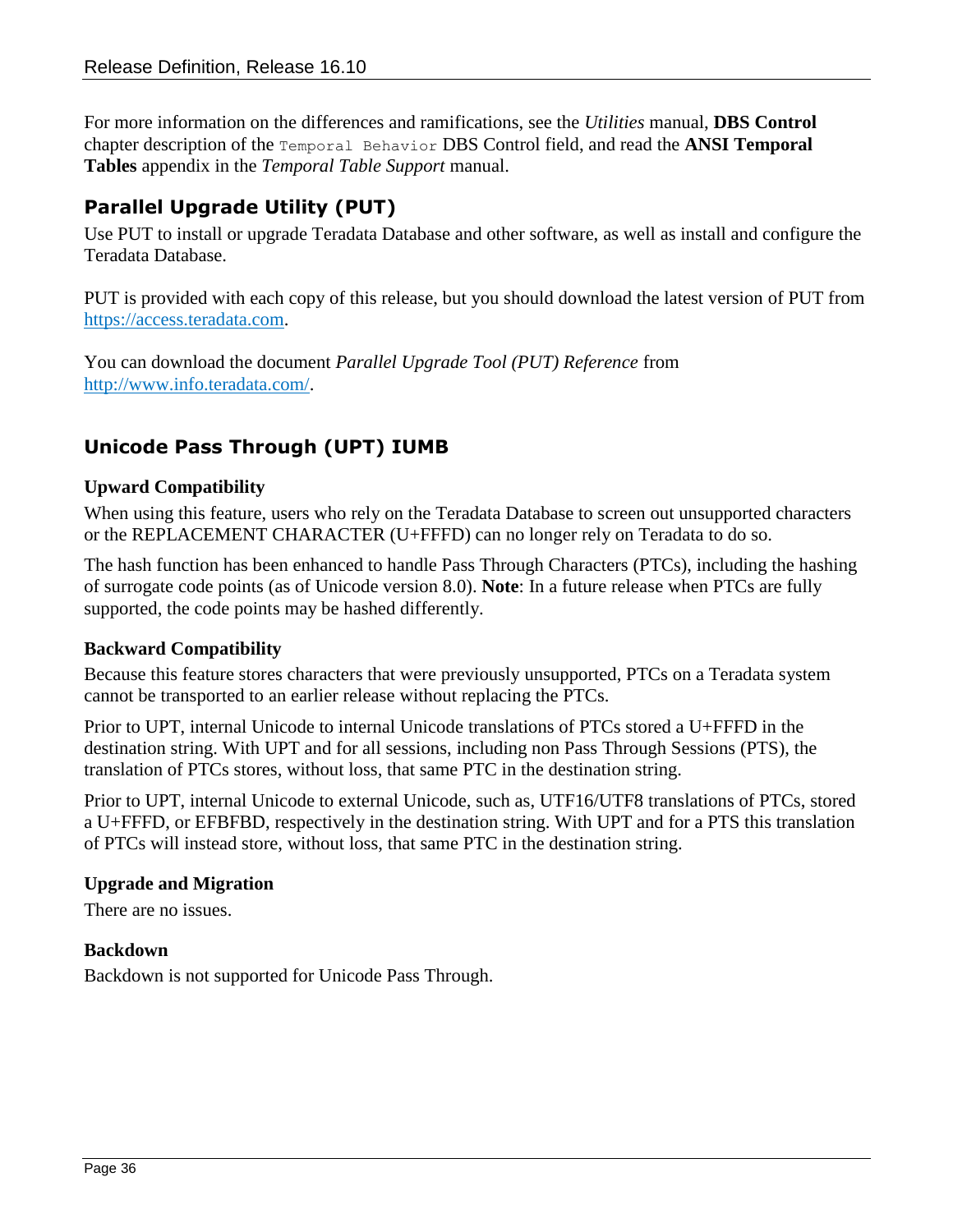## <span id="page-36-0"></span>*Replacing Unsupported Operating Systems*

If your system runs on an unsupported OS (MP-RAS, SLES 9, SLES 10, or Windows), you must replace it with a supported version of SLES before upgrading or migrating to Teradata Database 14.10 or higher. For more information, see [Supported Software Releases and Operating Systems.](#page-5-3)

**Note:** Installation of SLES 11 changes the workload management options available on the system.

#### <span id="page-36-1"></span>*Upgrading from Older Releases*

You can upgrade from Release 15.x to Release 16.10 in one step.

To upgrade from Release 14.10, perform a multi-stage upgrade process. This requires two upgrades:

- $\bullet$  14.10 to 15.10
- 15.10 to 16.10

All customers upgrading or migrating to Release 16.10 from Release 14.10 or higher automatically receive a copy of the necessary intermediate version(s) of Teradata Database to use during the upgrade process. Customers are licensed to use the intermediate software CD only as part of the upgrade process.

After the upgrade is complete, customers should dispose of the intermediate software CD, while retaining the Release 16.10 CD.

Contact the Teradata Support Center if you are upgrading from a version that is more than two major releases back.

### <span id="page-36-2"></span>*About Returning to an Older Release*

Although moving to a new Teradata Database release is automated, there is no automated way to reverse the process and the required conversions to move to a previous release. Backing down across a major release (*xx*.0), such as Release 16.0, is not supported.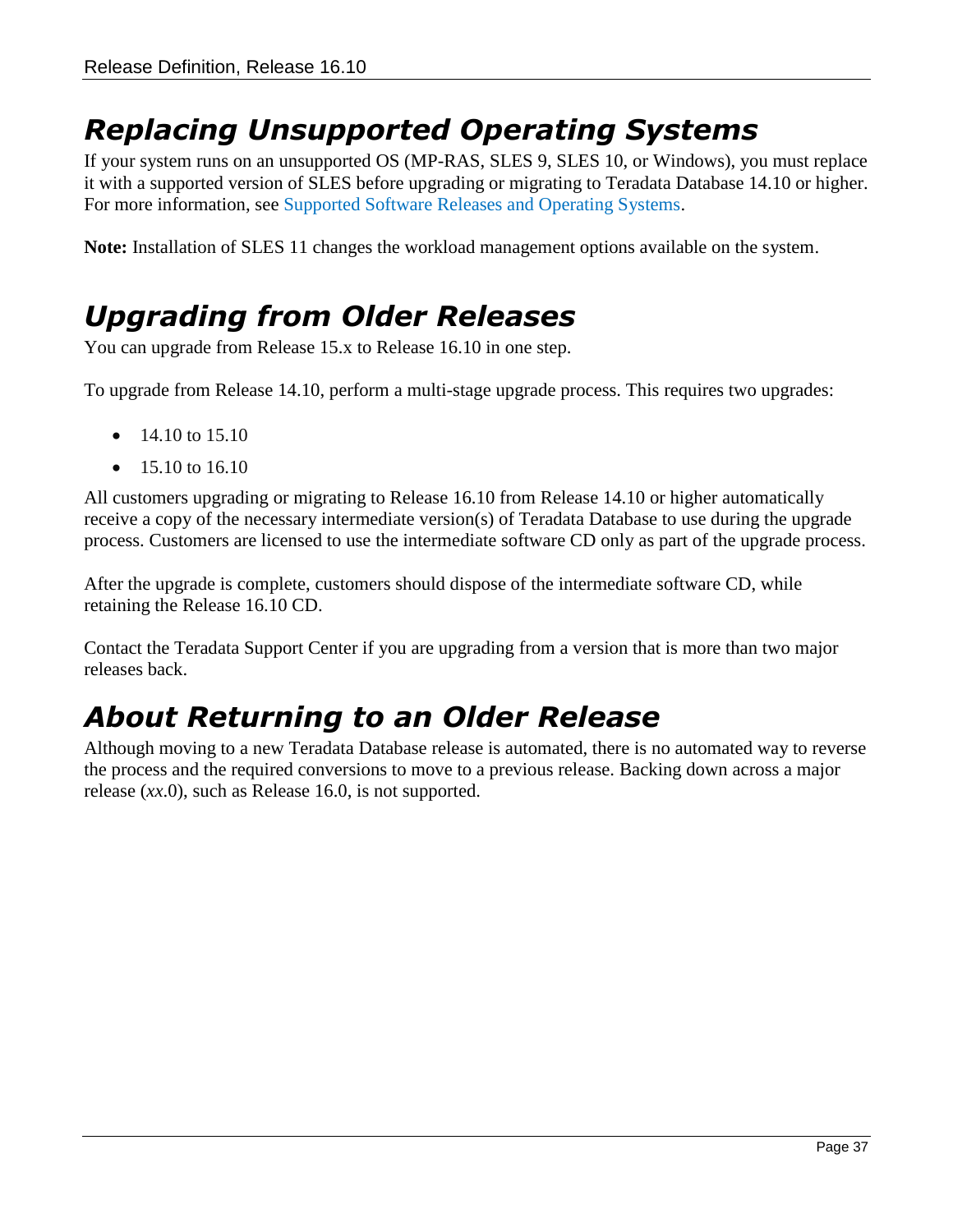# **System Performance**

### <span id="page-37-1"></span><span id="page-37-0"></span>*Performance Regressions*

Any regressions that Teradata identifies, either by further testing or in field-deployed systems, are fixed as soon as possible. To find out the latest information about performance regressions that have been identified for the new release and how they may affect your system, see: [https://access.teradata.com.](https://access.teradata.com/)

### <span id="page-37-2"></span>*Use of Recoverable Network Protocol and Redrive*

If Recoverable Network Protocol is enabled, the extra message communication between the client and Teradata Database may slow the performance of tactical queries.

If Redrive is also on, PJSK queries are further slowed by the overhead of creating persistent spools for response spool.

# <span id="page-37-3"></span>*SLES 10 to SLES 11 Migration - Performance*

When migrating from SLES 10 to SLES 11, the system may experience decreased performance. SLES 11 uses more CPU capacity and CPU power than SLES 10 for the same workload.

- Workloads that are CPU-bound on SLES10 may be negatively impacted on SLES11.
- The increase in CPU consumption is due largely to the new priority scheduler mechanism. Although the new priority scheduler consumes more CPU, it provides excellent benefits for tactical workload SLA control.
- The increase in CPU consumption is also due to more accurate CPU accounting in SLES 11, because it tabulates usage that was not counted in SLES 10.

**Note**: The new SLES11 compiler and enabling AMFS helps to reduce the performance impact.

SLES 11 offers the Completely Fair Scheduler (CFS) operating system scheduler. Leveraging this feature of SLES 11, Teradata has built the Priority Scheduler on top of the CFS to improve workload management.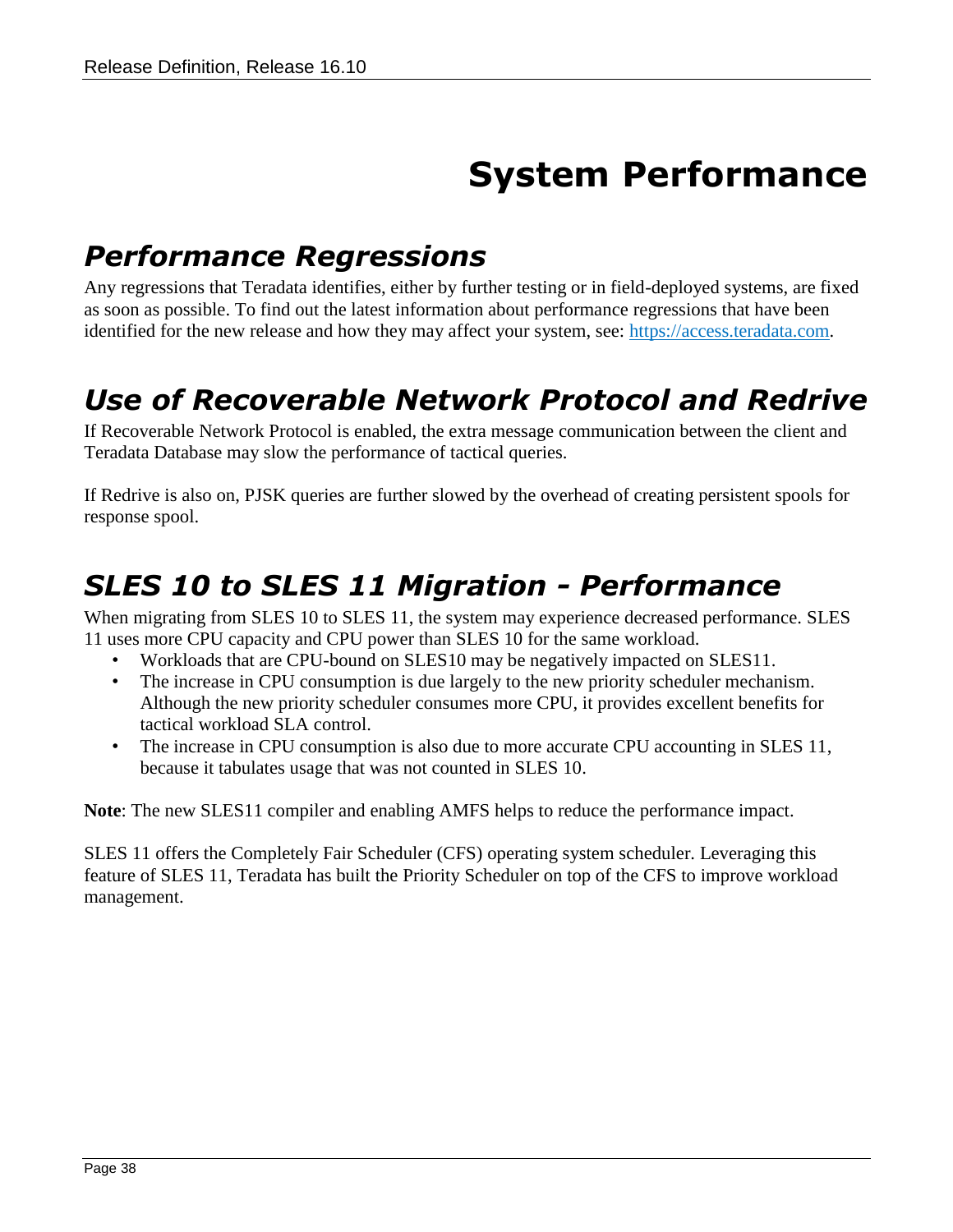## <span id="page-38-0"></span>*Running Teradata Database with Other Applications*

Other applications (including Teradata applications) may execute concurrently with the Teradata Database on approved system platforms. However, this is not encouraged as it may negatively impact the database:

- Throughput and response time performance
- **Availability**

It is strongly recommended that you do not run applications that are large consumers of system resources (such as other databases) concurrently without understanding the performance and availability impact to both the applications and Teradata Database.

If you do run applications on the same system or node as the Teradata Database:

- The system or node may need additional hardware (for example, memory) to support the applications.
- Monitoring and tuning the system may be more complex.
- Compromises (for example, in the settings of tuning parameters) may need to be made to provide satisfactory and consistent performance for both Teradata Database and applications.
- If a problem does occur, it may be necessary to determine whether the problem also occurs in isolation.

If an application does not run properly or interferes with Teradata Database, it may be necessary to move it to another node or system. For instance, such applications may:

- Require a different version of the operating system
- Require a different set of operating system-level patches
- Require different settings of tuning parameters
- Be unable to obtain adequate system resources, or obtain too many system resources due to the UNIX scheduler or other OS-specific resource limitations.
- Adversely affect performance
- Require significant use of the BYNET bandwidth

Reliability and availability may be a concern if an application failure tends to bring down UNIX and thereby bring down Teradata Database, or vice versa.

By default, the Teradata memory allocation algorithms are based on Teradata Database using 100% of the memory on a node. If other applications use a significant amount of node memory, you may need to add memory, and you should adjust the option controlling this percentage. For these reasons, avoid running non-Teradata applications on nodes running Teradata Database, if possible, as shown in the table that follows.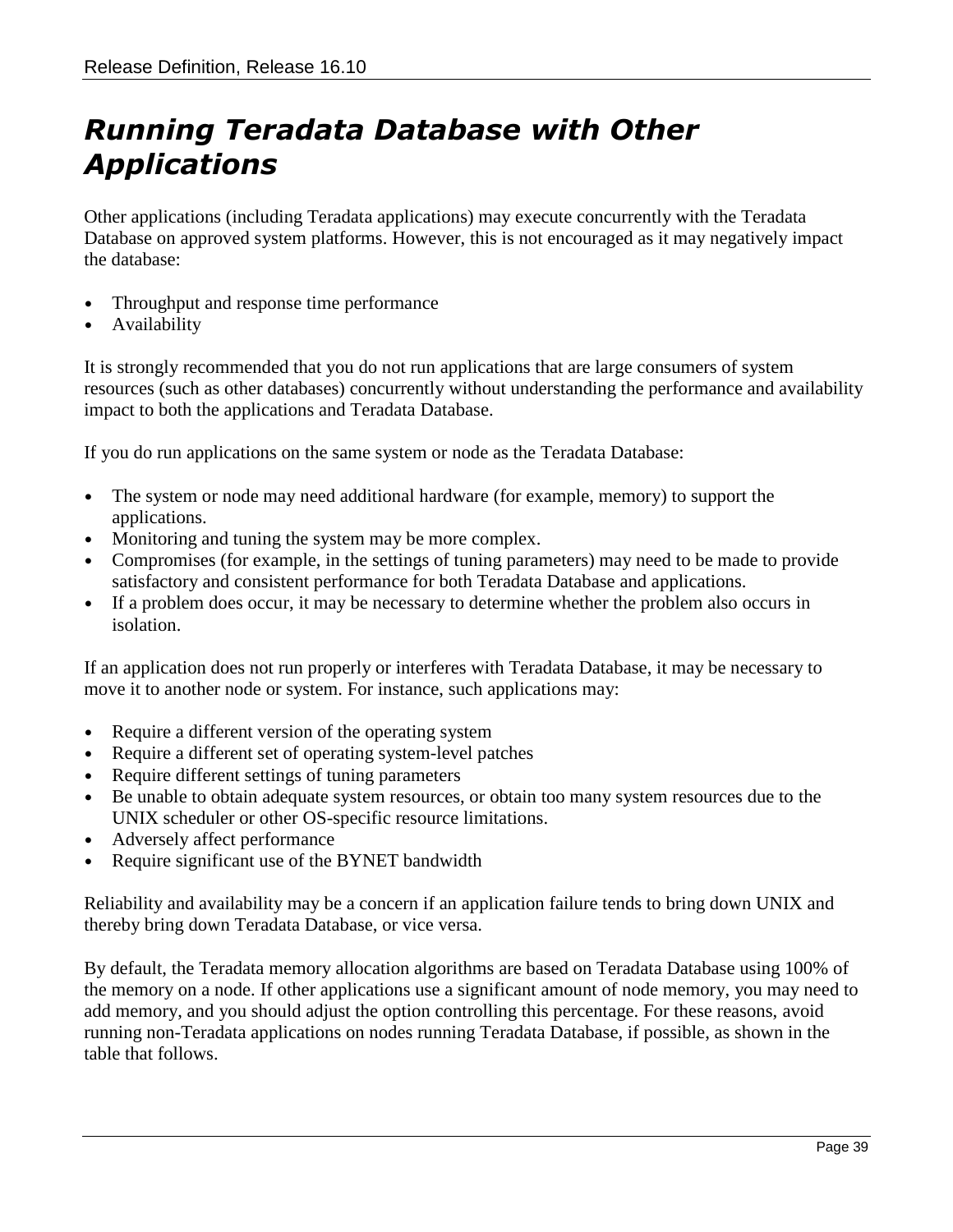| <b>Software Type</b>                                  | <b>Runs on Nodes That Run</b><br><b>Teradata Database?</b> | <b>Considerations</b>                                                                                                                                                                                                                                                                                                                                                                                                       |
|-------------------------------------------------------|------------------------------------------------------------|-----------------------------------------------------------------------------------------------------------------------------------------------------------------------------------------------------------------------------------------------------------------------------------------------------------------------------------------------------------------------------------------------------------------------------|
| Non-Teradata applications                             | No.                                                        | Run on nodes that do not run Teradata Database,<br>so that:<br>Expected throughput, expected response<br>time, and parallel efficiency are not<br>impacted.<br>Detrimental impact on the system is reduced.<br>Problems can be more easily isolated.<br>Fixes needed by one application can be made<br>without having to apply them to nodes that<br>do not need those fixes (or for which those<br>fixes are detrimental). |
| Teradata applications and Teradata<br>client software | Yes                                                        | Run on nodes that run Teradata Database if the<br>software:<br>Puts a very small load on a system.<br>Evenly distributes the workload across the<br>nodes.<br>Is used periodically for system maintenance.<br>Has an impact that is well-understood and<br>acceptable.                                                                                                                                                      |

**Note:** Even if applications are run on separate nodes (non-TPA nodes), they may still share the BYNET and thereby potentially interfere with Teradata Database or vice versa.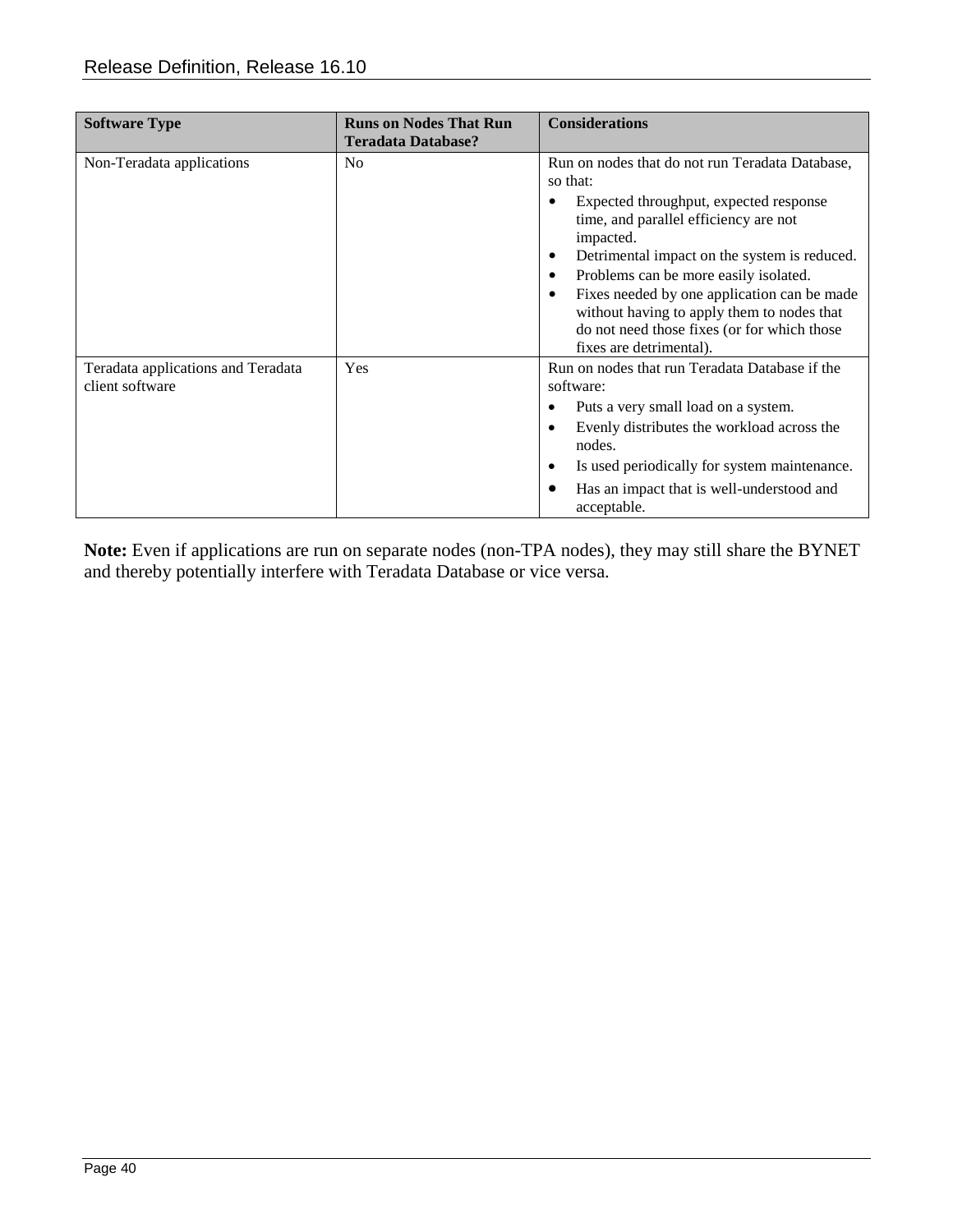# **Software Maintenance Schedule**

<span id="page-40-0"></span>Purchasers of Teradata Database software are entitled to a period of continuing support after initial installation or upgrade.

### <span id="page-40-1"></span>*Teradata Database Maintenance Roadmap*

The Teradata Maintenance Release Roadmap shows the detailed code-level remedy and support for each Teradata Database version. The times shown for code-level remedies are defined in terms of maintenance releases. Longer periods of support may be offered depending on the schedule for subsequent releases and whether they are delayed.

Customers with active Service Agreements can find the Teradata Maintenance Release Roadmap on Teradata @ Your Service [\(https://access.teradata.com\)](https://access.teradata.com/).

Customers without support agreements should contact their sales or support team.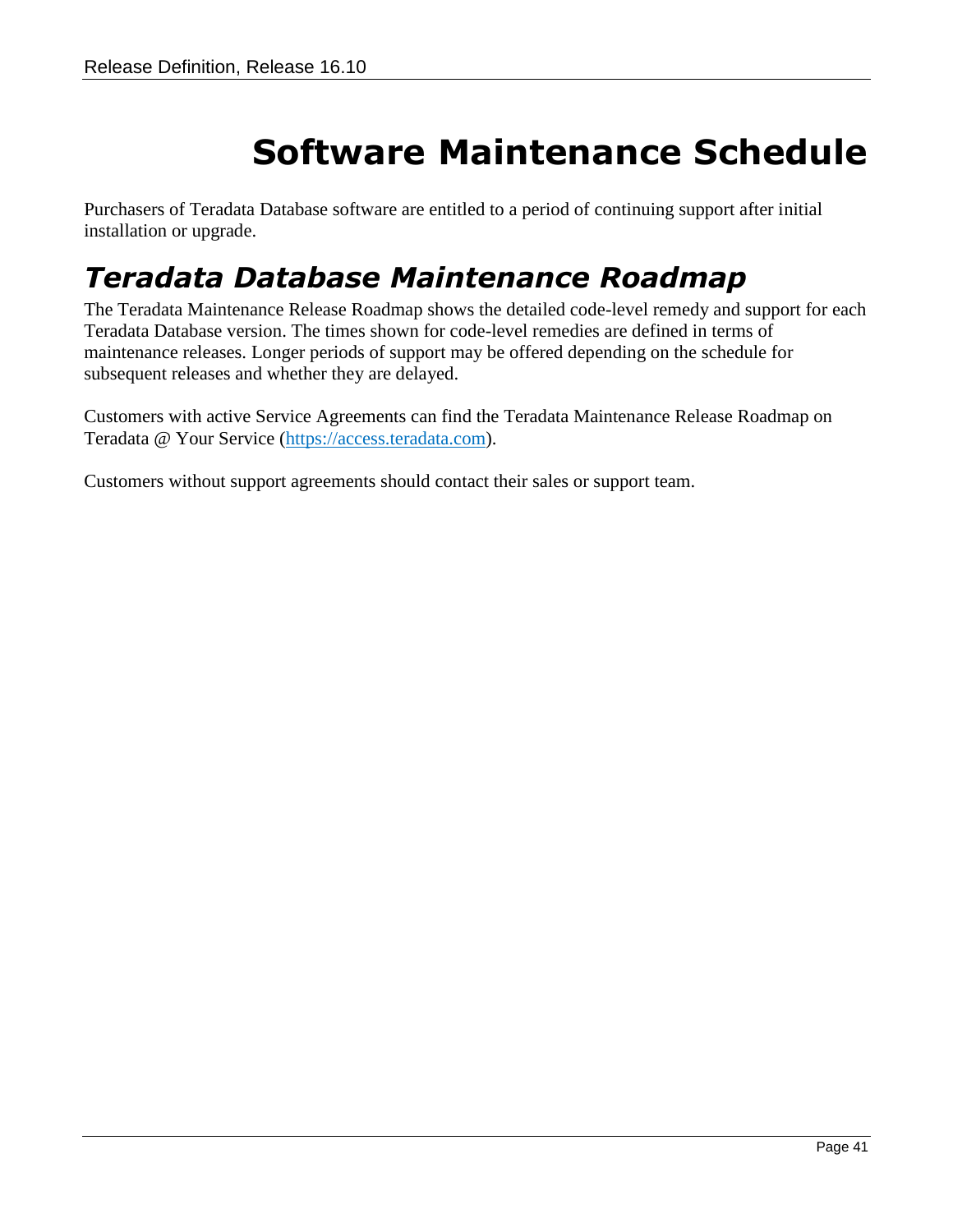# **User Documentation**

<span id="page-41-0"></span>Software orders include, free of charge, the following:

- PDF versions of individual user documents, and indexed user documentation collection downloadable from the Teradata Information Products website at: [http://www.info.teradata.com.](http://www.info.teradata.com/)
- HTML documentation accessible from the Teradata Information Products website at: [http://www.info.teradata.com](http://www.info.teradata.com/)

Documentation on IUMB is not part of the standard user documentation set. It is available to Teradata personnel at: [http://www.info.teradata.com](http://www.info.teradata.com/)

### <span id="page-41-1"></span>*Downloading a Document*

To download a document for the current release from the Teradata Information Products website:

- 1. Go to: [http://www.info.teradata.com](http://www.info.teradata.com/)
- 2. Select **Teradata Database**.
- 3. Select the desired release.
- 4. Select the desired document.

#### <span id="page-41-2"></span>*Reserved Words*

Teradata Database reserved words cannot be used as identifiers to name host variables, correlations, local variables in stored procedures, objects (such as databases, tables, columns, or stored procedures), or parameters (such as macro or stored procedure parameters).

The new reserved words for Teradata Database 16.10 can be found in the "Restricted Words" appendix in *Release Summary*.

For instructions on how to generate the complete list of reserved words, see the "Restricted Words" appendix in *SQL Fundamentals*.

Both are available at [http://www.info.teradata.com.](http://www.info.teradata.com/)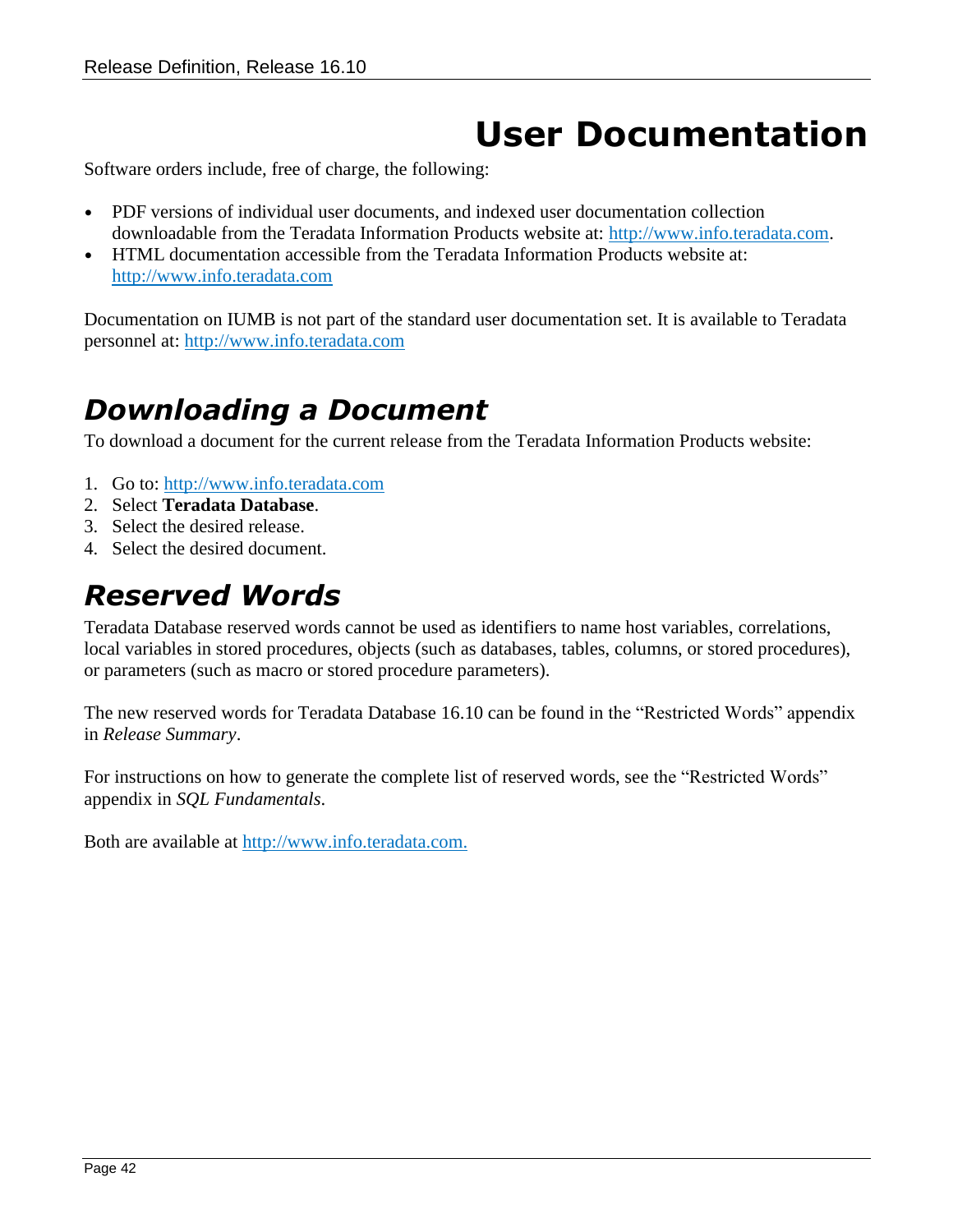# **Customer Education**

<span id="page-42-0"></span>Teradata Customer Education delivers training for your global workforce - from scheduled public courses, customized on-site training, to the latest E-learning solutions. For more information on the latest classes, schedules, the Teradata Certification Program, and to enroll in classes online, go to the Teradata Customer Education website at: <http://www.teradata.com/TEN/>

The representative for your region can also assist you. To find the representative for your region, use the Contact Us link at the bottom of the Teradata Education Network page.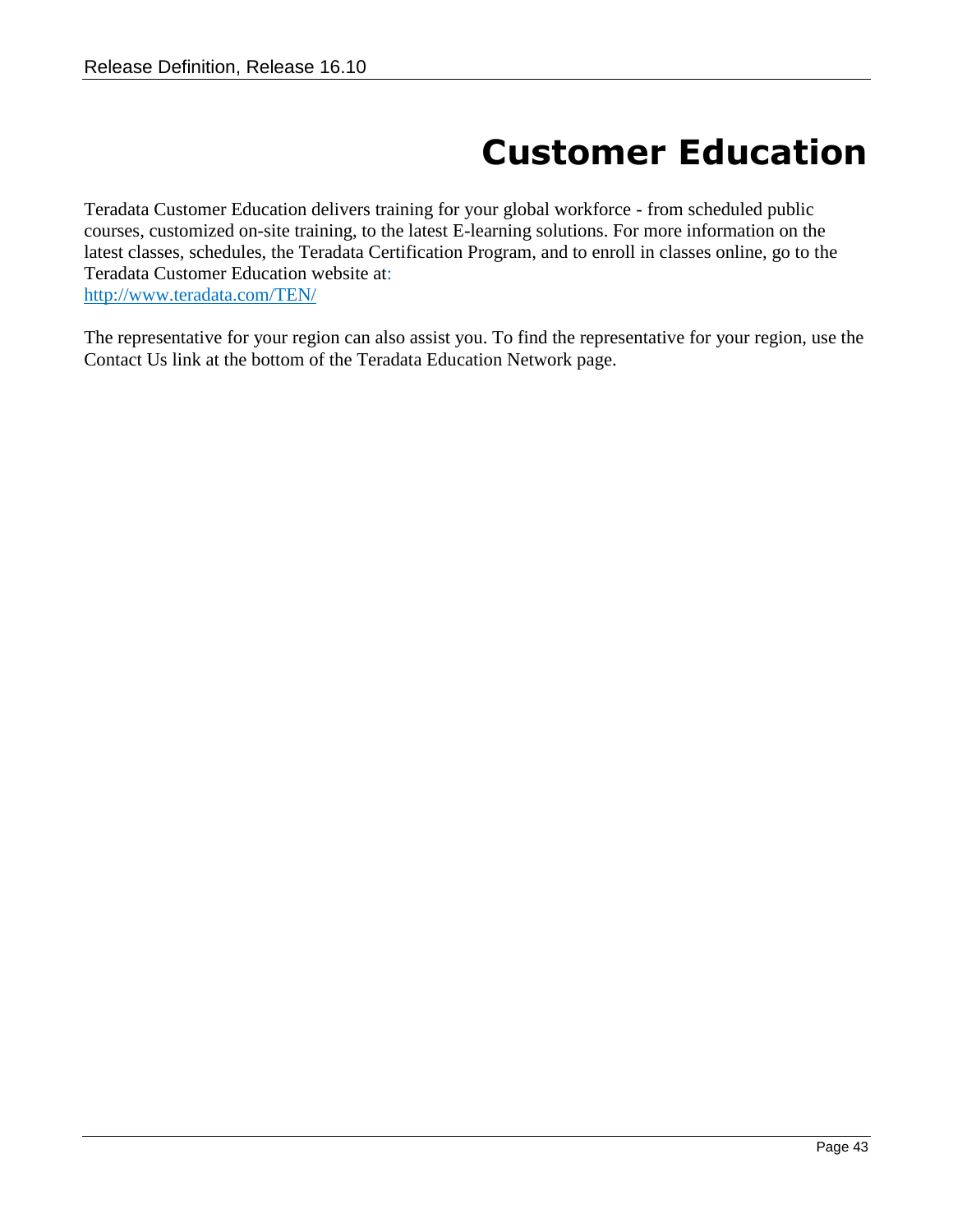# **Customer Support**

<span id="page-43-0"></span>Customer support is available at all hours, seven days a week. Trained professionals at a Remote Services Center (RSC) are available to assist you. To learn more about Teradata Customer Services, go to Teradata @ Your Service: [https://access.teradata.com](https://access.teradata.com/)

If you purchased an ESS support contract, a customized support plan was created for you. Please refer to your support plan for contact information. In addition, a unique PIN (Personal Identification Number) was given to your site. If you are an ESS customer, you must contact the regional RSC to request support and you must use your PIN.

PINs are not published. If you inadvertently misplace your PIN, contact your account representative.

### <span id="page-43-1"></span>*Technical Alerts, Knowledge Articles, and Orange Books*

Customers can access technical alerts, knowledge articles, and Orange Books on Teradata @ Your Service: [https://access.teradata.com](https://access.teradata.com/)

## <span id="page-43-2"></span>*White Papers*

White papers are executive level documents that target business or technical management, and address why a feature is valuable for an active data warehouse.

Customers can access white papers at: [http://www.teradata.com/Resources/White-Papers/.](http://www.teradata.com/Resources/White-Papers/)